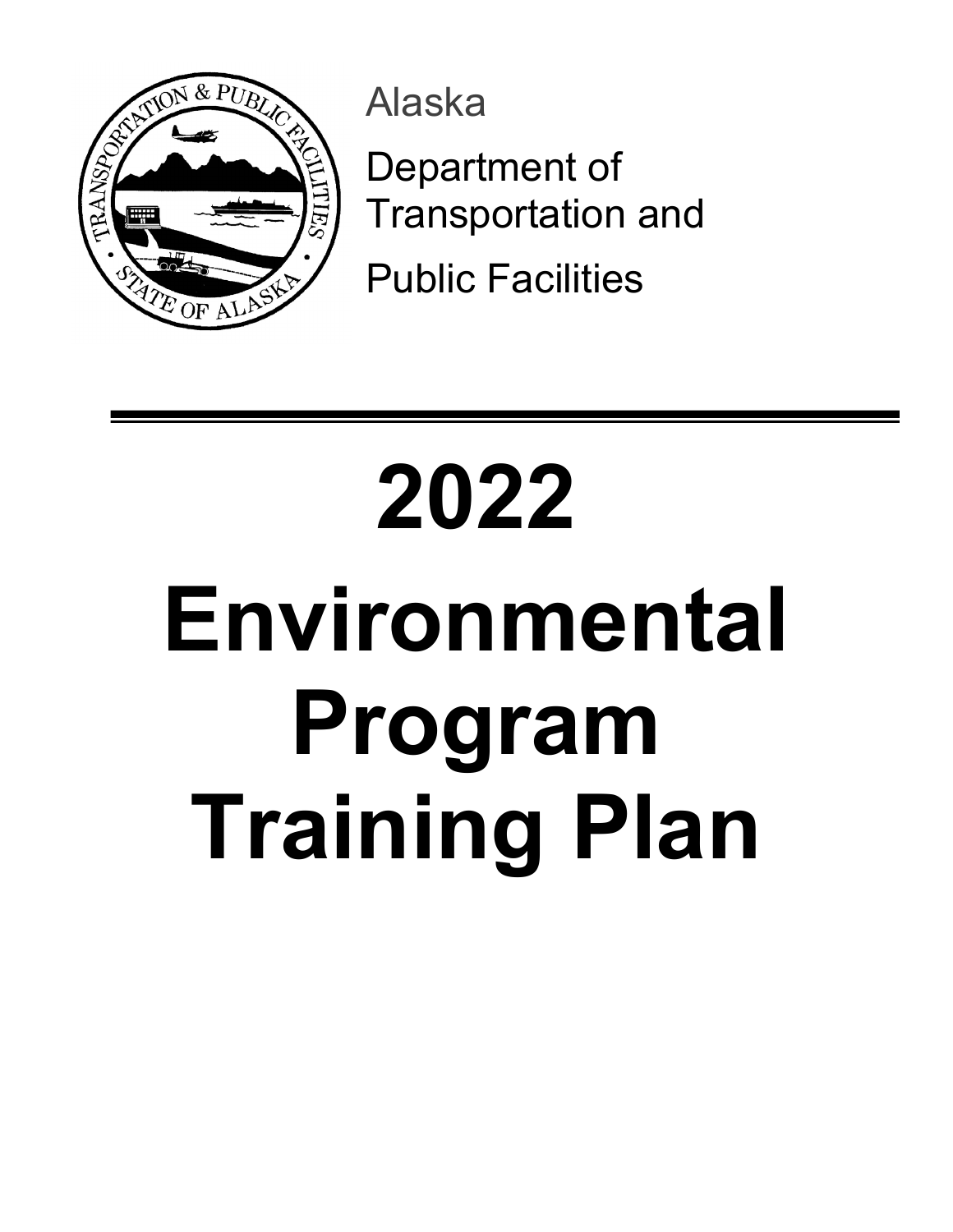#### **Table of Contents**

| $1_{-}$          |  |
|------------------|--|
|                  |  |
|                  |  |
|                  |  |
|                  |  |
| 2.               |  |
| 2.1              |  |
| 2.2              |  |
| 2.3              |  |
| 2.4              |  |
| 2.5              |  |
| 2.6              |  |
| 2.7              |  |
| 2.8              |  |
| 2.9              |  |
| 3.               |  |
| $\overline{4}$ . |  |
| 4.1              |  |
| 4.2              |  |
| 4.3              |  |
| 5.               |  |
|                  |  |
|                  |  |
|                  |  |
|                  |  |
|                  |  |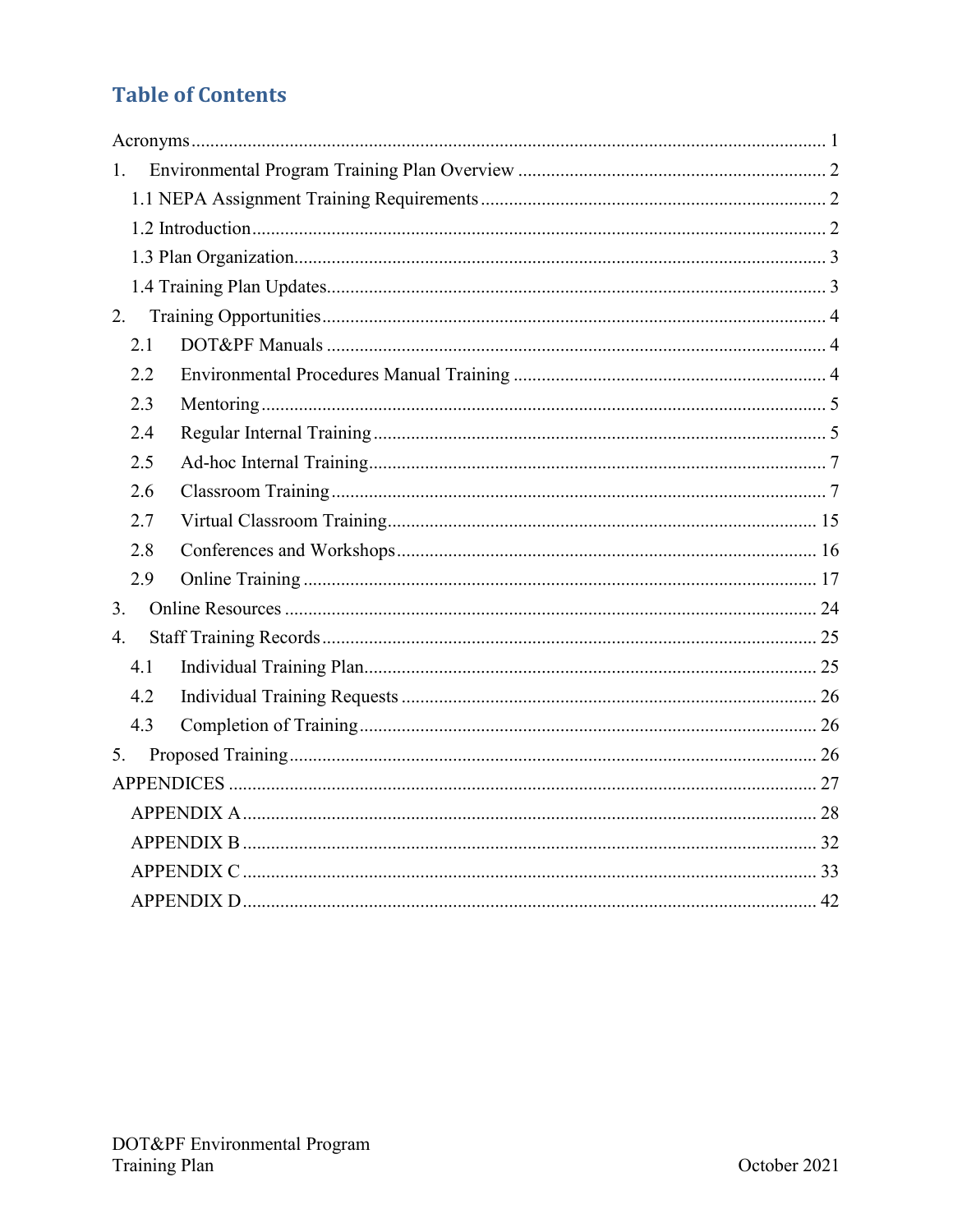### <span id="page-2-0"></span>**Acronyms**

| <b>AASHTO</b> | American Association of State Highway Transportation Officials |
|---------------|----------------------------------------------------------------|
| <b>ANILCA</b> | Alaska National Interest Lands Act                             |
| DOT&PF        | Alaska Department of Transportation                            |
| <b>EPM</b>    | <b>Environmental Procedures Manual</b>                         |
| <b>FHWA</b>   | Federal Highway Administration                                 |
| <b>MOU</b>    | Memorandum of Understanding                                    |
| <b>NEPA</b>   | National Environmental Policy Act                              |
| <b>NHI</b>    | National Highway Institute                                     |
| <b>OHA</b>    | Office of History and Archeology                               |
| PA            | Programmatic Agreement                                         |
| P&P           | Policy and Procedure                                           |
| QA/QC         | Quality Assurance/ Quality Control                             |
| RD&T2         | Research, Development, and Technology Transfer                 |
| <b>REM</b>    | Regional Environmental Manager                                 |
| <b>SEO</b>    | Statewide Environmental Office                                 |
| <b>VTC</b>    | Virtual Training Classroom                                     |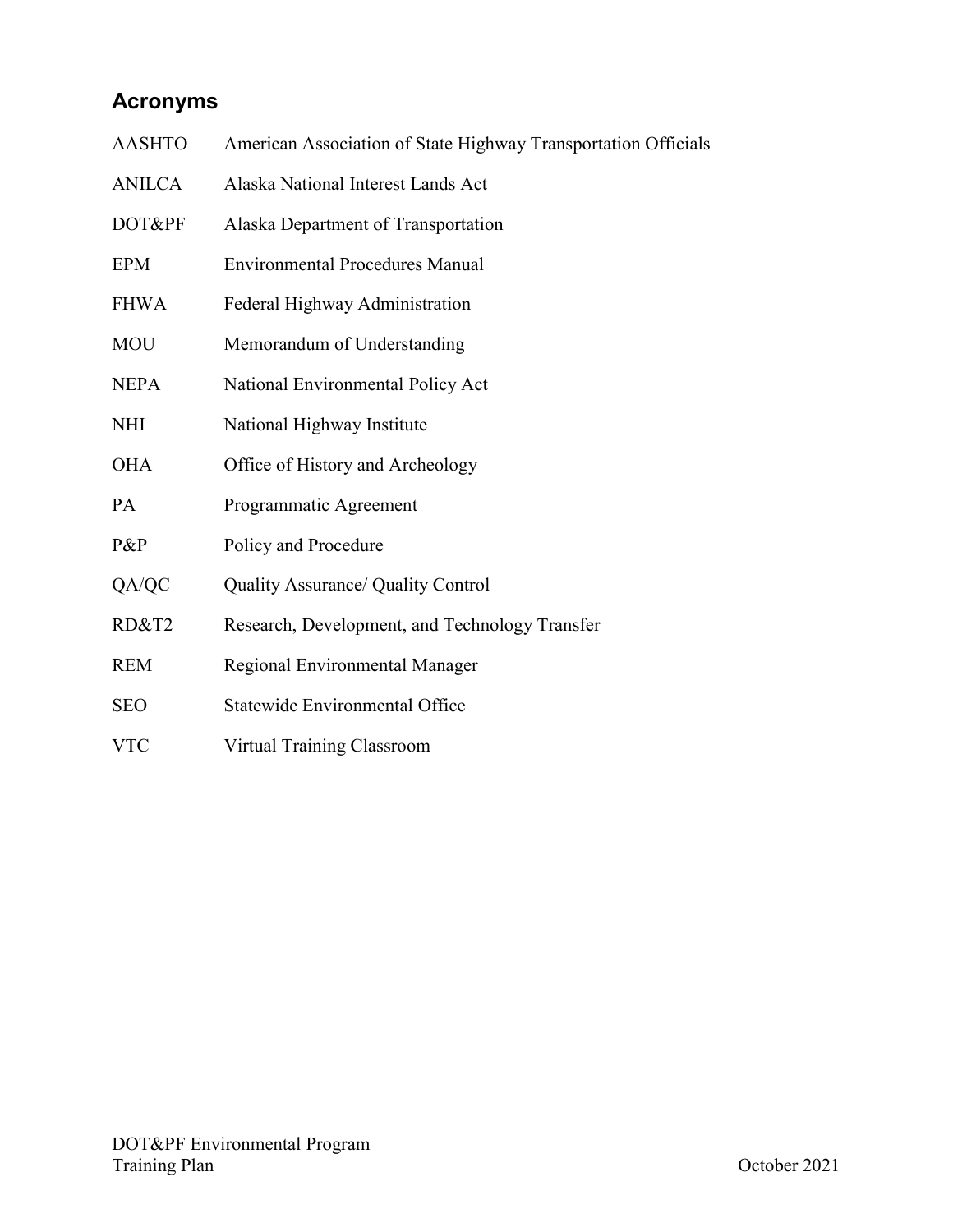#### <span id="page-3-0"></span>**1. Environmental Program Training Plan Overview**

#### <span id="page-3-1"></span>**1.1 NEPA Assignment Training Requirements**

As part of the Federal Highway Administration (FHWA) Surface Transportation Project Delivery Program [\(23 U.S. Code \[USC\] 327\)](https://www.govinfo.gov/content/pkg/USCODE-2011-title23/pdf/USCODE-2011-title23-chap3-sec327.pdf), commonly known as the NEPA Assignment Program, the Alaska Department of Transportation and Public Facilities (DOT&PF) has assumed FHWA responsibilities for complying with the National Environmental Policy Act (NEPA) when developing federally funded highway projects in Alaska that DOT&PF designs and constructs. Under the NEPA Assignment Program Memorandum of Understanding [\(MOU\)](http://dot.alaska.gov/stwddes/desenviron/assets/pdf/nepa/nepa_mouapproved.pdf) between FHWA and DOT&PF dated November 3, 2017, DOT&PF has also assumed FHWA's legal responsibilities and liabilities for its actions and decisions pertaining to the environmental review and approval responsibilities assigned under the NEPA Assignment Program, including interagency consultation, and environmental regulatory compliance.

The NEPA Assignment MOU Part 12. *Training*, requires the DOT&PF to continue to implement training necessary to meet its environmental obligations. The DOT&PF must annually assess the need for training and develop a training plan, which must be updated annually during the term of the MOU. The development of, and updates to, the training plan must be done in consultation with the FHWA, and in consultation with other Federal agencies as appropriate.

This Environmental Program Training Plan is intended to fulfill the requirements of NEPA Assignment MOU Part 12.

#### <span id="page-3-2"></span>**1.2 Introduction**

The DOT&PF Policy and Procedure (P&P) 02.04.010 *Training* outlines the DOT&PF's formal guidance on training.

The environmental field is constantly evolving and regulations change often; therefore, it is important that training utilizes the latest technologies and is structured in a format that allows for quick modifications.

DOT&PF continues to rely heavily on on-the-job training and mentoring as an efficient and effective method of ensuring that new environmental staff get the skills to successfully accomplish their tasks. Collaborative on-the-job training and mentoring also provide valuable professional development for career staff.

Classroom training is effective; however, it is not consistently offered. Budget constraints limit our ability to send staff to trainings and conferences outside their region or out of state. We will continue to use classroom training opportunities for environmental staff as available and send staff to appropriate trainings and conferences as our budget allows.

In addition to classroom training and conferences, DOT&PF plans to utilize web-based training available through other agencies as well as conducting our own rapid-delivery information sessions on environmental topics on an as-needed basis, using web- and video-based conferencing.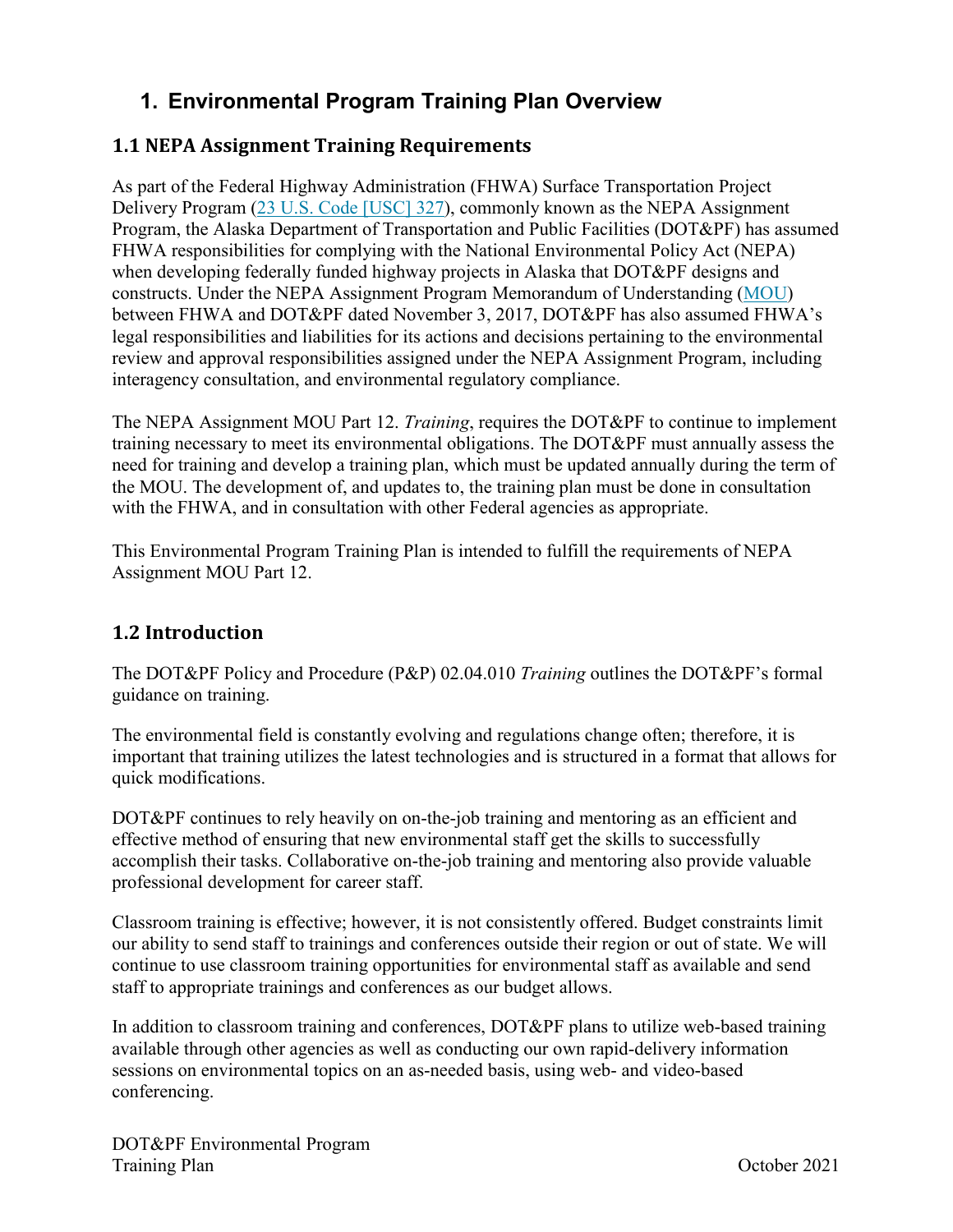This plan is not intended to encompass every possible training opportunity. Environmental staff and their supervisors are encouraged to explore additional training opportunities not listed in this plan as the supervisor deems appropriate.

#### <span id="page-4-0"></span>**1.3 Plan Organization**

Following Section 1, the DOT&PF Environmental Program Training Plan consists of four sections. Section 2 highlights some of the training available to DOT&PF environmental staff. Section 3 provides an introduction to several online resources helpful in an employee's day-today work. Section 4 outlines DOT&PF's procedures for documenting and tracking individual staff training and provides guidance for supervisors of environmental staff in creating an Individual Training Plan. Section 5 identifies current and prior training requests, providing environmental staff and their supervisors with a sense of the courses that will likely be offered in the coming year and those courses that have previously been offered. Appendix A provides a copy of an optional Individual Training Plan Form and Appendix B provides a summary of required trainings for environmental staff. Appendices C and D are matrices developed to summarize the desired skills and knowledge for environmental staff and to correlate training opportunities with one or more group of skills.

#### <span id="page-4-1"></span>**1.4 Training Plan Updates**

The Environmental Program Training Plan is not a static document. The Statewide Environmental Office (SEO) intends to update this Environmental Program Training Plan annually as required by the NEPA Assignment MOU. In order to fulfill this requirement, the SEO intends for Section 5. *Proposed Training* to be updated each year by October 1 to synchronize the Environmental Program Training Plan with the overall DOT&PF training program (see Section 5). Other sections of the training plan will be updated at that time only if a need to do so has been identified during the course of the year. Reasons for updating other sections include but are not limited to the following: changes in DOT&PF policies and procedures related to training, changes in training opportunities provided, and changes in hyperlinks or resources.

A summary of the changes made in each annual update will be included in this section. If no other changes have been made except for the Section 5. *Proposed Training,* the update will make an affirmative statement that the Environmental Program Training Plan was reviewed and no other changes were deemed necessary.

| <b>YEAR</b> | Changes                                                                                                                                |
|-------------|----------------------------------------------------------------------------------------------------------------------------------------|
| 2019        | The Environmental Program Training Plan was reviewed and no other changes were<br>deemed necessary.                                    |
| 2021        | References to the FHWA Procedures Manual were removed as it is no longer<br>maintained or valid. Revised to include Virtual Trainings. |
| 2022        | Update to Individual Training Plan form. Update to web links and training<br>resources.                                                |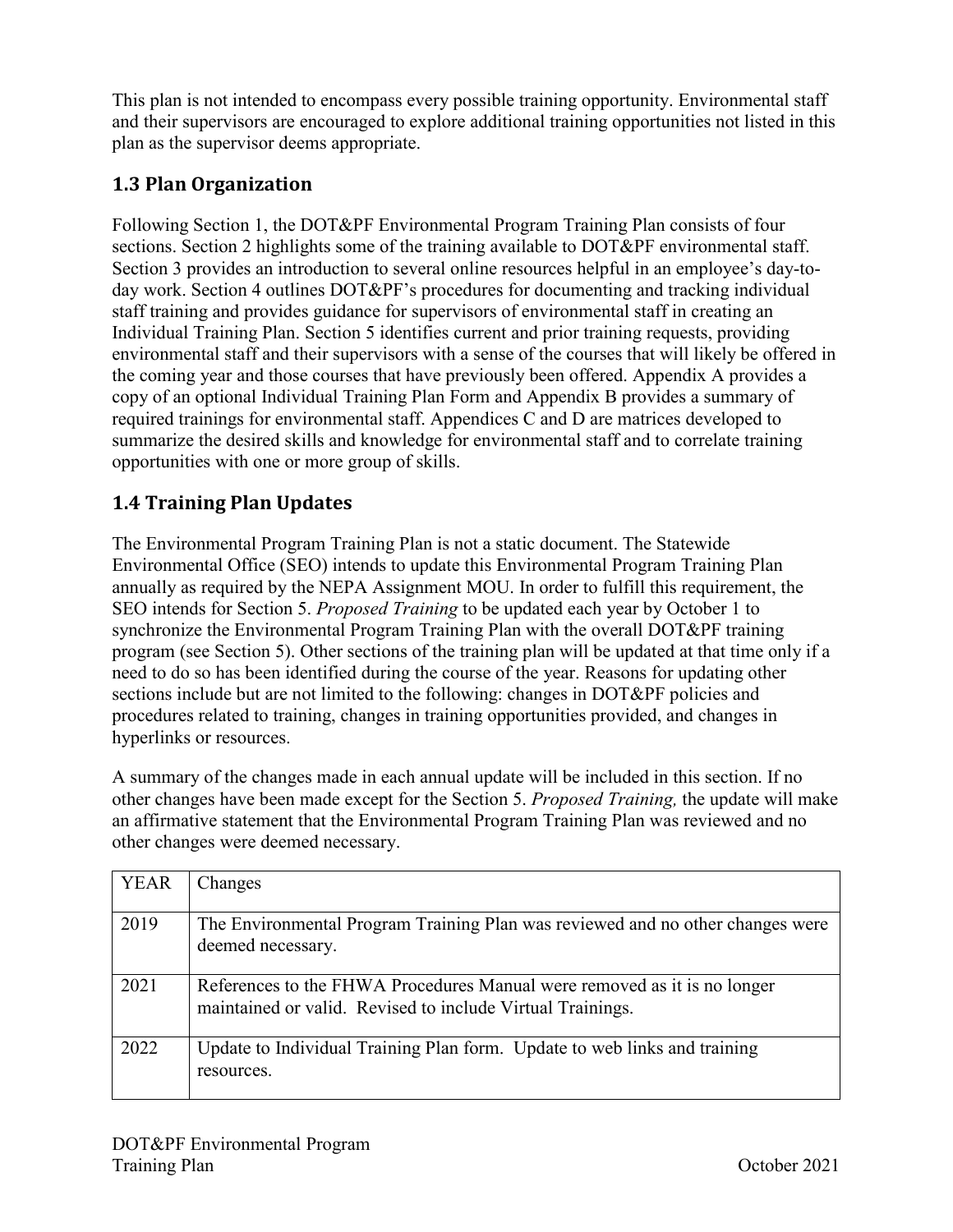#### <span id="page-5-0"></span>**2. Training Opportunities**

#### <span id="page-5-1"></span>**2.1 DOT&PF Manuals**

Environmental staff should become familiar with procedures outlined in several manuals:

- Alaska NEPA Assignment Program Environmental Procedures Manual (EPM)
- Alaska Highway Preconstruction Manual
- Alaska Aviation Preconstruction Manual

The EPM specifically outlines the DOT&PF's procedures to comply with NEPA and other relevant federal and state environmental laws, regulations, and executive orders.

The two Preconstruction Manuals (Highways and Aviation) outline the DOT&PF's procedures for project development.

While training is provided for the NEPA Assignment Program EPM (see next section), no training is provided regarding the Preconstruction Manual procedures, other than peer-based mentoring and on the job training.

All of these manuals are available online for reference.

#### <span id="page-5-2"></span>**2.2 Environmental Procedures Manual Training**

To assist in learning the procedures in the NEPA Assignment Program EPM, the SEO provided roll-out training for the NEPA Assignment Program EPM in October 2017 in Juneau, Anchorage, and Fairbanks. The SEO also offers interactive online training modules for each NEPA Assignment Program EPM chapter that serve as a permanent training tool for environmental staff. The NEPA Assignment Program EPM online modules are accessible on the DOT&PF [Statewide Environmental Training website.](http://www.dot.state.ak.us/stwddes/desenviron/resources/training.shtml)

Since knowledge of the procedures is necessary to the essential job functions for the environmental series positions, including carrying out the responsibilities assigned under the NEPA Assignment MOU, all environmental staff were required to participate in the NEPA Assignment Program EPM roll-out training.

The EPM training modules are considered mandatory as follows:

**New environmental staff:** All new environmental employees are required to complete the NEPA Assignment Program EPM training modules as part of their initial training, within three months of their hire [Appendix B]. This may only be waived where a current environmental employee moves laterally or is promoted into a different environmental position within the DOT&PF.

**Current environmental staff**: All environmental staff should take the NEPA Assignment Program EPM training modules as refreshers as determined necessary by their supervisors or the REM., with the exception of the training module on re-evaluations.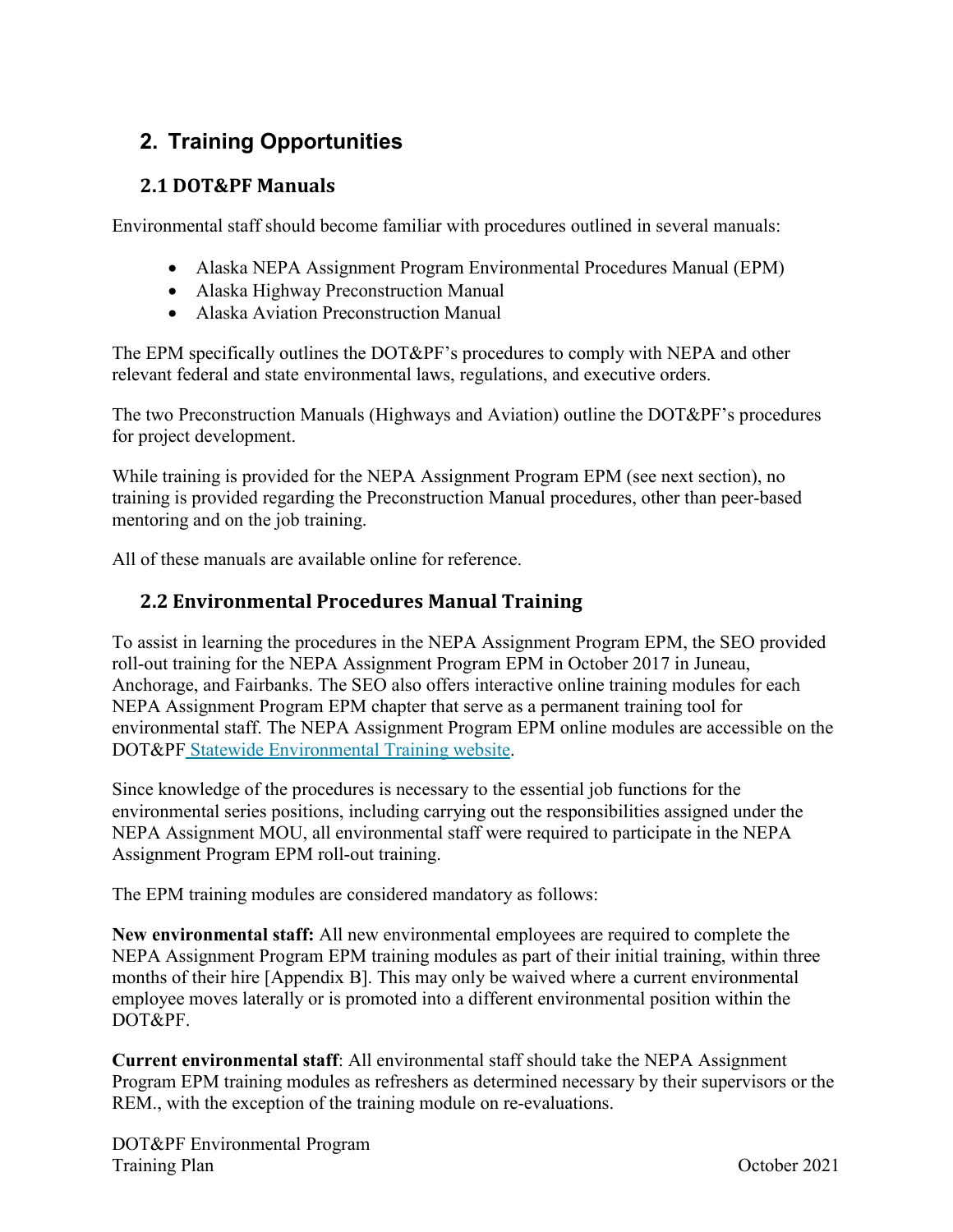**Re-evaluation training**: The NEPA Assignment Program EPM training module on re-evaluation procedures must be completed by environmental staff twice per year.

As the EPM is updated, the SEO will provide webinar training to the Regional environmental staff on the updated procedures. These webinars will be recorded and posted on the training website for future use. The 2020 update of the EPM was minor in nature and did not require formal training or webinars for environmental staff.

#### <span id="page-6-0"></span>**2.3 Mentoring**

DOT&PF's organizational structure allows for mentoring of junior and newly-hired environmental staff. Senior environmental analysts and the Regional Environmental Manager (REM) are able to mentor new staff because environmental staff are structured in teams. Mentoring happens naturally as staff work together (e.g. there is no official program or assignment of mentors). SEO staff may also mentor and assist with individual training for new, junior, and senior staff. Mentoring is an economical way of providing excellent job-specific training, and is highly encouraged. Mentoring is one of the few training opportunities that can help environmental staff progress in all desired skill sets.

Senior staff acting as mentors can guide junior and new environmental staff through problem solving, demonstrating how to complete tasks, and providing constructive criticism of work products. The mentor also learns while teaching junior or new staff. By mentoring, senior staff will improve their communication and problem solving skills, and gain experience in overseeing junior staff's work products.

#### <span id="page-6-1"></span>**2.4 Regular Internal Training**

Regular internal training opportunities already exist for environmental staff, as described in Table 1. Many of these opportunities are often flexible and can be tailored to meet the needs of individual staff members. Internal training opportunities are typically free to attend, though in some cases there may be travel costs.

| <b>Internal Training Opportunities</b>                                              | <b>Description</b>                                                                                                                                    | Approximate<br>Frequency                                                   |
|-------------------------------------------------------------------------------------|-------------------------------------------------------------------------------------------------------------------------------------------------------|----------------------------------------------------------------------------|
| NEPA Assignment Program<br><b>Environmental Procedures Manual</b><br>(EPM) Training | Web-based modules that cover<br>environmental procedures under<br>the NEPA Assignment Program.<br>Program EPM roll-out training<br>provided in 2017.  | Continuous, with re-<br>evaluation training<br>required twice<br>annually. |
| Statewide Environmental Office Training<br>Website                                  | Web-page featuring links to<br>various past presentations and<br>trainings, including those<br>provided as part of NEPA<br>Assignment implementation. | Continuous                                                                 |

**Table 1 DOT&PF Internal Training Opportunities**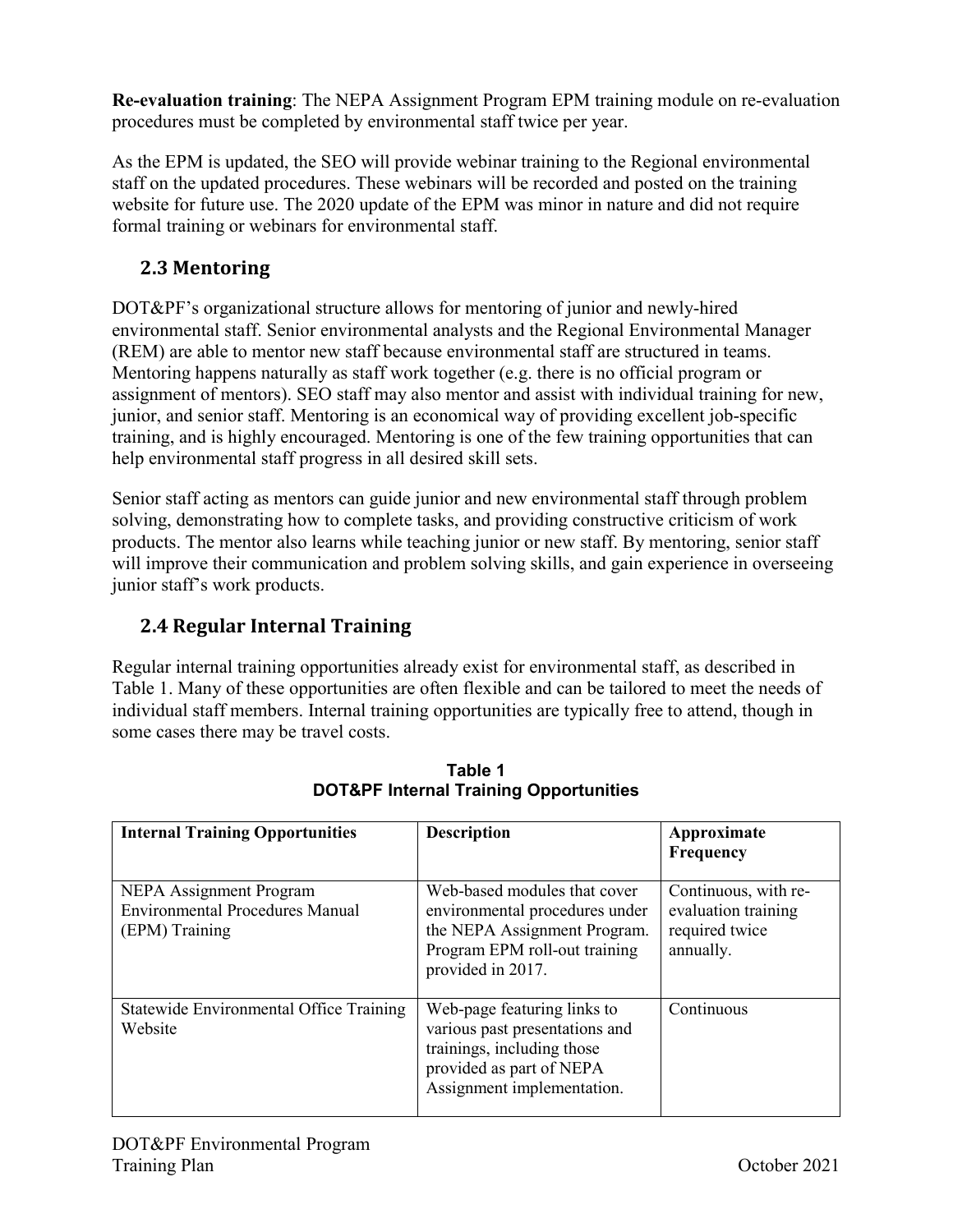| <b>Internal Training Opportunities</b>                                                       | <b>Description</b>                                                                                                                                                                                                                                                                        | Approximate<br>Frequency                                 |
|----------------------------------------------------------------------------------------------|-------------------------------------------------------------------------------------------------------------------------------------------------------------------------------------------------------------------------------------------------------------------------------------------|----------------------------------------------------------|
| <b>Statewide Environmental Monthly</b><br>Meeting with the REMs to discuss<br>training needs | An ongoing agenda item at each<br>meeting where training needs<br>are discussed.                                                                                                                                                                                                          | Monthly                                                  |
| Central Region Environmental Expo                                                            | A one-day conference for<br>Central Region's construction<br>project engineers regarding<br>storm water permit compliance<br>and other environmental-related<br>topics that vary each year. This<br>is also attended by Central<br>Region environmental staff.                            | Every year, in spring                                    |
| <b>Statewide Environmental Summit</b>                                                        | An environmental conference<br>that provides a forum for<br>discussing topics of concern.<br>Length of conference and topics<br>presented vary for each Summit.                                                                                                                           | Every year, as funding<br>allows, or virtual<br>meeting. |
| <b>DOT&amp;PF ECATTs</b>                                                                     | An online training site that<br>allows staff to register for<br>training offered by the DOT&PF<br>and offers online courses for<br>wetlands, stormwater, and<br>HAZCOM.                                                                                                                   | Continuous                                               |
| Alaska Certified Erosion and Sediment<br>Control Lead (AK-CESCL)                             | A two-day certification course<br>focused on storm water<br>inspections and permit<br>compliance.                                                                                                                                                                                         | Several times per year                                   |
| Cultural Resource Team (CRT) Meetings                                                        | Regular meeting held by the<br>Statewide and Regional<br>Professionally Qualified<br>Individuals (PQIs), with the<br>Office of History and<br>Archeology (OHA) DOT&PF<br>Liaison, which allows for peer-<br>learning, case-based training,<br>and discussion of Section 106<br>processes. | Monthly                                                  |
| <b>SEO NEPA Business Process</b><br>Management (BPM) Electronic<br>Document System           | Regional training held to<br>provide an overview and<br>demonstrations of new release<br>features.                                                                                                                                                                                        | Monthly, as needed                                       |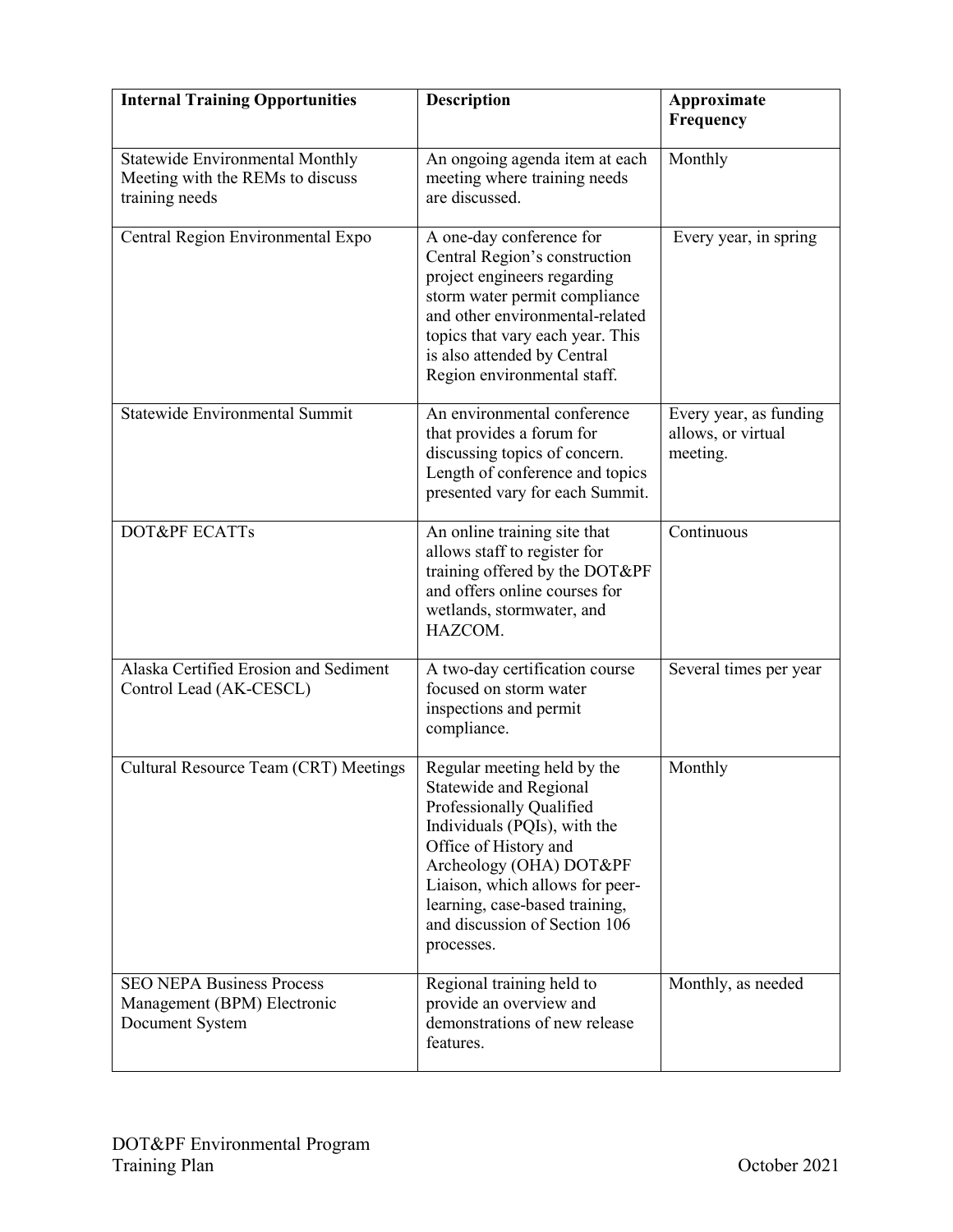| <b>Internal Training Opportunities</b>                      | <b>Description</b>                                                  | Approximate<br>Frequency |
|-------------------------------------------------------------|---------------------------------------------------------------------|--------------------------|
| SEO Environmental Topic Trainings and<br><b>Discussions</b> | Statewide and regional trainings<br>on varying environmental topics | Monthly, or by request   |

#### <span id="page-8-0"></span>**2.5 Ad-hoc Internal Training**

DOT&PF may develop training to address priorities where it appears no such training opportunities exist from other sources. This training will be contingent on the availability of staff time and funding within the Department.

This includes addressing training needs arising from new policies and procedures, programmatic agreements, and memoranda of understanding and/or agreement (MOUs/MOAs); the implementation of new technologies; Departmental directives; and other circumstances that necessitate specific training.

Ad-hoc training can be developed and delivered by either the SEO or Regional offices. REMs may request individual or regularly-occurring ad-hoc training from SEO.

#### <span id="page-8-1"></span>**2.6 Classroom Training**

The SEO works with the Department's Research, Development, and Technology Transfer (RD&T2) personnel and FHWA to identify and provide appropriate classroom training from reliable, professional sources to environmental staff (see Section 5).

DOT&PF aims to provide certain core National Highway Institute (NHI) and other classroom trainings on a regular basis in each of the Regions (see Table 2). In lieu of NHI courses, original courses for the DOT&PF program will be provided as funding allows. Classroom training offerings will be based on Regional interests and priorities, as funding allows.

Current classroom training opportunities are listed on the RD&T2 website. In many cases, there is no registration fees and registration can be done online through the RD&T2 website after the employee has created an account. Environmental staff and their supervisors should periodically check the [Training Calendar](http://dot.alaska.ecatts.com/lmsTrainingCalendar) to identify available training opportunities applicable to their position or for advancing to a more senior position. RD&T2 also has a web feature that will notify a staff member of upcoming training in a specific area of interest.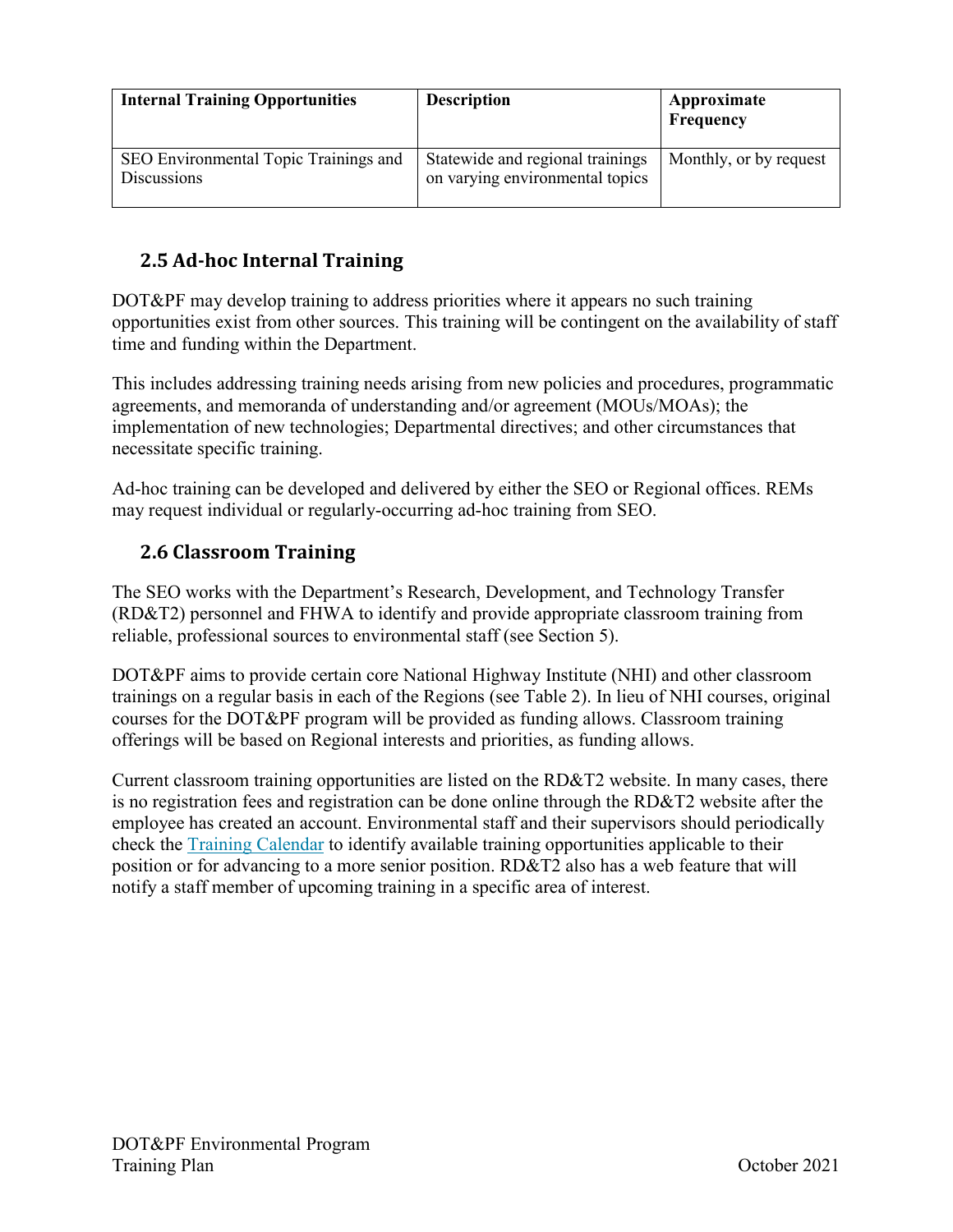| <b>Example Sponsor/Course</b>                                                                                                                                                                                       | <b>Knowledge Base</b>                                                                                                                                               | When offered, required                                                                                                                                                                                                                                          |
|---------------------------------------------------------------------------------------------------------------------------------------------------------------------------------------------------------------------|---------------------------------------------------------------------------------------------------------------------------------------------------------------------|-----------------------------------------------------------------------------------------------------------------------------------------------------------------------------------------------------------------------------------------------------------------|
| (equivalent courses may be offered                                                                                                                                                                                  |                                                                                                                                                                     | for                                                                                                                                                                                                                                                             |
| that address knowledge base)                                                                                                                                                                                        |                                                                                                                                                                     |                                                                                                                                                                                                                                                                 |
| National Highway Institute (NHI) -<br>NEPA and Transportation Decision-<br>Making, or;<br>DOT&PF - NEPA for Alaska's<br><b>Transportation Decisionmakers</b>                                                        | $\bullet$<br>Regulatory compliance with<br>NEPA, especially as applied by<br><b>FHWA</b><br>Project development<br>$\bullet$<br>Environmental analysis<br>$\bullet$ | All Analyst positions<br>$\bullet$<br>New hires<br>$\bullet$<br>As a refresher (not<br>$\bullet$<br>taken within 3 years)                                                                                                                                       |
| National Highway Institute (NHI) -<br><b>Beyond Compliance: Historic</b><br>Preservation in Transportation<br>Project Development*, or;<br>DOT&PF - Section 106 for the<br>Federal-Aid Highway Program in<br>Alaska | Regulatory compliance with<br>$\bullet$<br>Section 106<br>Project development<br>$\bullet$<br>Environmental analysis<br>$\bullet$                                   | PQIs (required)<br>$\bullet$<br>All Analyst positions<br>$\bullet$<br>(required)<br>New hires (required)<br>$\bullet$<br>REMs (required)<br>$\bullet$<br><b>NEPA Program</b><br>$\bullet$<br>Managers<br>As a refresher, once<br>$\bullet$<br>every three years |
| Office of History and Archeology<br>(OHA) - Alaska Heritage Resources<br>Survey (ARHS) Database Training*                                                                                                           | Conducting historic properties<br>$\bullet$<br>research for compliance with<br>Section 106                                                                          | PQIs (required)<br>$\bullet$<br>All Analyst positions<br>$\bullet$<br><b>REMs</b><br>$\bullet$<br><b>NEPA Program</b><br>$\bullet$<br>Managers<br>As a refresher<br>$\bullet$                                                                                   |
| Advanced Section 106 course* (may<br>be fulfilled by the Advisory Council<br>on Historic Preservation's Advanced<br>Section 106 Seminar or equivalent<br>training)                                                  | Regulatory compliance with<br>$\bullet$<br>Section 106<br>Project development<br>$\bullet$<br>Environmental analysis<br>$\bullet$                                   | PQIs (required), with<br>$\bullet$<br>refresher once every<br>three years                                                                                                                                                                                       |
| National Highway Institute (NHI) -<br>Applying Section 4(f): Putting Policy<br>into Practice, or;<br>DOT&PF - Section 4(f) for Alaska                                                                               | Regulatory compliance with<br>$\bullet$<br>Section 4(f)<br>Project development<br>$\bullet$<br>Environmental analysis<br>$\bullet$                                  | All Analyst positions<br>$\bullet$<br><b>REMs</b><br>$\bullet$<br><b>NEPA Program</b><br>$\bullet$<br>Managers<br>As a refresher (not<br>$\bullet$<br>taken within 3 years)                                                                                     |
| Annual Section 106 PA Training*                                                                                                                                                                                     | Regulatory compliance with<br>$\bullet$<br>Section 106<br>Implementation of the Section<br>$\bullet$<br>106 PA                                                      | PQIs (required)<br>$\bullet$                                                                                                                                                                                                                                    |

**Table 2 Required Core Classroom Trainings** 

Note: DOT&PF Policy and Procedure 02.04.010 *Training* defines mandatory training as "training directly linked to the individual's ability to perform the essential functions of his/her current position." Those classroom trainings marked with an asterisk (\*) are required by the Section 106 Programmatic Agreement (PA) at the specified frequencies and must be attended by all individuals in the specified positions as outlined in the Section 106 PA. The annual Section 106 PA training is not required to be a formal "classroom" training and may be done via teleconference, webinar, or other alternative delivery method. It is placed here due to its importance as a core training.

The core courses in Table 2 provide the necessary skills and knowledge related to the essential job functions for the environmental series positions, including implementing the DOT&PF's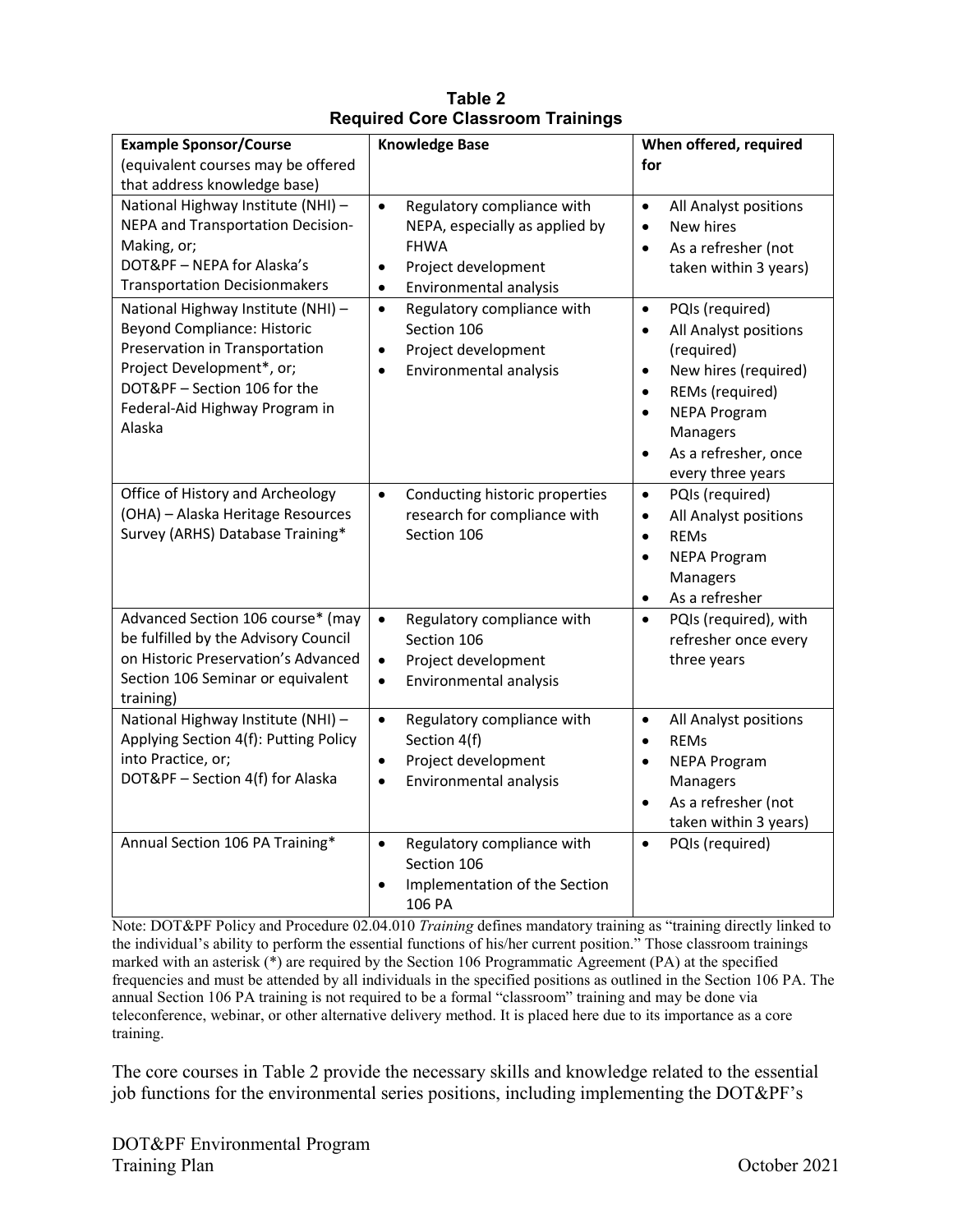responsibilities assumed under the NEPA Assignment MOU. Therefore, when offered, these courses should be considered mandatory for environmental staff as follows:

- **New hires/Junior staff**: the core courses in Table 2 are particularly important to have early in one's career with DOT&PF. For this reason, these courses are critical for new environmental staff or those currently in junior environmental series positions (Analyst I and II) who have not yet had these trainings.
- **Refresher:** the core courses in Table 2 help maintain the skills and knowledge base that are important to all environmental series positions. Therefore, environmental staff that have not had a core training within 3 years should re-take the course as a refresher when offered. This is particularly important for Section 106 and Section 4(f) trainings.
- **Senior staff not needing a refresher**: senior environmental staff (Analyst III, REMs, NEPA Program Managers, Statewide Environmental Program Manager) who have completed a core training (or comparable course) within three years should be allowed to attend the course as a refresher when offered and as space allows. Having more experienced staff in these classroom trainings with those less experienced also provides a learning opportunity, since experienced staff can provide context and examples of how the knowledge being taught in the course can be applied to DOT&PF projects.

In addition, as noted in Table 2, the Section 106 Programmatic Agreement (PA) requires that certain training opportunities be held at specified frequencies and be attended by all individuals in the positions specified in the Section 106 PA. These trainings provide the necessary skills and knowledge related to the essential job functions for implementing the DOT&PF's responsibilities assumed under the Section 106 PA and, therefore, should be considered mandatory for the noted positions. It is important that Regional Environmental Managers (REMs) become familiar with the Section 106 PA in order to ensure that environmental staff obtain the required training in compliance with the agreement.

In addition to the core trainings, other important classroom trainings that should be offered as funding allows are listed in Table 3. Many of these trainings are important in developing additional skills and knowledge base related to the essential job functions for implementing responsibilities assumed under the NEPA Assignment MOU. Therefore, when offered, these courses are to be considered mandatory for environmental staff as noted in Table 3, except for where staff has taken the course (or comparable course) within three years.

Note that because a training is considered mandatory, there may be extenuating circumstances that prevent staff from attending. This may include but is not limited to: limitations on out-ofstate travel due to budget limitations, prioritizing staff attendance when multiple staff have requested the same training for staff with more immediate training needs and/or limiting interference with critical environmental tasks.

The SEO will notify the REMs when the courses in Table 2 and 3 are provided, and the REMs will disseminate this information to the regional environmental staff and their supervisors to ensure environmental staff attendance, as appropriate.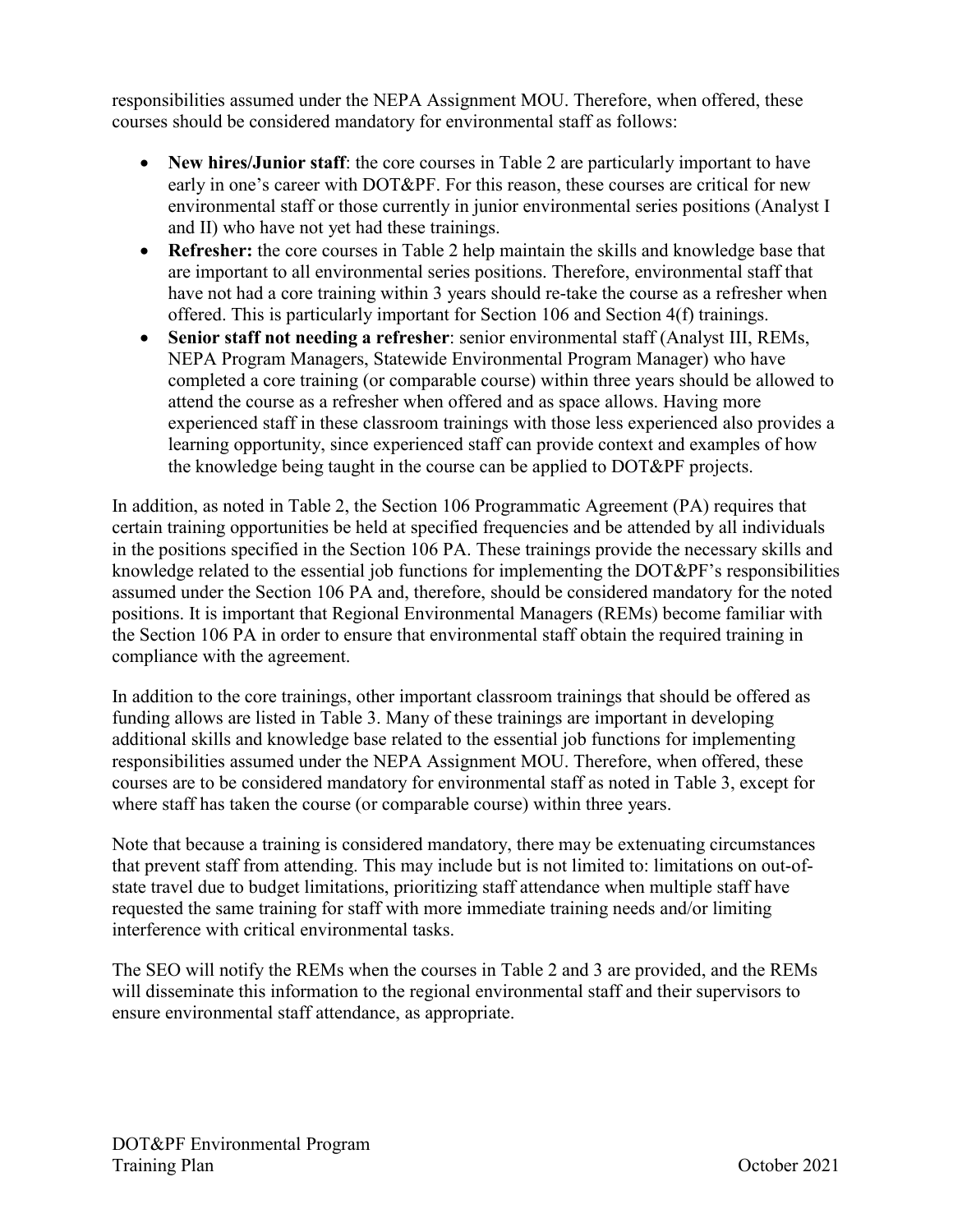**Table 3 Required Supplemental Classroom Trainings**

| <b>Topic</b> | <b>Example Sponsor/Course</b><br>(equivalent courses may be<br>offered that address<br>knowledge base)                          | <b>Knowledge Base</b>                                                                                                                                                                                                                          | When offered, required<br>for (unless otherwise<br>noted)                                                                                              |
|--------------|---------------------------------------------------------------------------------------------------------------------------------|------------------------------------------------------------------------------------------------------------------------------------------------------------------------------------------------------------------------------------------------|--------------------------------------------------------------------------------------------------------------------------------------------------------|
| <b>NEPA</b>  | National Highway Institute<br>(NHI) - Advanced Seminar<br>on Transportation Project<br>Development: Navigating<br>the NEPA Maze | Regulatory<br>$\bullet$<br>compliance with<br>NEPA, especially<br>as applied by<br>FHWA on more<br>complex projects<br>Project<br>$\bullet$<br>development<br>Environmental<br>$\bullet$<br>analysis for<br>complex projects                   | Analyst I<br>$\bullet$<br>(recommended)<br>Analyst II and III<br>$\bullet$<br><b>REMs</b><br>$\bullet$<br><b>NEPA Program</b><br>$\bullet$<br>Managers |
|              | National Highway Institute<br>(NHI) - Planning and<br><b>Environmental Linkages</b>                                             | Project<br>$\bullet$<br>Development<br><b>Integrating NEPA</b><br>$\bullet$<br>compliance during<br>planning<br>Improved<br>$\bullet$<br>documentation<br>Enhanced<br>$\bullet$<br>consultation,<br>coordination, and<br>public<br>involvement | Analyst IIIs<br>$\bullet$<br><b>REMs</b><br>$\bullet$<br><b>NEPA</b> Program<br>$\bullet$<br>Managers                                                  |
|              | FHWA Resource Center-<br>Planning and Environmental<br>Linkages                                                                 | Project<br>$\bullet$<br>development<br><b>Integrating NEPA</b><br>$\bullet$<br>compliance during<br>planning<br>Environmental<br>$\bullet$<br>analysis                                                                                         | All Analyst positions<br>$\bullet$<br><b>REMs</b><br>$\bullet$<br><b>NEPA</b> Program<br>$\bullet$<br>Managers                                         |
|              | FHWA Resource Center-<br>Quality of NEPA<br>Documentation/Improving<br>the Quality of NEPA<br>Documents                         | Regulatory<br>compliance with<br><b>NEPA</b><br>Environmental<br>$\bullet$<br>analysis<br>Effective<br>$\bullet$<br>communication of<br>technical<br>information                                                                               | All Analyst positions<br><b>REMs</b><br>$\bullet$<br><b>NEPA</b> Program<br>$\bullet$<br>Managers                                                      |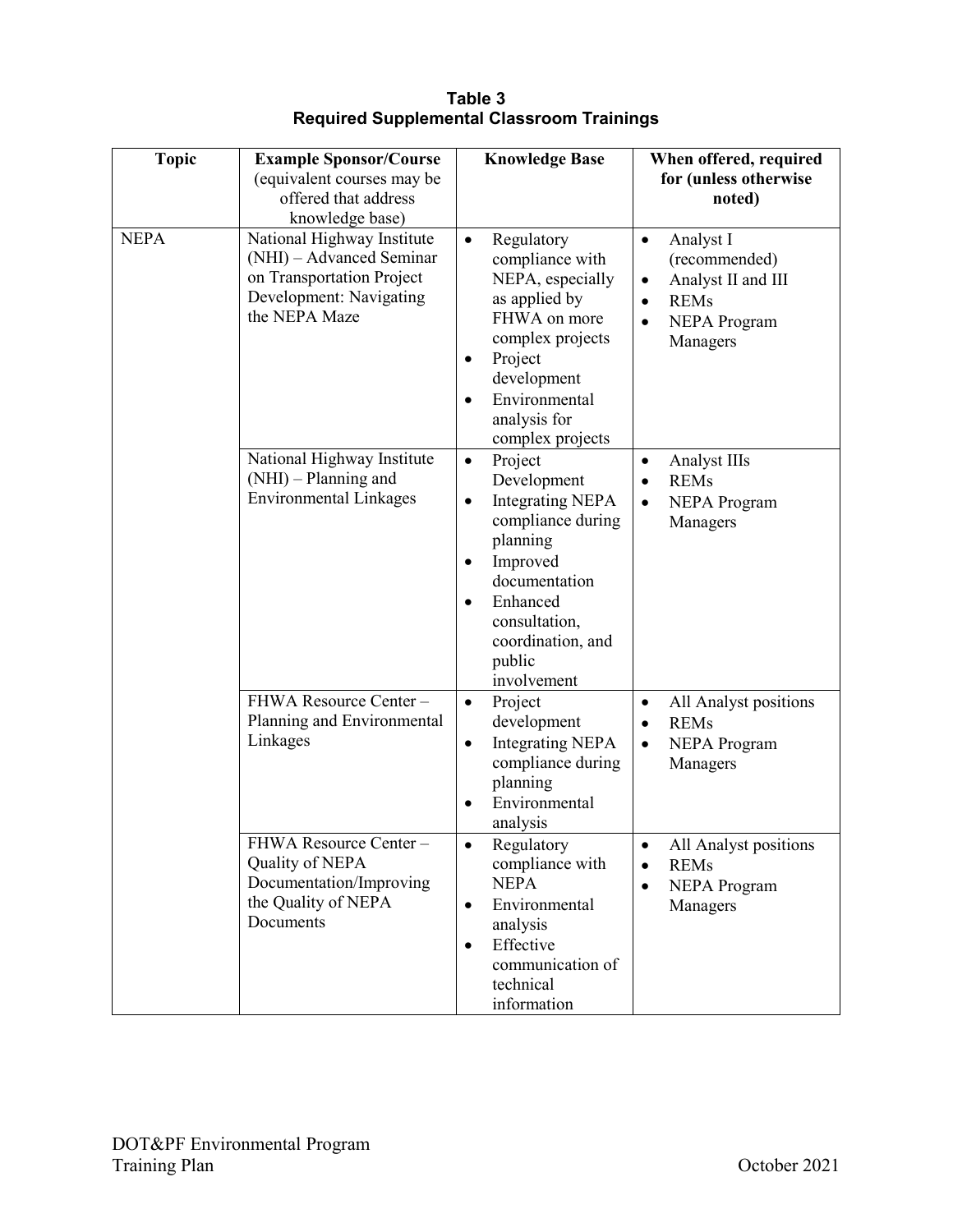| <b>Topic</b>           | <b>Example Sponsor/Course</b><br>(equivalent courses may be<br>offered that address<br>knowledge base)           | <b>Knowledge Base</b>                                                                                                                                                                                                        | When offered, required<br>for (unless otherwise<br>noted)                                                   |
|------------------------|------------------------------------------------------------------------------------------------------------------|------------------------------------------------------------------------------------------------------------------------------------------------------------------------------------------------------------------------------|-------------------------------------------------------------------------------------------------------------|
|                        | FHWA Resource Center-<br>Indirect and Cumulative<br><b>Effects</b>                                               | Regulatory<br>$\bullet$<br>compliance with<br>NEPA, especially<br>as applied by<br>FHWA on more<br>complex projects<br>Project<br>$\bullet$<br>development<br>Environmental<br>$\bullet$<br>analysis for<br>complex projects | Analyst II and III<br>$\bullet$<br><b>REMs</b><br>$\bullet$<br><b>NEPA</b> Program<br>$\bullet$<br>Managers |
|                        | FHWA Resource Center-<br>Purpose and Need and<br>Alternatives Development                                        | Regulatory<br>$\bullet$<br>compliance with<br>NEPA, especially<br>as applied by<br>FHWA on more<br>complex projects<br>Project<br>$\bullet$<br>development<br>Environmental<br>$\bullet$<br>analysis for<br>complex projects | Analyst II and III<br>$\bullet$<br><b>REMs</b><br>$\bullet$<br><b>NEPA</b> Program<br>$\bullet$<br>Managers |
| Public<br>Involvement  | National Highway Institute<br>(NHI) – Public Involvement<br>in the Transportation<br>Decision-making Process     | Regulatory<br>$\bullet$<br>compliance with<br><b>NEPA</b><br>Effective<br>$\bullet$<br>communication of<br>technical<br>information<br>Technical skill<br>(development of<br>public<br>involvement plans)                    | All Analyst positions<br>$\bullet$<br><b>REMs</b><br>$\bullet$<br><b>NEPA</b> Program<br>٠<br>Managers      |
| Conflict<br>Management | National Highway Institute<br>(NHI) - Practical Conflict<br>Management Skills for<br><b>Environmental Issues</b> | Conflict resolution<br>$\bullet$<br>Negotiation skills<br>$\bullet$<br>Problem solving<br>$\bullet$<br>Interpersonal<br>$\bullet$<br>skills/developing<br>relationships                                                      | All Analyst positions<br>$\bullet$<br><b>REMs</b><br>$\bullet$<br><b>NEPA</b> Program<br>٠<br>Managers      |
| Air Quality            | FHWA Resource Center-<br><b>Transportation Air Quality</b><br>Fundamentals                                       | Regulatory<br>$\bullet$<br>compliance with<br><b>NEPA</b><br>Regulatory<br>$\bullet$<br>compliance with<br>air quality<br>regulations                                                                                        | All Analyst positions<br>$\bullet$                                                                          |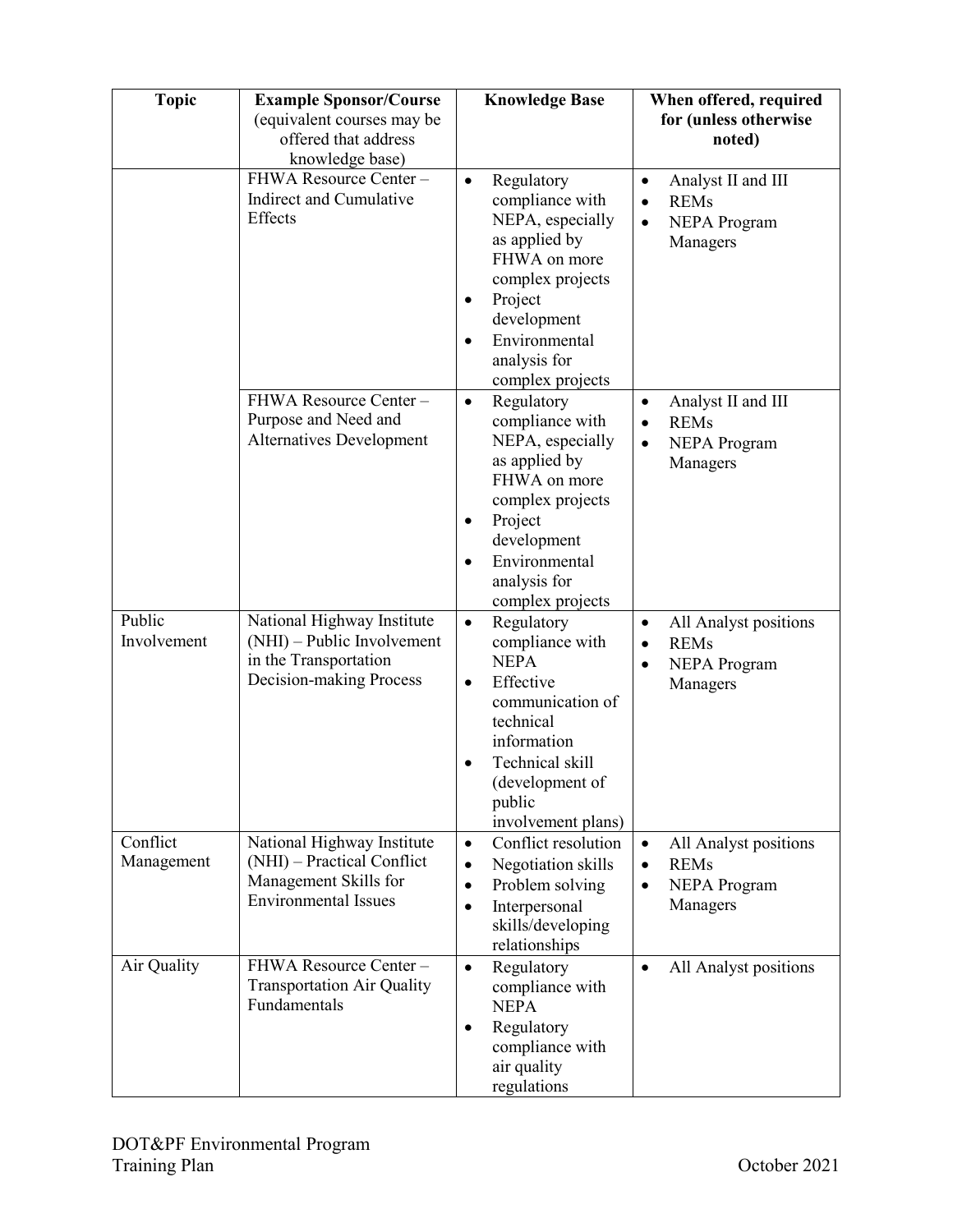| <b>Topic</b>                                                                | <b>Example Sponsor/Course</b><br>(equivalent courses may be<br>offered that address<br>knowledge base)                               | <b>Knowledge Base</b>                                                                                                                                                                                           | When offered, required<br>for (unless otherwise<br>noted)                                                      |
|-----------------------------------------------------------------------------|--------------------------------------------------------------------------------------------------------------------------------------|-----------------------------------------------------------------------------------------------------------------------------------------------------------------------------------------------------------------|----------------------------------------------------------------------------------------------------------------|
| Alaska<br>National<br><b>Interest Lands</b><br>Conservation<br>Act (ANILCA) | Institute of the North $-$<br><b>ANILCA Training</b>                                                                                 | Regulatory<br>$\bullet$<br>compliance with<br><b>NEPA</b><br>Regulatory<br>$\bullet$<br>compliance with<br><b>ANILCA</b><br>Environmental<br>$\bullet$<br>analysis                                              | All Analyst positions<br>$\bullet$<br><b>REMs</b><br>$\bullet$<br><b>NEPA</b> Program<br>$\bullet$<br>Managers |
| Fish/Wildlife<br>Resources                                                  | Training on:<br><b>Essential Fish</b><br>Habitat<br>Marine Mammal<br>$\bullet$<br>Protection Act<br><b>Endangered Species</b><br>Act | Regulatory<br>$\bullet$<br>compliance with<br><b>NEPA</b><br>Regulatory<br>$\bullet$<br>compliance with<br>federal laws<br>related to fish and<br>wildlife protection<br>Environmental<br>$\bullet$<br>analysis | All Analyst positions<br>$\bullet$<br><b>REMs</b><br>$\bullet$<br><b>NEPA</b> Program<br>$\bullet$<br>Managers |
| Environmental<br>Justice                                                    | National Highway Institute<br>(NHI) - Environmental<br>Justice Analysis                                                              | Regulatory<br>$\bullet$<br>compliance with<br><b>NEPA</b><br>Regulatory<br>$\bullet$<br>compliance with<br>environmental<br>justice<br>requirements<br>Environmental<br>$\bullet$<br>analysis                   | All Analyst positions<br>$\bullet$                                                                             |
| Wetlands                                                                    | <b>Wetland Delineation</b><br>Training                                                                                               | Technical skill<br>$\bullet$<br>(wetland<br>delineation)<br>Regulatory<br>$\bullet$<br>compliance with<br>Clean water Act<br>Section 404<br>permitting<br>Environmental<br>analysis                             | All Analyst positions<br>$\bullet$                                                                             |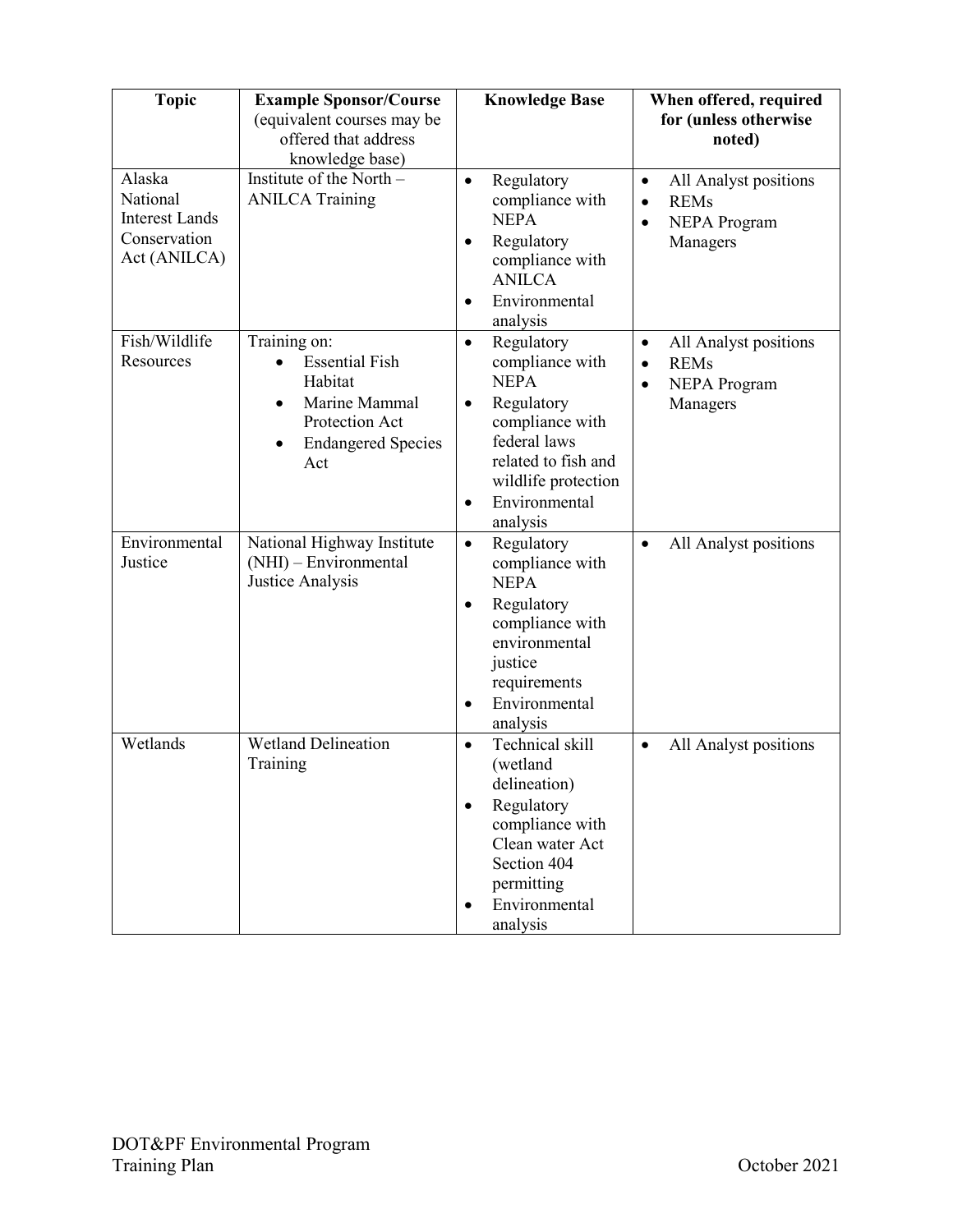| <b>Topic</b>       | <b>Example Sponsor/Course</b><br>(equivalent courses may be<br>offered that address<br>knowledge base)  | <b>Knowledge Base</b>                                                                                                                                                                                       | When offered, required<br>for (unless otherwise<br>noted)                                                                                                                    |
|--------------------|---------------------------------------------------------------------------------------------------------|-------------------------------------------------------------------------------------------------------------------------------------------------------------------------------------------------------------|------------------------------------------------------------------------------------------------------------------------------------------------------------------------------|
|                    | Training on Functional<br>Analysis of Wetlands                                                          | Technical skill<br>$\bullet$<br>(wetland<br>functional<br>analysis)<br>Regulatory<br>$\bullet$<br>compliance with<br>Clean water Act<br>Section 404<br>permitting<br>Environmental<br>$\bullet$<br>analysis | All Analyst positions<br>$\bullet$                                                                                                                                           |
| <b>Storm Water</b> | <b>Storm Water Pollution</b><br>Prevention Plan (SWPPP)<br>Writing                                      | Technical skill<br>$\bullet$<br>(SWPPP Writing)<br>Regulatory<br>$\bullet$<br>compliance with<br>Clean Water Act<br>Section 402<br>permitting                                                               | M&O Analysts<br>$\bullet$<br>(recommended)<br>Analysts interested in<br>$\bullet$<br>storm water<br>(recommended)<br>Stormwater<br>$\bullet$<br>Environmental<br>Specialists |
|                    | National Highway Institute<br>$(NHI)$ – Design and<br>Implementation of Erosion<br>and Sediment Control | Technical skill<br>$\bullet$<br>(erosion and<br>sediment control)<br>Regulatory<br>$\bullet$<br>compliance with<br>Clean Water Act<br>Section 402<br>permitting                                             | M&O Analysts<br>$\bullet$<br>(recommended)<br>Analysts interested in<br>$\bullet$<br>storm water<br>(recommended)<br>Stormwater<br>$\bullet$<br>Environmental<br>Specialists |
|                    | National Highway Institute<br>(NHI) – Water Quality<br>Management of Highway<br>Run-Off                 | Technical skill<br>$\bullet$<br>(water quality<br>management)<br>Regulatory<br>$\bullet$<br>compliance with<br>Clean Water Act<br>Section 402<br>permitting                                                 | M&O Analysts<br>$\bullet$<br>(recommended)<br>Analysts interested in<br>$\bullet$<br>storm water<br>(recommended)<br>Stormwater<br>$\bullet$<br>Environmental<br>Specialists |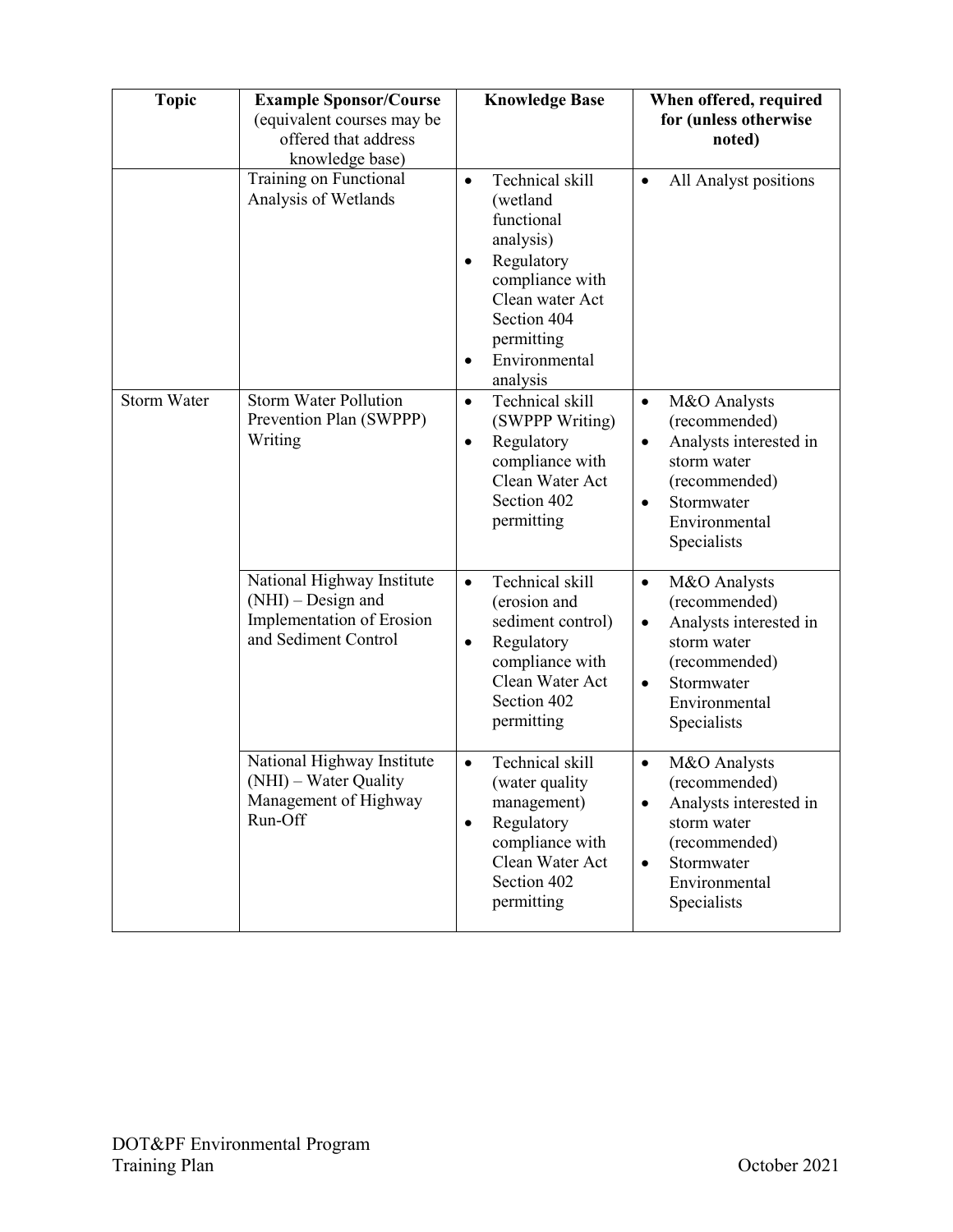| <b>Topic</b> | <b>Example Sponsor/Course</b><br>(equivalent courses may be<br>offered that address<br>knowledge base) | <b>Knowledge Base</b>                                                                                                          | When offered, required<br>for (unless otherwise<br>noted)                                                                                                                        |
|--------------|--------------------------------------------------------------------------------------------------------|--------------------------------------------------------------------------------------------------------------------------------|----------------------------------------------------------------------------------------------------------------------------------------------------------------------------------|
| Construction | National Highway Institute<br>(NHI) – Environmental<br>Factors in Construction and<br>Maintenance      | Construction/<br>$\bullet$<br>maintenance<br>compliance with<br>regulatory<br>requirements and<br>environmental<br>commitments | M&O Analysts<br>٠<br>Analysts/construction<br>staff responsible for<br>monitoring<br>environmental<br>commitments on<br>projects<br><b>REMs</b><br>٠<br>NEPA Program<br>Managers |

Note: DOT&PF Policy and Procedure 02.04.010 *Training* defines mandatory training as "training directly linked to the individual's ability to perform the essential functions of his/her current position." These trainings, when offered, are mandatory as they provide the necessary skills and knowledge related to the essential job functions for the environmental series positions, including implementing the DOT&PF's responsibilities assumed under the NEPA Assignment MOU.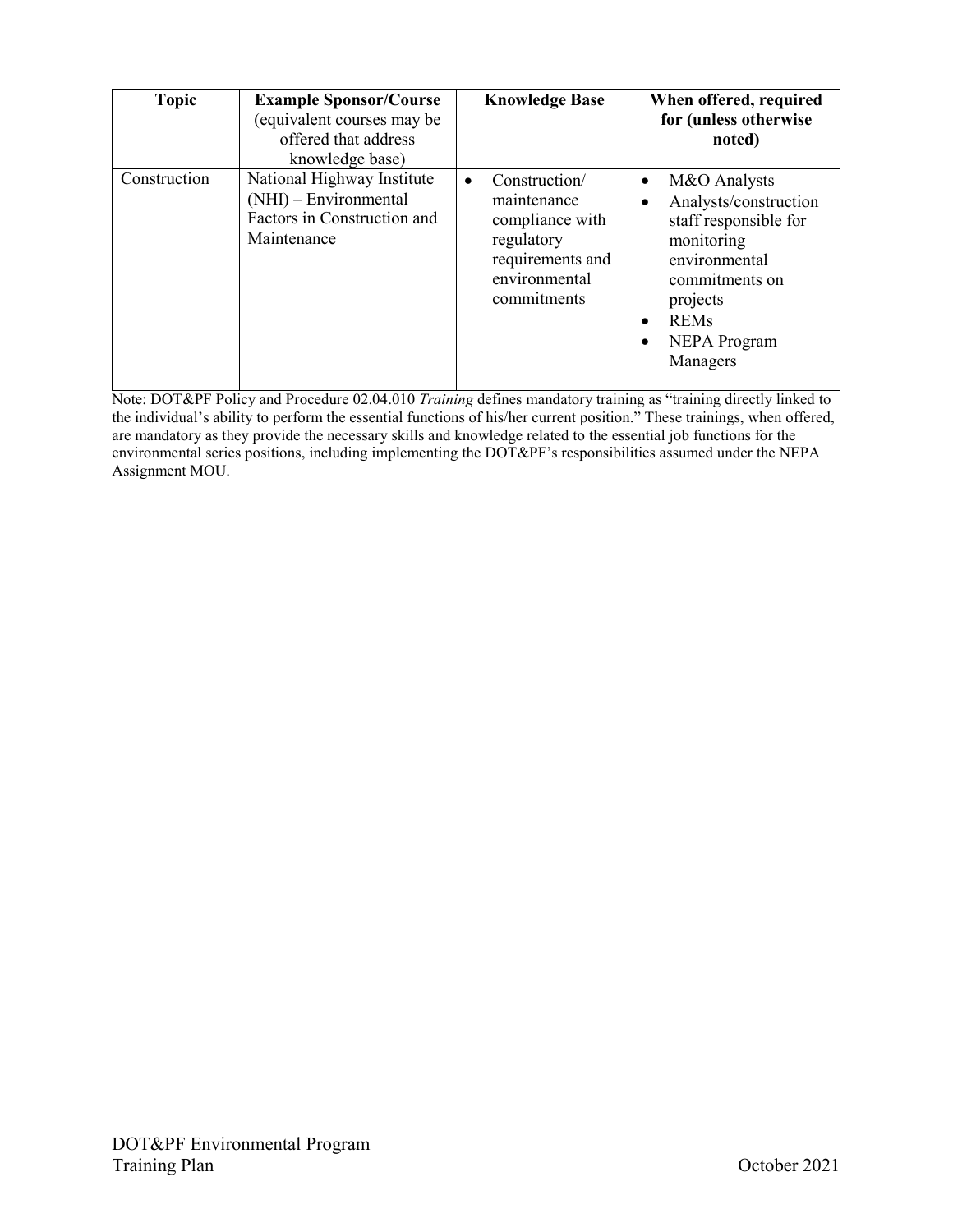#### <span id="page-16-0"></span>**2.7 Virtual Classroom Training**

Virtual Training Classroom (VTC) is recommended to reduce costs with hosting individual classroom trainings in each Region and to ensure availability for all staff, including those teleworking. VTC can be provided in two ways:

- 1. Instructors are present in-person in one location (e.g. Anchorage) while allowing the other Regions to remotely participate in the same training using video/audio technology. This type of VTC should be considered for all sponsored classroom trainings to allow for Regional staff to participate in a training that would not otherwise be provided in their location.
- 2. Instructors are completely virtual and all attendees are remoting in, either in groups or individually. This type of VTC should be considered when attendees are teleworking or otherwise unable to attend in a group classroom setting, or when it is infeasible to bring instructors to one of the region offices.

The SEO recommends the following when considering use of VTC:

- 1. Use VTC for training with shorter duration. If all virtual, suggest limiting to no more than 3 hours and more days of the week, if needed.
- 2. Identify on-site and remote site facilitators early. Each remote site will need a designated facilitator to serve as a point of contact throughout the training, operate any video/audio equipment as needed, guide group activities at the remote site, and handle other classroom logistics (e.g., picking up classroom materials).
- 3. Consider a third party for facilitation, where feasible. Identifying a third party to facilitate at each site would allow all staff to participate in the training. Past experience shows that senior staff acting as facilitators are usually too involved with classroom operations that their learning benefits are reduced. If feasible, the other facilitators should be coinstructors so the remote sites could benefit from having a subject matter expert that they can interact with.
- 4. On-site and remote site facilitators should know how to operate the technology necessary for VTC, if a RD&T2 or IT staff is not available to operate the equipment during the training. RD&T2 and IT staff can prepare facilitators in advance.
- 5. Instructors and remote site facilitators should coordinate in advance of the training, particularly where remote site facilitators are not also Instructors. Early coordination would help with delivery of a VTC training. Instructors and remote site facilitators should discuss how to communicate among sites (e.g. notifying instructor that someone has a question, or notifying instructors that there is a technical problem) and develop agreed upon cues for transitions between lecture, open discussion, and group activities.
- 6. Ask if it is possible for the remote sites to have access to two screens or if a split screen is possible, so that the instructor can be seen on one screen/one side of the screen and the presentation can be seen on the other. Past experience shows that this enhances the VTC experience.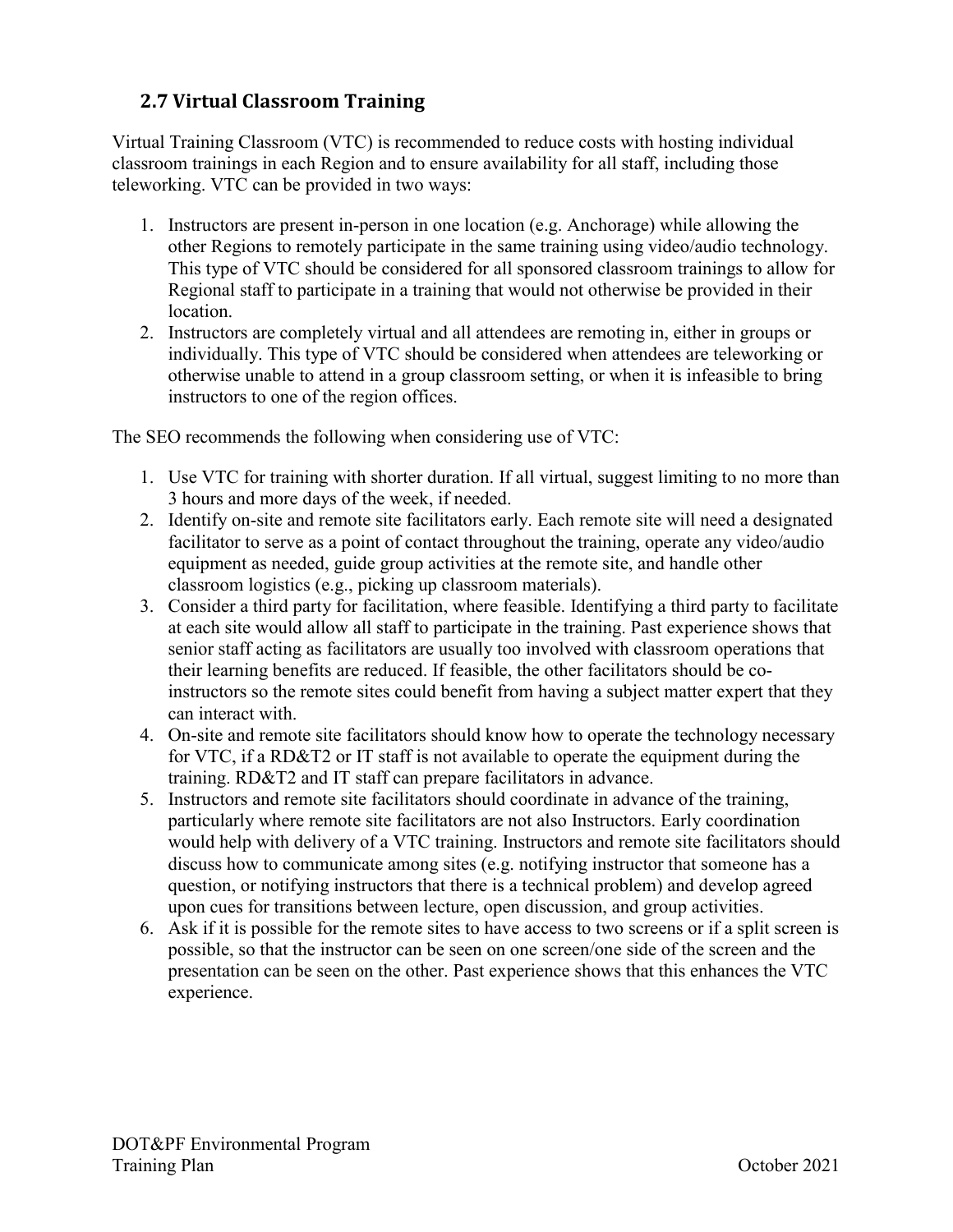#### <span id="page-17-0"></span>**2.8 Conferences and Workshops**

Conferences offer an opportunity to learn about changing regulations, developing technologies, innovative research, best management practices and other current news occurring in the environmental field.

However, attending a conference is usually expensive, with costs dependent on the length and location of the conference and associated registration fees. There are ways to reduce the cost of conferences, such as early registration, booking rooms at hotels at the conference rate (sometimes cheaper than the government rate), and early booking of flights. In addition, some conferences provide travel scholarships or reimburse travel costs up to a specified amount. More recently, conferences have been made available for attendees virtually at a reduced rate. It is expected that future conferences will allow the option for partial or complete virtual attendance. When not permitted to attend in-person, virtual conferences are recommended.

It should be noted that attendance at a conference outside of Alaska is not permitted without exception and requires the Governor's approval. Therefore, when environmental staff need to attend a conference, particularly one out of state, travel approval and logistics should be coordinated as early as possible.

After a staff member has attended a conference, it is recommended he or she brief other staff on the conference topic and key takeaways. Knowledge sharing is critical in DOT&PF's mission to support training and education while also taking into consideration the limited budget available to attend conferences.

Supervisors have final approval on the appropriateness and feasibility of a specific conference. However, the following is a list of recommended, relevant conferences held annually in and outside of Alaska that might be of interest to DOT&PF environmental staff:

| <b>Time of Year</b> | Conference                                                            | Location                                                                  |
|---------------------|-----------------------------------------------------------------------|---------------------------------------------------------------------------|
| February            | Alaska Forum on the Environment                                       | Anchorage                                                                 |
| February            | International Erosion Control Association<br><b>Annual Conference</b> | Varies in locations<br>throughout the United States                       |
| February/March      | Alaska Anthropological Association Annual<br>Meeting                  | Rotates between<br>Anchorage/Fairbanks and<br>other Alaskan communities   |
| Fall                | Alaska Water Resources Association                                    | Juneau                                                                    |
| Spring              | American Fisheries Society Alaska Chapter                             | Varies in locations<br>throughout Alaska                                  |
| Fall                | Annual Invasive Species Workshop                                      | Rotates between Anchorage,<br>Fairbanks, and rural Alaskan<br>communities |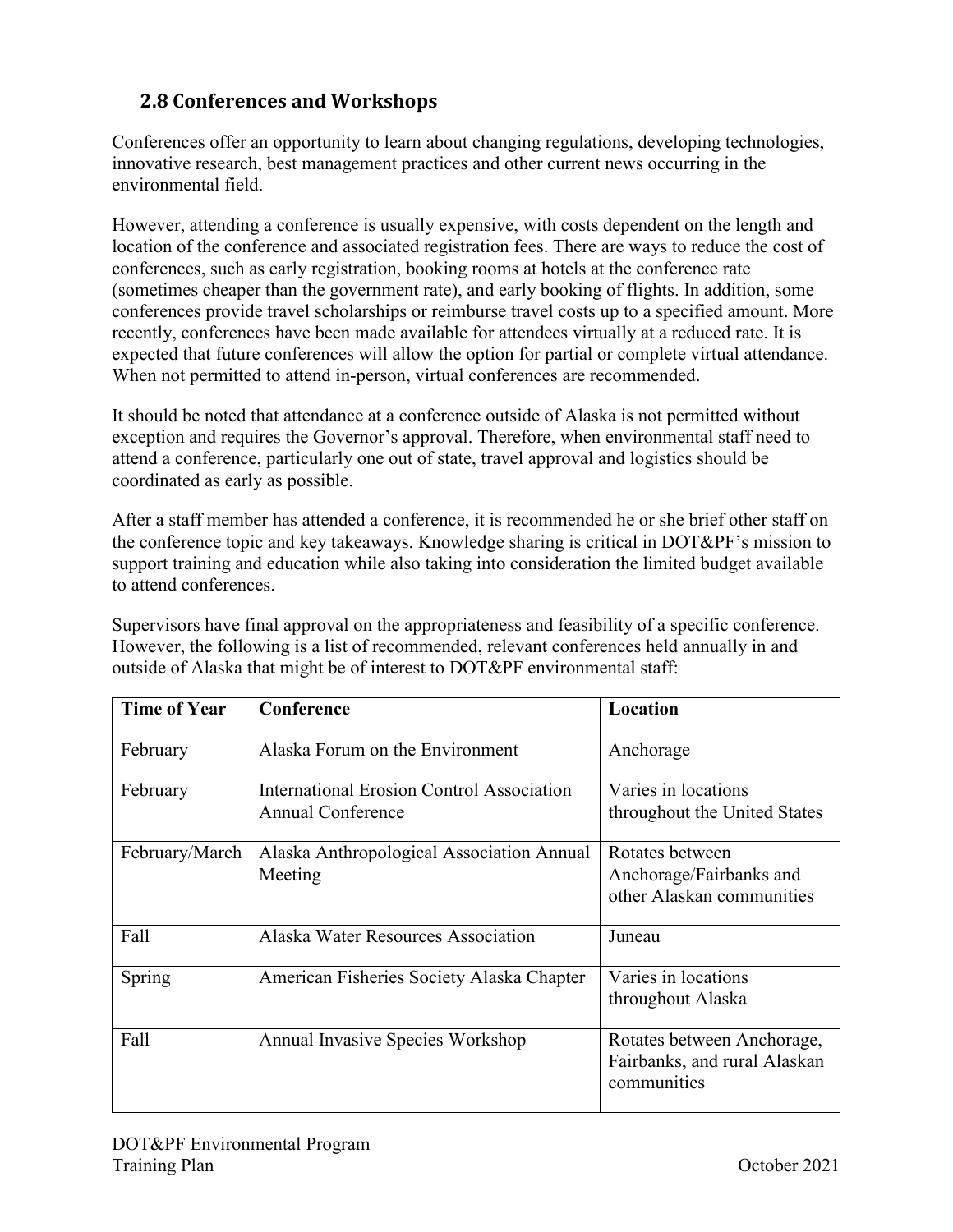| Fall                           | Alaska Historical Society Conference                                                                              | Rotates between<br>Anchorage/Fairbanks and<br>other Alaskan communities |
|--------------------------------|-------------------------------------------------------------------------------------------------------------------|-------------------------------------------------------------------------|
| Spring                         | Office of History and Archaeology Annual<br>Workshop                                                              | Anchorage                                                               |
| Spring                         | Society for American Archaeology Annual<br>Meeting/Association of Transportation<br>Archaeologists Annual Meeting | Varies in locations through<br>the United States                        |
| Varies, occurs<br>on odd years | International Conference on Ecology and<br>Transportation                                                         | Varies in locations<br>throughout the United States                     |
| Summer/Fall                    | AASHTO Committee on Environment and<br><b>Sustainability Annual Meeting</b>                                       | Varies in locations<br>throughout the United States                     |
| Summer                         | TRB AME60 Committee on Historic and<br>Archeological Preservation in<br>Transportation Mid-year meeting           | Varies in locations<br>throughout the United States                     |
| May                            | National Association of Environmental<br>Professionals Annual Conferences                                         | Varies in locations<br>throughout the United States                     |

#### <span id="page-18-0"></span>**2.9 Online Training**

Online training is often more accessible to environmental staff, and a number of online training opportunities are available at little to no cost to the DOT&PF or its employees, other than staff time. Environmental staff should utilize these resources for training, particularly when classroom training is not immediately available.

Online training should not be seen as a replacement for classroom training however, it should be encouraged and used when developing staff training plans. Environmental topics that require fieldwork and analysis such as wetlands, noise, and air quality, for example, should be taken as classroom training when available, even if an online training was already completed. Similarly, online training should not be substituted for the core classroom trainings outlined in Table 2. For example, if a new employee takes an online basic NEPA course for interim training until the NHI course "NEPA and Transportation Decision-Making" is offered as a class, that employee should still take classroom training when it is offered.

Sources of online training relevant to environmental staff include, but are not limited to, the following:

- DOT&PF SEO Training website
- DOT&PF ECATTs
- The National Highway Institute (NHI)
- AASHTO Center for Environmental Excellence
- Advisory Council on Historic Preservation (ACHP)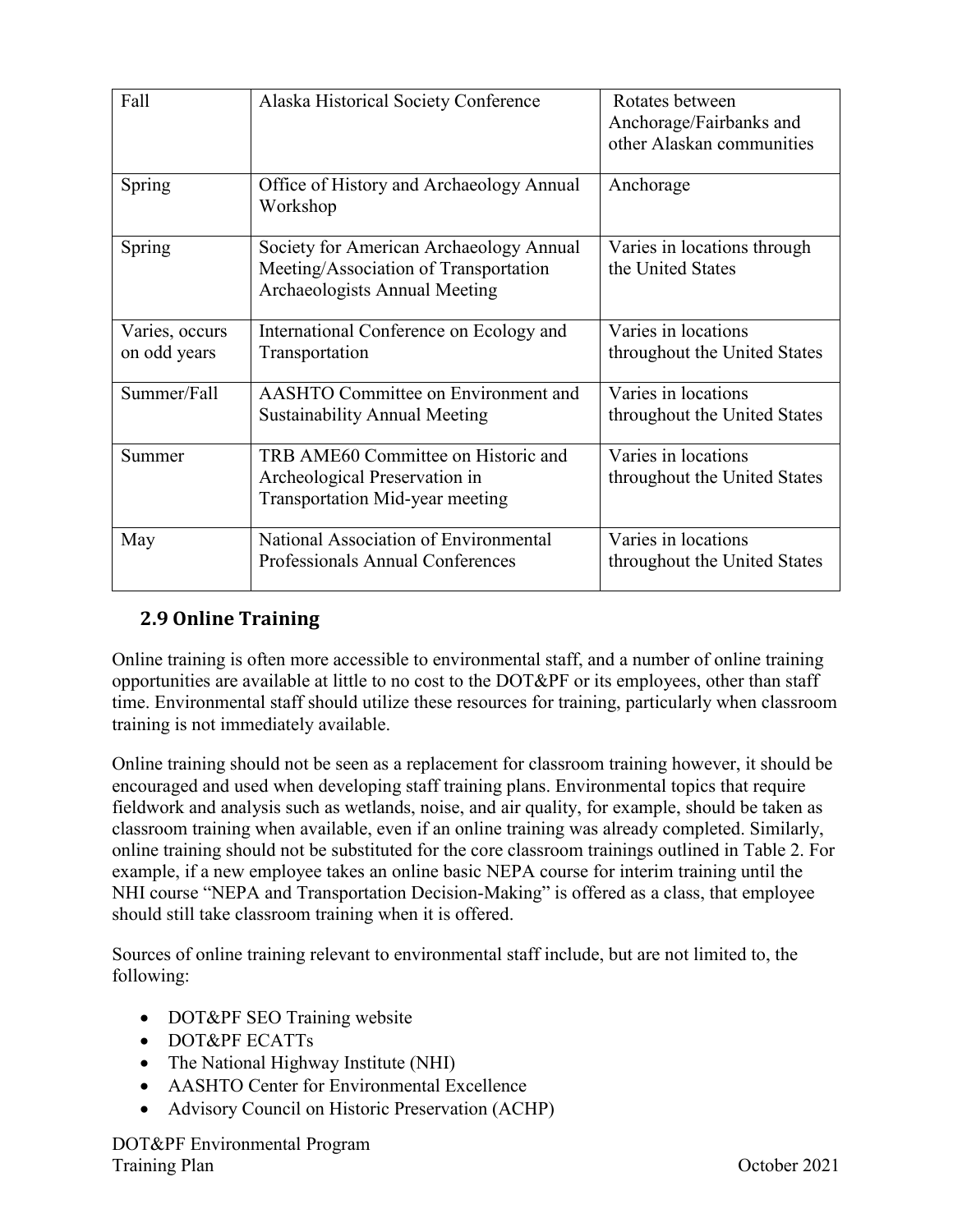Several agencies also have online training portals, which offer additional training opportunities.

In order to take advantage of these opportunities, Table 4 outlines online courses and training portals offered by these and other agencies that may be relevant to environmental staff. Courses are organized by topic.

New environmental staff should become familiar with the SEO Training website and view the trainings provided during the NEPA Assignment Program implementation within three months of hire, as outlined in Section 2.2. These trainings are noted in Table 4 with an asterisk (\*). New environmental staff should also complete interim online training in core topics (e.g., NEPA and Section 4(f)) until a classroom training is offered. These are noted in Table 4 with a cross (+).

Please note that Table 4 is not a comprehensive list of online training, and that the course offerings listed in Table 4 are subject to change by the sponsoring agency.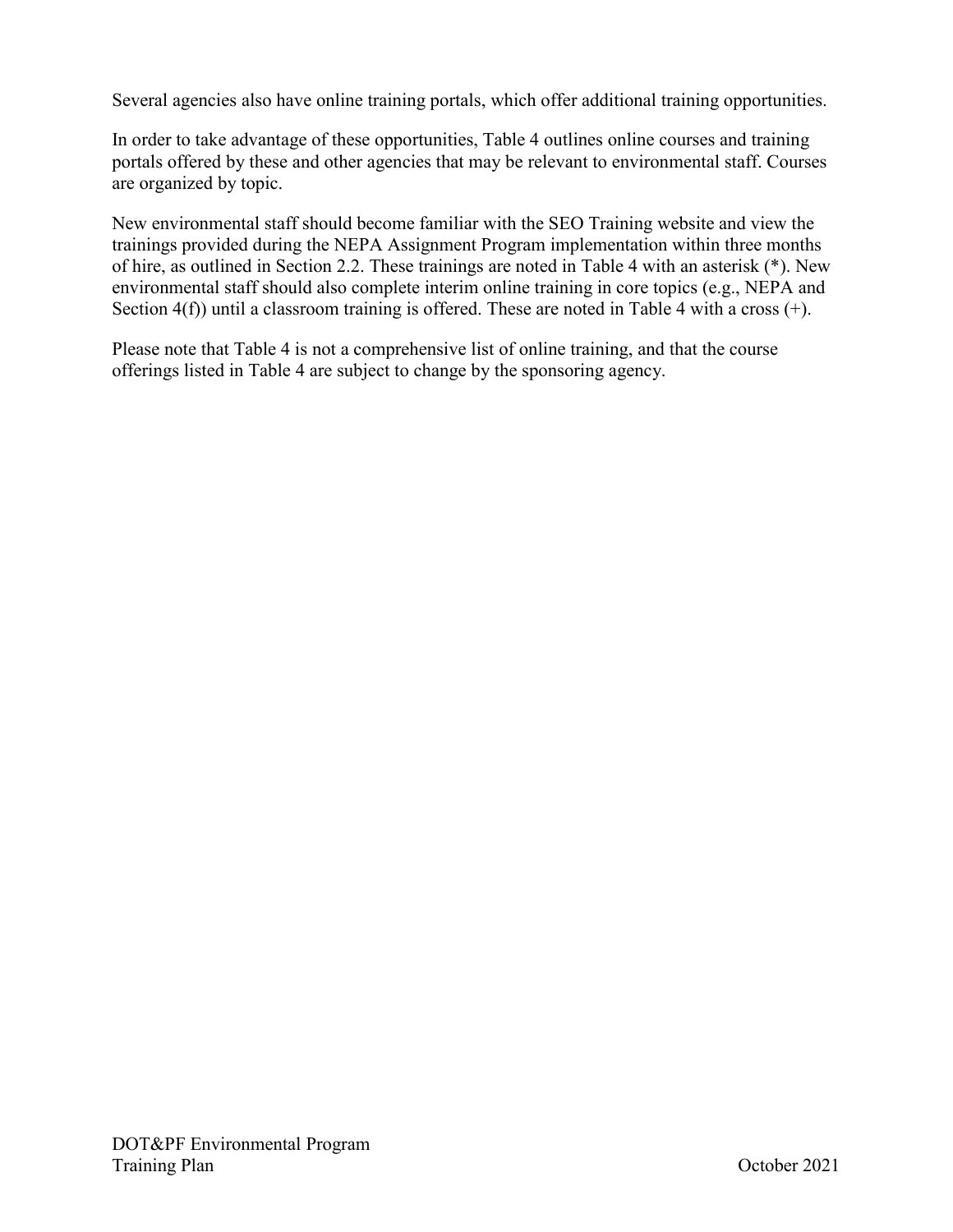#### **Table 4 Select Online Courses by Topic Offered by DOT&PF, NHI and AASHTO, and Other Agencies**

| <b>Topic</b> | <b>Recommended Courses</b>                                                                                                                                                          | Recommended<br>For                                                                                                                          |
|--------------|-------------------------------------------------------------------------------------------------------------------------------------------------------------------------------------|---------------------------------------------------------------------------------------------------------------------------------------------|
| <b>NEPA</b>  | Practitioner's Handbook Webinar: Implementing Eco-<br>Logical: Integrating Transportation Planning and NEPA<br>Decision Making<br><b>AASHTO Center for Environmental Excellence</b> | New hires<br>$\bullet$<br>Analyst I<br>$\bullet$<br>training<br>As a refresher<br>$\bullet$                                                 |
|              | Overview of NEPA as Applied to Transportation Projects<br><b>Federal Highway Administration</b>                                                                                     | New hires<br>$\bullet$<br>Analyst I<br>$\bullet$<br>training<br>As a refresher                                                              |
|              | Multimodal/NEPA Peer Exchange<br><b>AASHTO Center for Environmental Excellence</b>                                                                                                  | New hires<br>$\bullet$<br>All Analyst<br>$\bullet$<br>positions                                                                             |
|              | Practitioner's Handbook Webinar: Preparing High-Quality<br><b>NEPA Documents for Transportation Projects</b><br><b>AASHTO Center for Environmental Excellence</b>                   | New hires<br>$\bullet$<br>All Analyst<br>$\bullet$<br>positions                                                                             |
|              | <b>NEPA Overview Series</b><br><b>AASHTOT3</b>                                                                                                                                      | New hires<br>$\bullet$<br>Analyst I<br>training                                                                                             |
|              | Federal-aid Essentials: NEPA Regulatory Framework<br>Process<br><b>SEO Training Website</b>                                                                                         | New hires<br>$\bullet$<br>Analyst I<br>$\bullet$<br>training<br>As a refresher                                                              |
|              | DOT&PF NEPA Assignment Program, Modules 1-6*<br><b>SEO Training Website</b>                                                                                                         | New hires<br>$\bullet$<br>All Analyst<br>positions<br><b>REMs</b><br>$\bullet$<br><b>NEPA Program</b><br>Managers                           |
|              | FHWA Purpose and Need Training*<br><b>SEO Training Website</b>                                                                                                                      | New hires<br>$\bullet$<br>All Analyst<br>$\bullet$<br>positions<br><b>REMs</b><br>$\bullet$<br><b>NEPA Program</b><br>$\bullet$<br>Managers |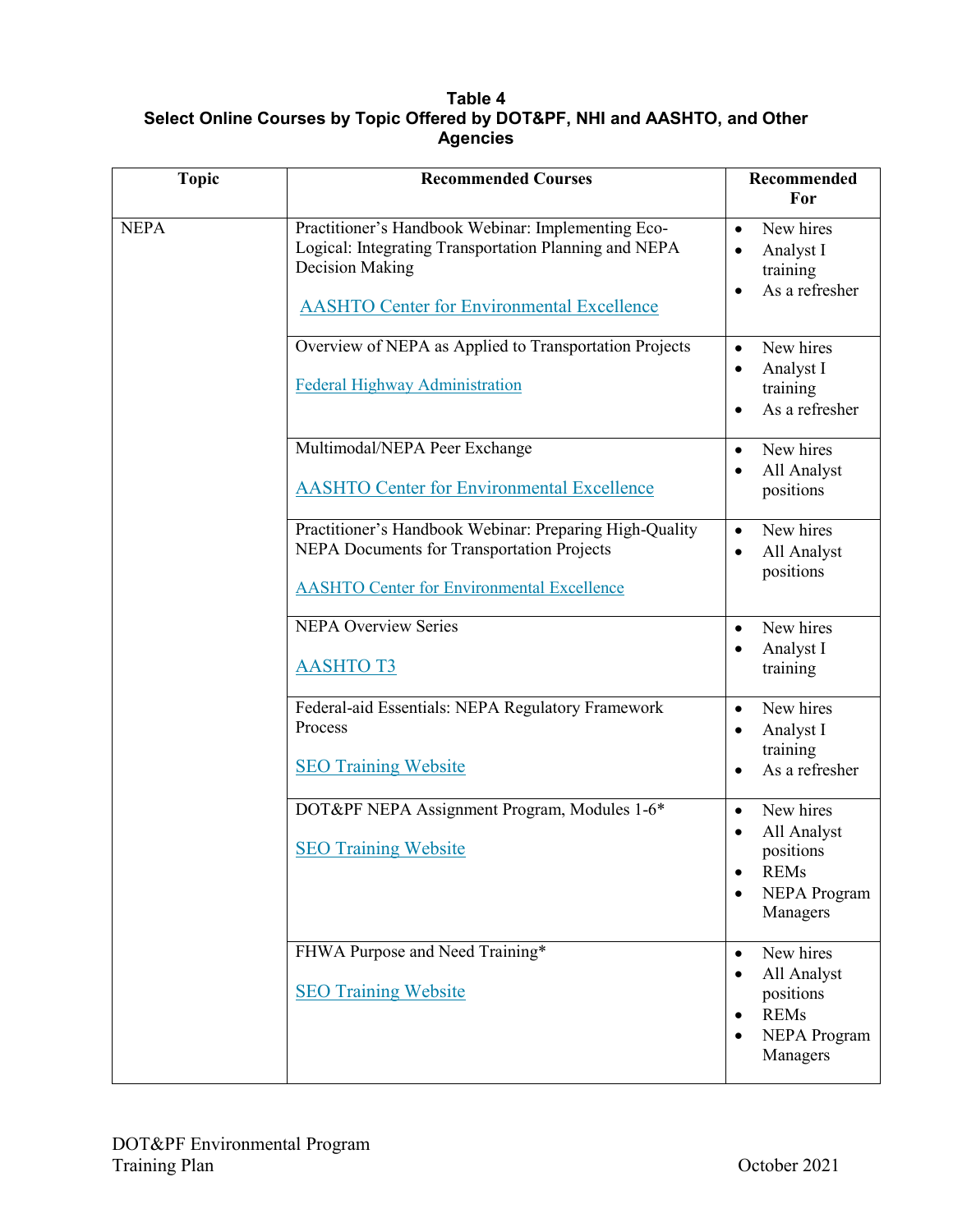| <b>Topic</b>       | <b>Recommended Courses</b>                                                                                                     | Recommended<br>For                                                                                                      |
|--------------------|--------------------------------------------------------------------------------------------------------------------------------|-------------------------------------------------------------------------------------------------------------------------|
|                    | FHWA Alternatives Training*<br><b>SEO Training Website</b>                                                                     | New hires<br>$\bullet$<br>All Analyst<br>positions<br><b>REMs</b><br>$\bullet$<br><b>NEPA</b> Program<br>Managers       |
| Public Involvement | Basics of Public Involvement in Transportation Decision<br>Making+<br><b>National Highway Institute</b>                        | New hires<br>$\bullet$<br>All Analyst<br>$\bullet$<br>positions<br>As a refresher                                       |
|                    | DOT&PF NEPA Assignment Program, Module 7 (Public<br>Involvement)*<br><b>SEO Training Website</b>                               | New hires<br>$\bullet$<br>All Analyst<br>$\bullet$<br>positions<br><b>REMs</b><br>$\bullet$<br>NEPA Program<br>Managers |
| Title VI           | DOT&PF Title VI Basic Training<br>DOT&PF Civil Rights Office                                                                   | New hires<br>$\bullet$<br>All Analyst<br>positions<br><b>REMs</b><br>$\bullet$<br><b>NEPA Program</b><br>Managers       |
| Public Involvement | Every Day Counts Orientation - Virtual Public Involvement<br>Federal Highway Administration                                    | New hires<br>$\bullet$<br>All Analyst<br>$\bullet$<br>positions<br>As a refresher                                       |
|                    | FHWA Office of Planning, Environment, & Realty Virtual<br>Public Involvement Webinars<br><b>Federal Highway Administration</b> | New hires<br>$\bullet$<br>All Analyst<br>$\bullet$<br>positions<br>As a refresher<br>$\bullet$                          |
|                    | FHWA Virtual Public Involvement<br><b>Federal Highway Administration</b>                                                       | New hires<br>$\bullet$<br>All Analyst<br>٠<br>positions<br>As a refresher                                               |
| <b>PEL</b>         | Planning and Environmental Linkages (PEL)<br><b>FHWA Environmental Review Toolkit</b>                                          | All Analyst<br>$\bullet$<br>positions<br>As a refresher<br>$\bullet$                                                    |
| <b>NEPA</b>        | Integrating Transportation Planning and NEPA Decsion-<br>making<br><b>Federal Highway Administration</b>                       | All Analyst<br>$\bullet$<br>positions<br>As a refresher<br>$\bullet$                                                    |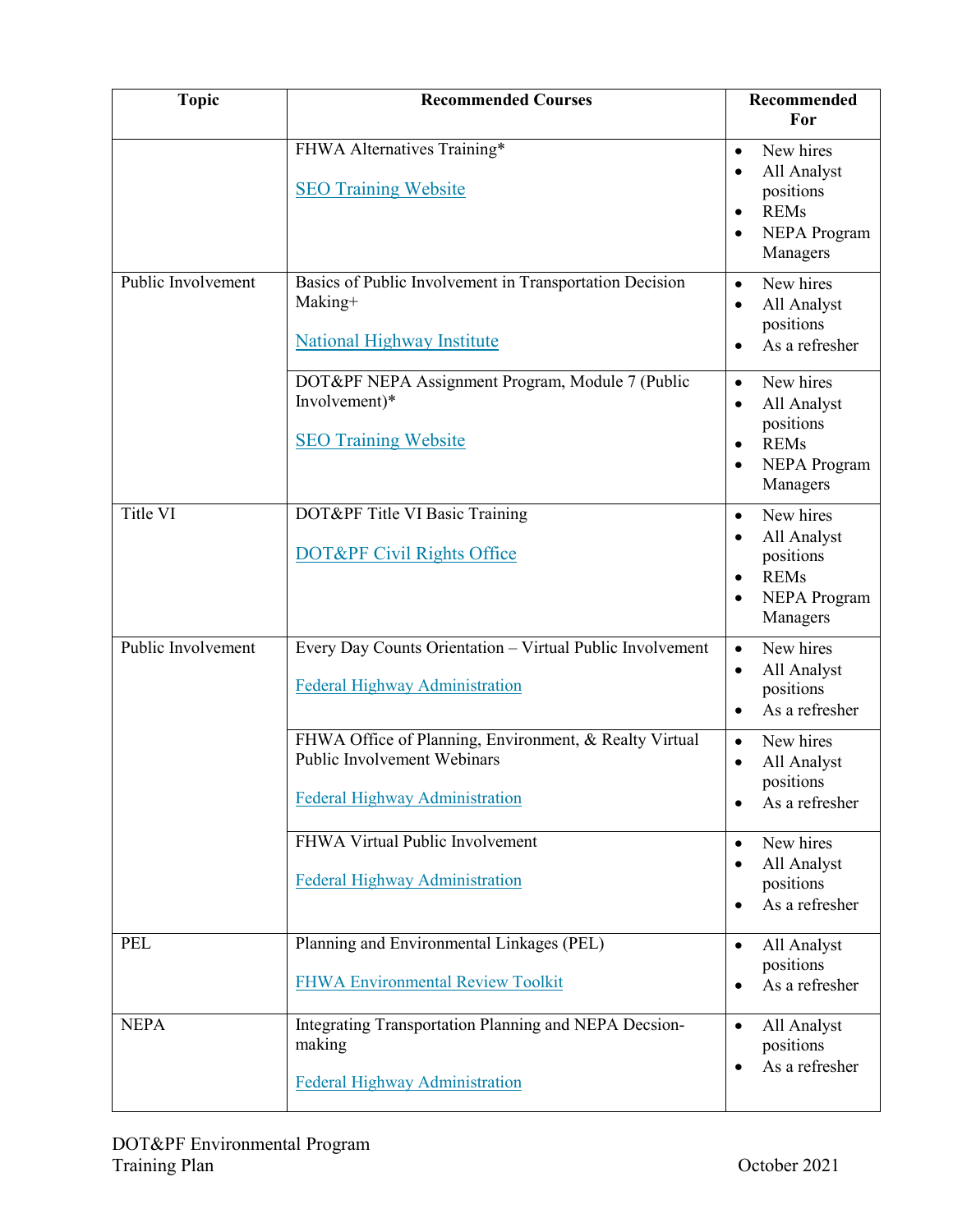| <b>Topic</b>                 | <b>Recommended Courses</b>                                                                                                                                       | Recommended<br>For                                                                                                |
|------------------------------|------------------------------------------------------------------------------------------------------------------------------------------------------------------|-------------------------------------------------------------------------------------------------------------------|
| QAQC                         | DOT&PF NEPA Assignment Program, Module 11 (Quality<br>Assurance and Quality Control)*<br><b>T2 Online Training</b>                                               | New hires<br>$\bullet$<br>All Analyst<br>positions<br>As a refresher<br>$\bullet$                                 |
| <b>Environmental Justice</b> | Environmental Justice Webinar Series Analysis<br><b>AASHTO Center for Environmental Excellence</b>                                                               | New hires<br>$\bullet$<br>All Analyst<br>positions                                                                |
|                              | Meaningful Engagement for Environmental Justice Without<br><b>Public Meetings</b><br><b>MetroQuest</b>                                                           | New hires<br>$\bullet$<br>All Analyst<br>positions                                                                |
| Section 106                  | e-Learning Portal<br><b>Advisory Council on Historic Preservation</b>                                                                                            | PQIs<br>All Analyst<br>positions<br>As a refresher                                                                |
|                              | Training and Education Resources<br><b>Advisory Council on Historic Preservation</b>                                                                             | PQIs<br>$\bullet$<br>As a refresher                                                                               |
|                              | DOT&PF NEPA Assignment Program, Module 10 (Cultural<br>Resources (Section 106))*<br><b>SEO Training Website</b>                                                  | New hires<br>$\bullet$<br>All Analyst<br>$\bullet$<br>positions<br><b>REMs</b><br><b>NEPA Program</b><br>Managers |
| Air Quality                  | Practitioner's Handbook Webinar: Addressing Air Quality<br>Issues in the NEPA Process for Highway Projects<br><b>AASHTO Center for Environmental Excellences</b> | New hires<br>All analyst<br>$\bullet$<br>positions<br>As a refresher                                              |
| Noise                        | Highway Traffic Noise: Basic Acoustics +<br><b>National Highway Institute</b>                                                                                    | All Analyst<br>$\bullet$<br>positions<br>As a refresher<br>$\bullet$                                              |
|                              | How to Mitigate Construction Noise<br><b>National Highway Institute</b>                                                                                          | All Analyst<br>$\bullet$<br>positions<br>As a refresher<br>$\bullet$                                              |
|                              | How to Document Highway Traffic Noise Study Results<br><b>National Highway Institute</b>                                                                         | All Analyst<br>$\bullet$<br>positions                                                                             |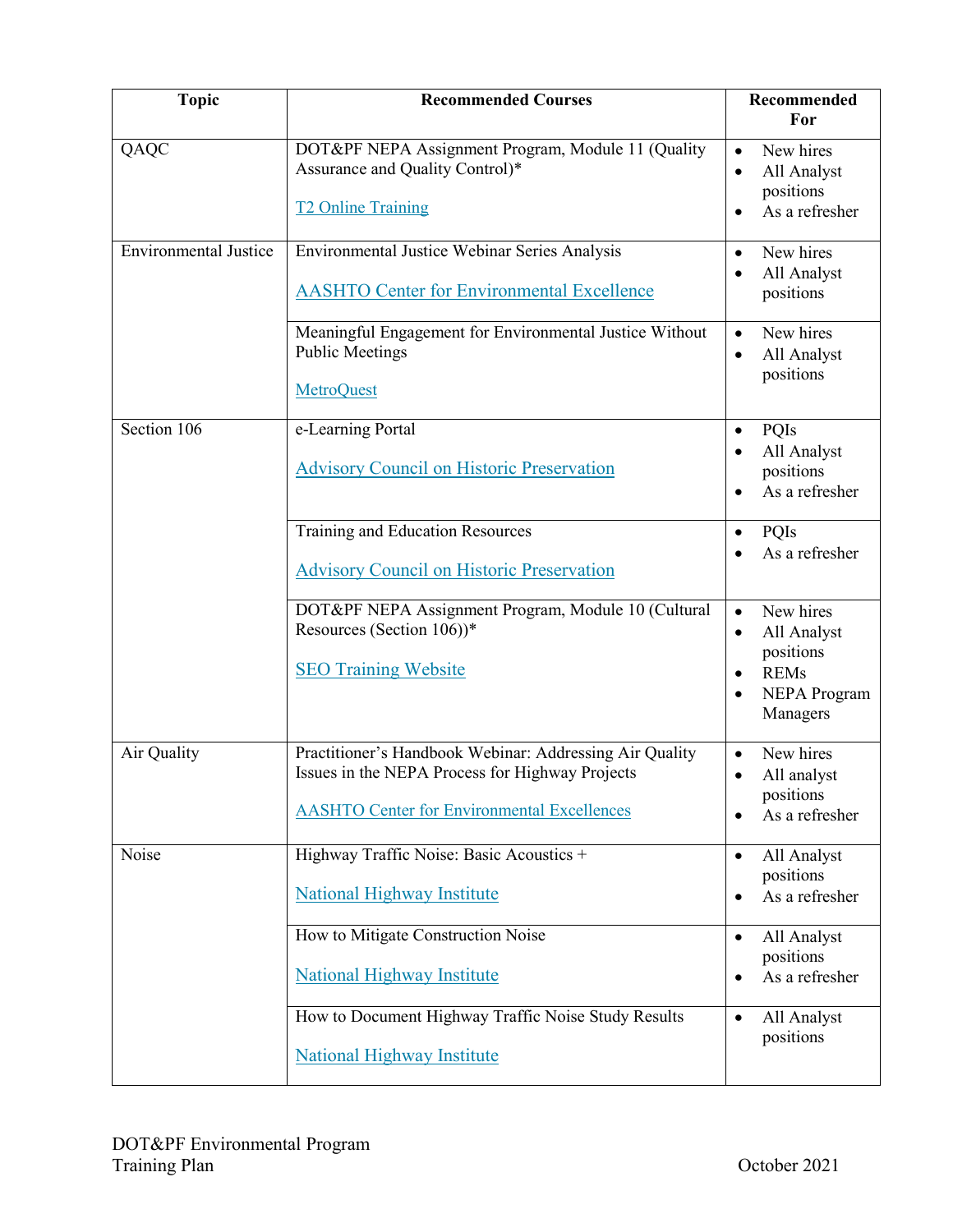| <b>Topic</b>                                                                   | <b>Recommended Courses</b>                                                                                                                                                  | <b>Recommended</b><br>For                                                                                               |
|--------------------------------------------------------------------------------|-----------------------------------------------------------------------------------------------------------------------------------------------------------------------------|-------------------------------------------------------------------------------------------------------------------------|
|                                                                                | Noise Compatible Planning (NCP) for Highway Traffic<br>Noise<br><b>National Highway Institute</b>                                                                           | All Analyst<br>$\bullet$<br>positions<br>As a refresher<br>$\bullet$                                                    |
|                                                                                | Highway Traffic and Construction Noise Regulations<br><b>National Highway Institute</b>                                                                                     | All Analyst<br>$\bullet$<br>positions<br>As a refresher                                                                 |
|                                                                                | Public Involvement for Highway Traffic and Construction<br>Noise<br>National Highway Institute                                                                              | All Analyst<br>$\bullet$<br>positions<br>As a refresher<br>$\bullet$                                                    |
|                                                                                | How to Measure Highway Traffic Noise<br><b>National Highway Institute</b>                                                                                                   | All Analyst<br>$\bullet$<br>positions<br>As a refresher                                                                 |
|                                                                                | 2018 Traffic Noise Practitioner's Summit<br><b>AASHTO Center for Environmental Excellence</b>                                                                               | All Analyst<br>٠<br>positions<br>As a refresher                                                                         |
| <b>Endangered Species</b><br>Act and Marine<br><b>Mammal Protection</b><br>Act | DOT&PF NEPA Assignment Program, Module 9<br>(Endangered Species Act and Marine Mammal Protection<br>$Act)*$<br><b>SEO Training Website</b>                                  | New hires<br>$\bullet$<br>All Analyst<br>$\bullet$<br>positions<br><b>REMs</b><br>$\bullet$<br>NEPA Program<br>Managers |
|                                                                                | Endangered Species Act of 1973 - Overview<br>Bureau of Land Management Knowledge Resource<br>Center                                                                         | New hires<br>$\bullet$<br>All Analyst<br>$\bullet$<br>positions<br>As a refresher<br>$\bullet$                          |
|                                                                                | Practitioner's Handbook: Complying with Section 7 of the<br>Endangered Species Act for Transportation Projects Webinar<br><b>AASHTO Center for Environmental Excellence</b> | New hires<br>$\bullet$<br>All Analyst<br>$\bullet$<br>positions<br>As a refresher<br>$\bullet$                          |
| Section $4(f)$                                                                 | Practitioner's Handbook Webinar: Complying with Section<br>4(f) of the U.S. DOT Act<br><b>AASHTO Center for Environmental Excellence</b>                                    | New hires<br>$\bullet$<br>All Analyst<br>$\bullet$<br>positions<br>As a refresher<br>$\bullet$                          |
|                                                                                | Section 4(f) Tutorial+<br><b>FHWA Environmental Toolkit</b>                                                                                                                 | New hires<br>$\bullet$<br>All Analyst<br>$\bullet$<br>positions<br>As a refresher                                       |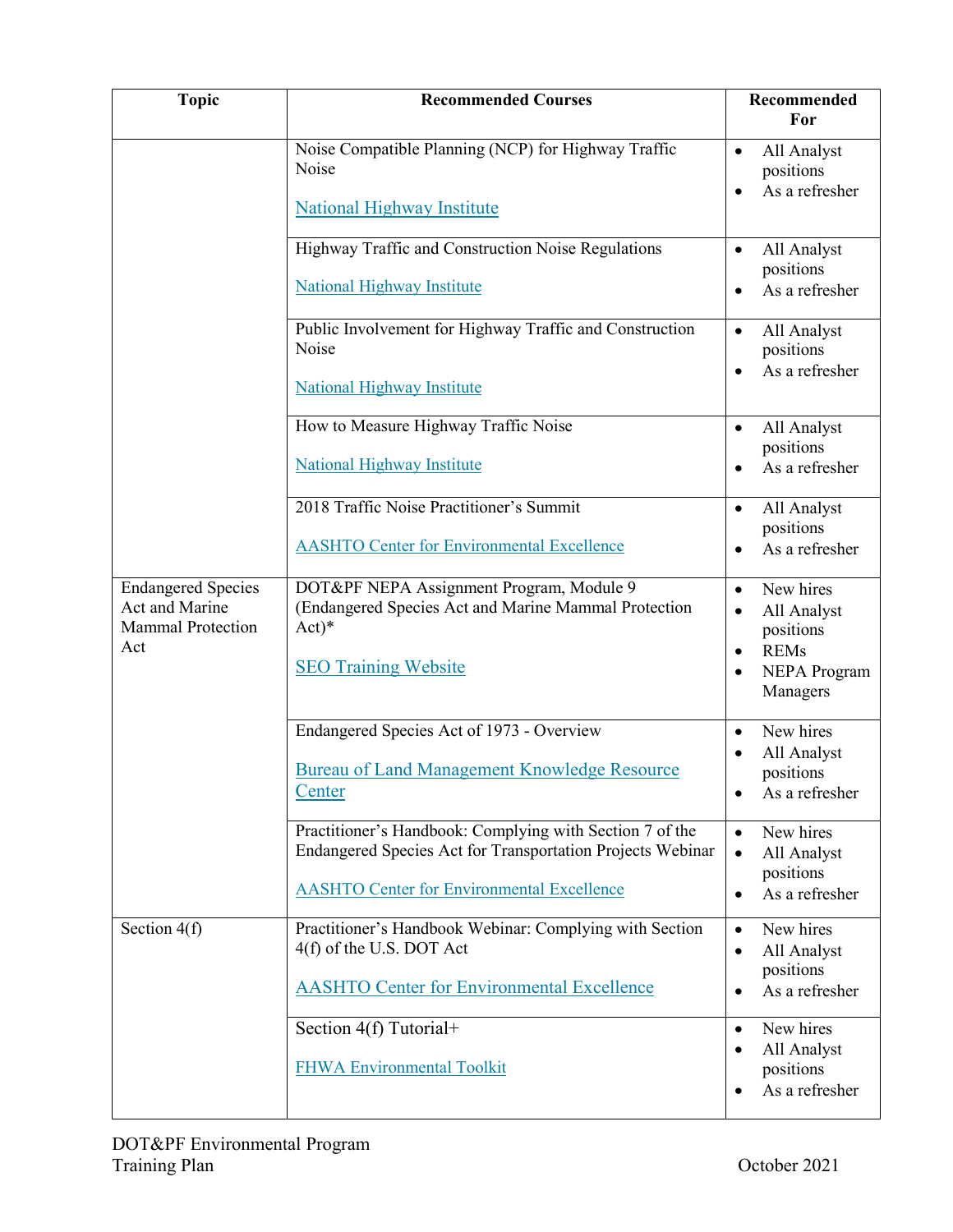| <b>Topic</b> | <b>Recommended Courses</b>                                                                                               | Recommended<br>For                                                                                                                          |
|--------------|--------------------------------------------------------------------------------------------------------------------------|---------------------------------------------------------------------------------------------------------------------------------------------|
|              | DOT&PF NEPA Assignment Program, Module 8<br>(Section 4(f) and Section $6(f)$ <sup>*</sup><br><b>SEO Training Website</b> | New hires<br>$\bullet$<br>All Analyst<br>$\bullet$<br>positions<br><b>REMs</b><br>$\bullet$<br><b>NEPA Program</b><br>$\bullet$<br>Managers |
| Stormwater   | DOT&PF Stormwater Training<br>DOT&PF ECATTS                                                                              | New Hires<br>$\bullet$<br>All Analyst<br>$\bullet$<br>positions<br>As a refresher<br>$\bullet$                                              |
|              | <b>Construction Stormwater</b><br><b>AASHTO T3</b>                                                                       | All Analyst<br>$\bullet$<br>positions<br>As a refresher<br>$\bullet$                                                                        |
|              | <b>Stormwater Webinar Series</b><br><b>AASHTO Center for Environmental Excellence</b>                                    | M&O Analyst<br>$\bullet$<br>training                                                                                                        |
|              | Clean Water Act Compliance During Construction<br><b>AASHTOT3</b>                                                        | All Analyst<br>$\bullet$<br>positions<br>As a refresher<br>$\bullet$                                                                        |
|              | Erosion and Sediment Control for Construction<br><b>AASHTOT3</b>                                                         | All Analyst<br>$\bullet$<br>positions<br>As a refresher                                                                                     |
| Floodplains  | DOT&PF Floodplains and Transportation 2020<br><b>SEO Training Website</b>                                                | All Analyst<br>$\bullet$<br>positions<br>As a refresher<br>$\bullet$                                                                        |
| Wetlands     | DOT&PF Wetlands Training<br><b>DOT&amp;PF ECATTS</b>                                                                     | New Hires<br>$\bullet$<br>All Analyst<br>positions<br>As a refresher<br>$\bullet$                                                           |
|              | Permit Instructional Video<br>U.S. Army Corps - Alaska District                                                          | Analyst<br>$\bullet$<br>positions<br>responsible for<br>Sect. 404<br>permitting<br>As a refresher<br>$\bullet$                              |
|              | Hydric Soils Online Training Series<br><b>Association of State Wetland Managers</b>                                      | Analyst<br>$\bullet$<br>positions<br>responsible for<br>Sect. 404<br>permitting<br>As a refresher                                           |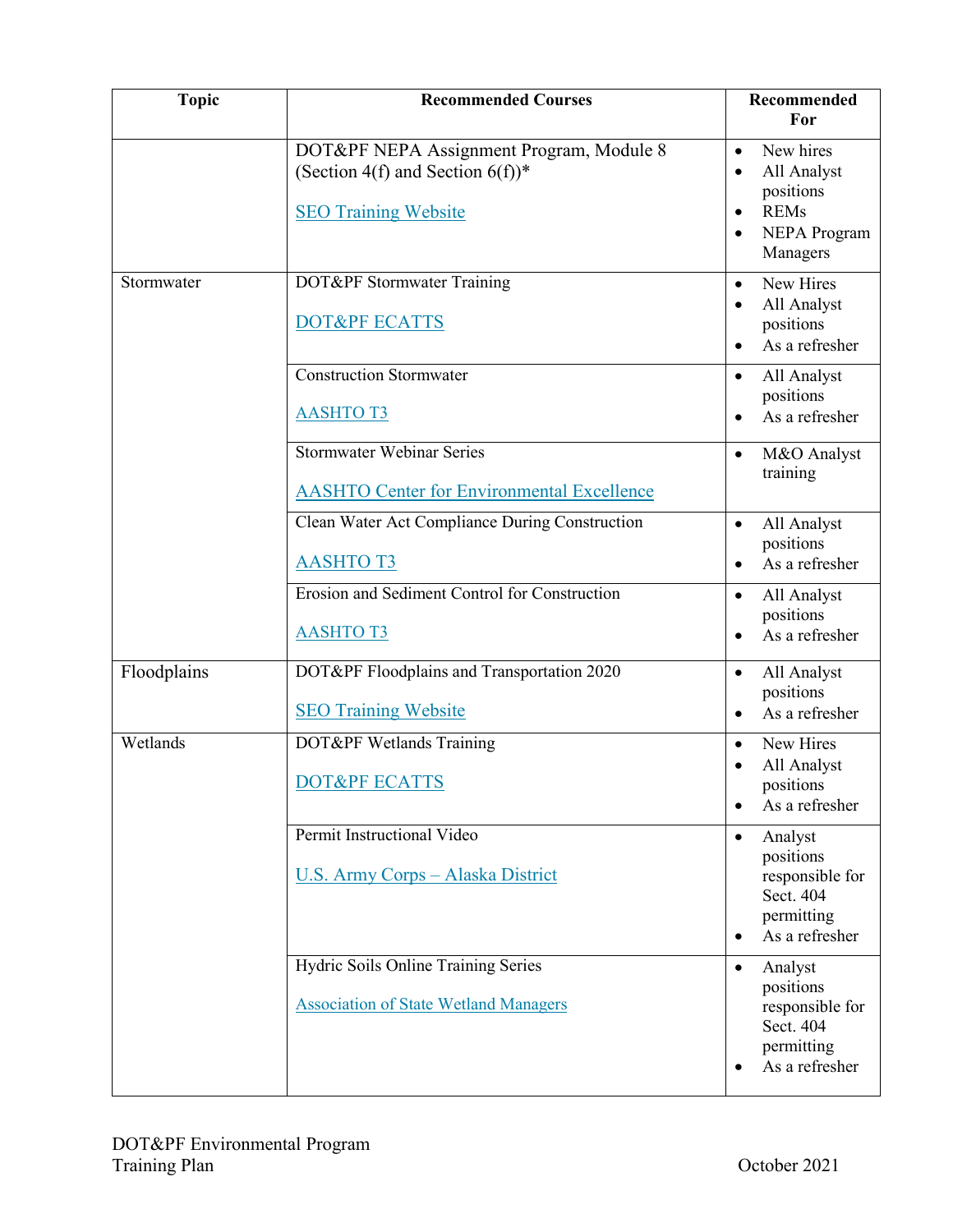| <b>Topic</b>                            | <b>Recommended Courses</b>                                                                                                                            | <b>Recommended</b><br>For                                                                                                                                          |
|-----------------------------------------|-------------------------------------------------------------------------------------------------------------------------------------------------------|--------------------------------------------------------------------------------------------------------------------------------------------------------------------|
| Clean Water Act                         | Clean Water Act Webinars<br><b>Association of State Wetland Managers</b>                                                                              | New Hires<br>$\bullet$<br>All Analyst<br>$\bullet$<br>positions<br>As a refresher                                                                                  |
|                                         | State and Tribal Webinars for the Clean Water Act Section<br>401 Certification Rule<br><b>U.S. Environmental Protection Agency</b>                    | New Hires<br>$\bullet$<br>All Analyst<br>$\bullet$<br>positions<br>As a refresher                                                                                  |
| Climate Change                          | Climate Change Webinars<br><b>AASHTO Center for Environmental Excellence</b>                                                                          | All Analyst<br>$\bullet$<br>positions<br>As a refresher<br>$\bullet$                                                                                               |
| Emergency<br>Procedures                 | DOT&PF NEPA Assignment Program, Module 12<br>(Emergency Procedures)*<br><b>T2 Online Training</b>                                                     | All Analyst<br>$\bullet$<br>positions<br>As a refresher<br>$\bullet$                                                                                               |
| NEPA Indirect and<br>Cumulative Impacts | Practitioner's Handbook Webinar: Assessing Indirect Effects<br>and Cumulative Impacts Under NEPA<br><b>AASHTO Center for Environmental Excellence</b> | Training prior<br>$\bullet$<br>to/concurrent<br>with advancing<br>to an Analyst<br>II/III position<br>that works on<br>EAs and EISs<br>As a refresher<br>$\bullet$ |
|                                         | NEPA Indirect and Cumulative Impact Analysis<br><b>AASHTOT3</b>                                                                                       | All Analyst<br>$\bullet$<br>positions<br>As a refresher                                                                                                            |

Note: Those trainings marked with an asterisk (\*) were offered as part of the NEPA Assignment Program implementation, and should be part of a new Analyst's initial training. Those trainings marked with a cross (+) may be used as interim training until a core course in Table 2 is offered.

#### <span id="page-25-0"></span>**3. Online Resources**

Environmental staff are encouraged to develop a personal library of resources to utilize in their day-to-day work. While an individual's go-to resources may grow and change over time, there are some basic online resources that environmental staff should become familiar with and utilize as part of their learning process. These include:

- **[DOT&PF's Environmental Webpage.](http://www.dot.state.ak.us/stwddes/desenviron/index.shtml)** Organized by resource topic, this page provides links to other online tools to develop an analysis of project impacts.
	- o A subpage, [Historic Properties,](https://dot.alaska.gov/stwddes/desenviron/resources/historicproperties.shtml) contains resources specific to Section 106 and cultural resources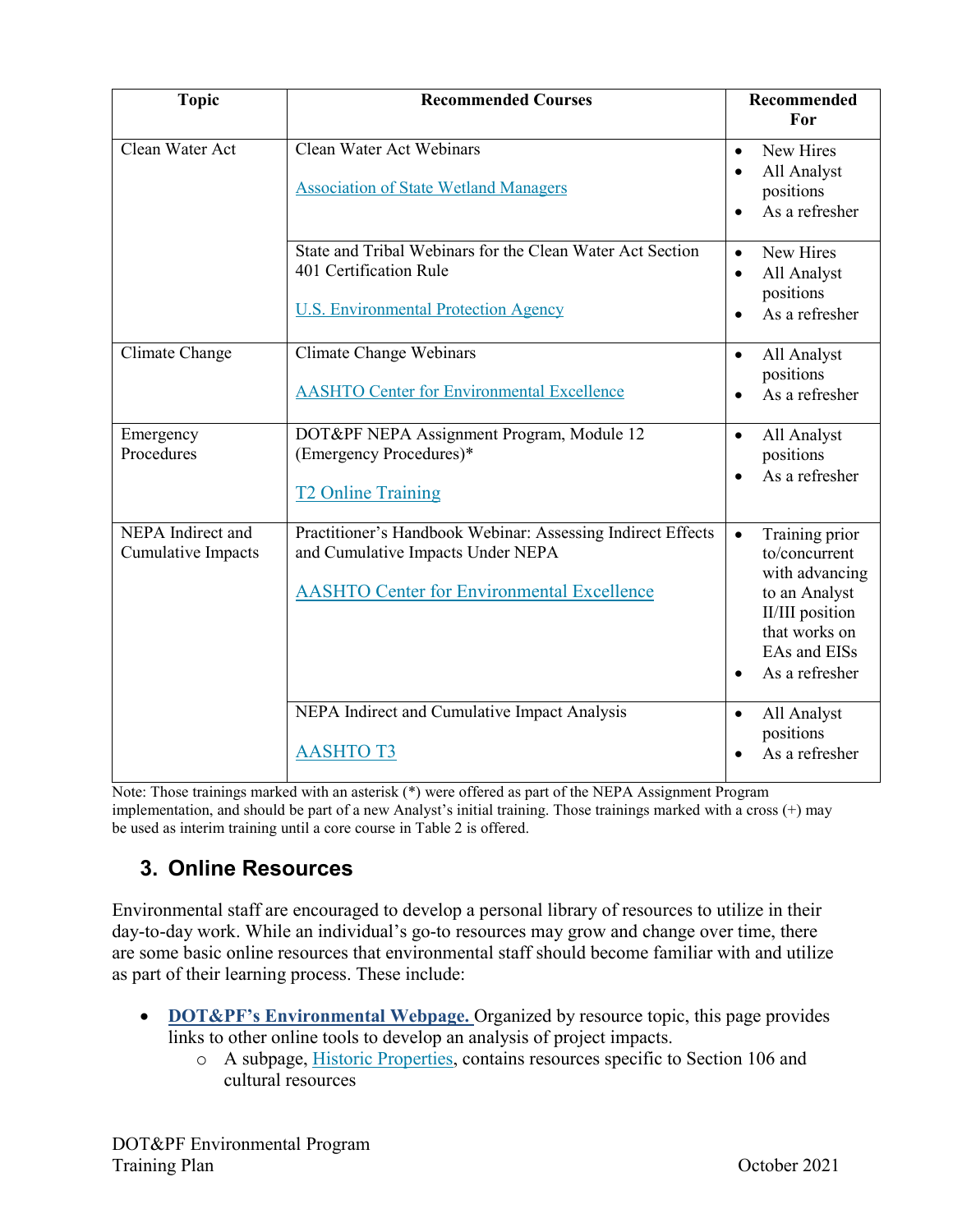- MS TEAMS DOT DES NEPA Environmental Team. Allows for all environmental staff to be notified in one location when guidance are updated or training is offered.
- **[FHWA's Environmental Review Toolkit](http://www.environment.fhwa.dot.gov/index.asp)**. This website provides comprehensive information regarding FHWA's implementation of the NEPA process, as well as guidance on several key topics such as Section 4(f) and Historic Preservation. The most often referenced resource on this website is the Section 4(f) Policy Paper.
- **[AASHTO's Center for Environmental Excellence](http://environment.transportation.org/)**. This is a comprehensive source for reference materials regarding environmental topics in relation to transportation activities. The American Association of State Highway Transportation Officials (AASHTO) Practitioner's Handbooks should be viewed as a "CliffsNotes" for environmental professionals.

In addition, environmental staff can join other appropriate "Listserv" sites that offer information about changing regulations, upcoming conferences and trainings, developing technologies, and other current news occurring in the environmental field. Staff mentors can help with recommendations on what are useful and appropriate "Listserv" sites.

#### <span id="page-26-0"></span>**4. Staff Training Records**

The DOT&PF is committed to maintaining qualified staff in order to fulfill the responsibilities under the NEPA Assignment MOU. The DOT&PF P&P 02.04.010 *Training* outlines the requirements for requesting and documenting training of staff. The following sections describe how the DOT&PF develops Individual Training Plans for environmental staff and maintains records of training received to ensure environmental staff remain qualified to perform their roles and responsibilities in the NEPA Assignment Program.

#### <span id="page-26-1"></span>**4.1 Individual Training Plan**

Per the DOT&PF P&P, an Individual Training Plan shall be developed for each employee and should be reviewed annually to track the employee's progress. The employee and the supervisor work together to establish the Individual Training Plan which outlines both mandatory and nonmandatory training, including a record of trainings that were taken in the last three years and anticipated training requests for the upcoming year. There is no required form; however, a blank copy of an optional Individual Training Plan form is provided in Appendix A.

The Environmental Program Training Plan should be used by supervisors of environmental staff to develop Individual Training Plans. For example, mandatory training is defined in the P&P as "training directly linked to the individual's ability to perform the essential functions of his/her current position." The core courses outlined in Table 2 and the additional courses in Table 3 should be considered mandatory and should be taken by environmental staff when offered as described in Section 2.6, and summarized in Appendix B. Section 5 *Proposed Training* will help supervisors identify which of these trainings are expected to be offered within the next year. Appendix B and C provide additional information to help supervisors determine whether training opportunities cover the necessary skills and knowledge for performing essential job functions and, therefore, should be considered mandatory.

The Individual Training Plan is the DOT&PF's primary record for tracking individual staff training. However, per the P&P, these records are a part of an employee's performance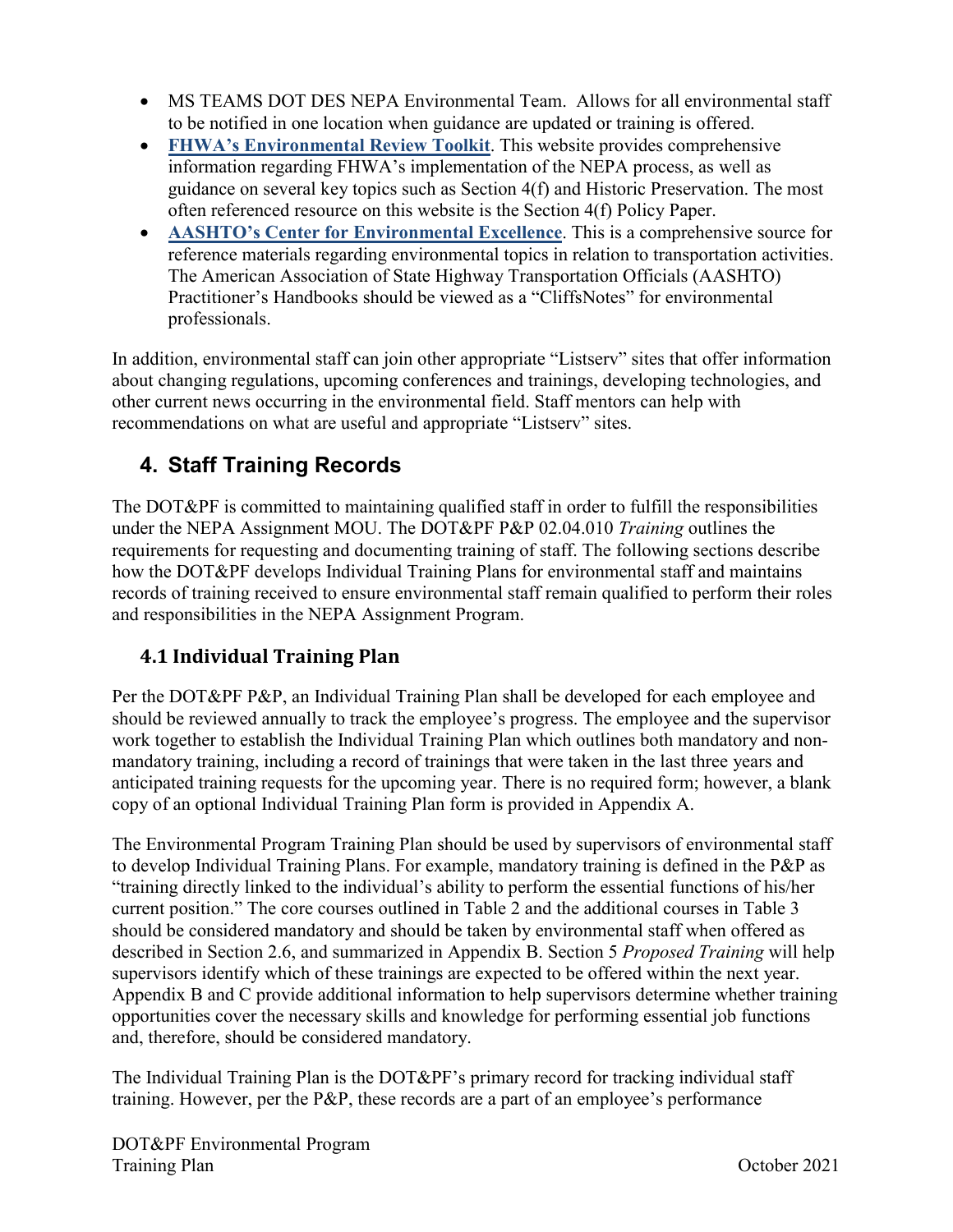evaluation and, therefore, cannot be disclosed. As a secondary record for tracking training of environmental staff, the training taken by individual staff is compiled onto an Excel spreadsheet maintained in the Regional offices by the REM. These spreadsheets may be requested and compiled by the SEO as necessary for documenting compliance with training requirements under the NEPA Assignment MOU.

#### <span id="page-27-0"></span>**4.2 Individual Training Requests**

To request specific training, individual staff are required to complete the current Training Request and Reimbursement Agreement Form and submit it through their supervisors for approval as outlined in the DOT&PF P&P 02.04.010 *Training*. Registration for classes may not be completed until training is approved.

#### <span id="page-27-1"></span>**4.3 Completion of Training**

Individual staff are responsible for providing documentation of completed training to their direct supervisor for recording and tracking purposes. Such documentation will vary depending on the type of training. The following section outlines supporting documentation that may be used by environmental staff to demonstrate completion of training.

**NEPA Assignment Program Environmental Procedures Manual Training**: The NEPA Assignment EPM training modules are only considered complete where the individual has passed the module quiz at the end of the session. Completion of the NEPA Assignment Program EPM Training is documented through the issued certifications and within the online system, which can generate reports on staff completion of the training modules.

**Classroom Training**: Classroom training is only considered complete if the terms for passing the course were met. Most courses require that the individual be present for the entire course. Some courses may also require the individual to pass a course test. Attendance for classroom training may be documented through course sign-in sheets or proof of registration. Where training has been organized and provided by DOT&PF, this can generally be requested through RD&T2. Completion of classroom training is typically documented through the receipt of a training certificate.

**Online Training**: Most online trainings require an individual to pass a test or quiz in order for the training to be considered complete. Completion of online training is typically documented through the receipt of an electronic training certificate. Where a training certificate is not provided, proof of registration or other documentation approved by the supervisor is acceptable.

**Conferences**: Conferences attended as trainings are considered complete if the individual was present for the entire conference. Depending on the conference, proof of registration, a copy of the agenda, or certificates (if provided), may be used as documentation of completed training.

#### <span id="page-27-2"></span>**5. Proposed Training**

RD&T2 develops the DOT&PF annual training plan, which is sent to FHWA for approval each December. This approved plan outlines the training to be funded and offered by the DOT&PF the following calendar year. In order to ensure environmental training is offered, the SEO will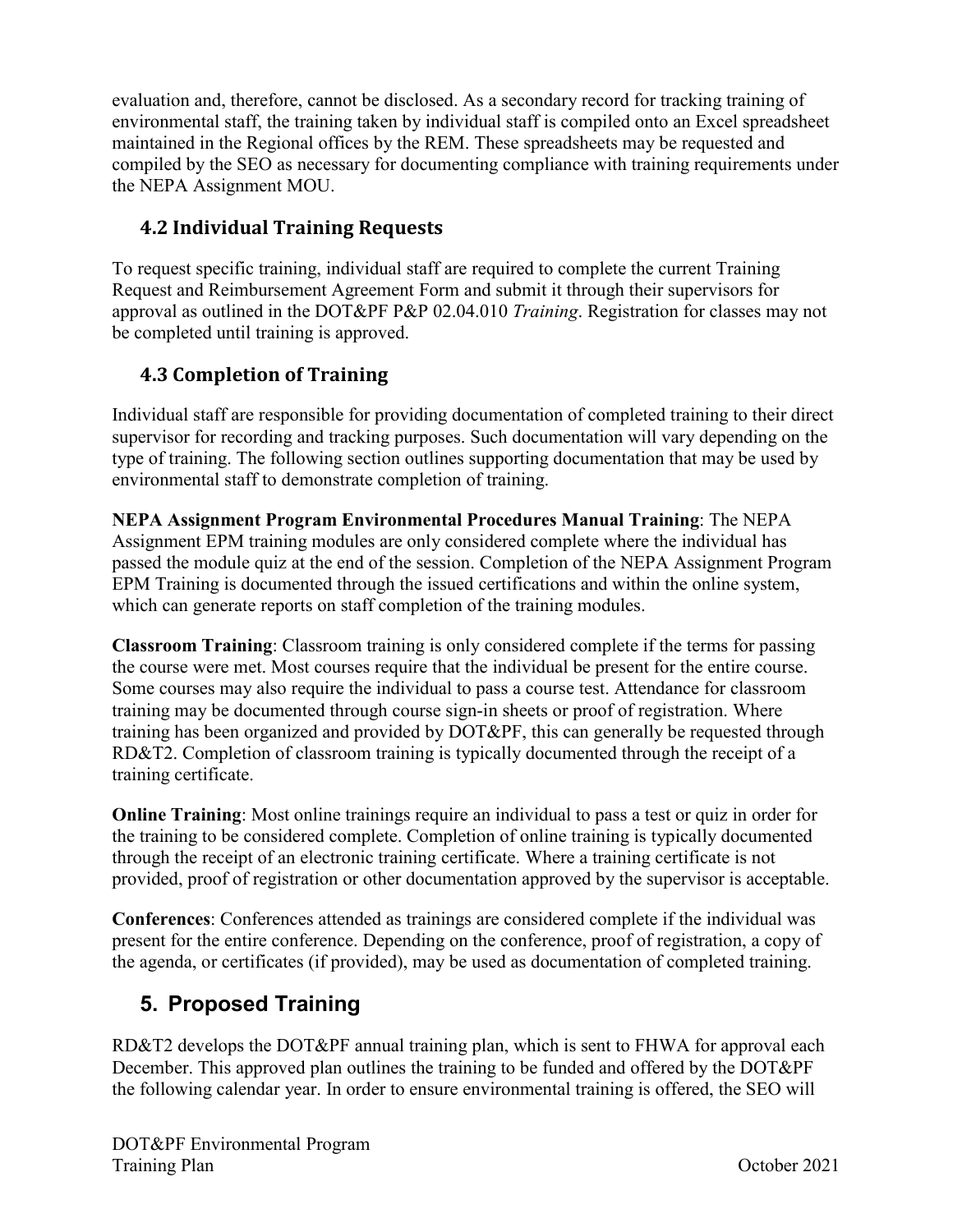provide a prioritized list of trainings to RD&T2 for incorporation into the annual training plan by October 1.

For the Federal Fiscal Year 2022, DOT&PF proposes the following training opportunities:

- When and How to Use Planning and Environmental Linkage (PEL) Studies October 2021
- Section 106 for Alaska November 2021
- NEPA for Alaska January 2022
- Section  $4(f)$  February 2022

The SEO may also hold specialized trainings for individual, regional, or statewide environmental staff, as staff time allows. For the Federal Fiscal Year 2022, the SEO proposes the following training opportunities:

- Monthly regional training opportunities, varying topics
- FHWA Resource Center (on-going) Likely to be virtually held when available

<span id="page-28-0"></span>Note: This is not a complete list as SEO-provided trainings are developed on an as-needed or as-available basis.

## **APPENDICES**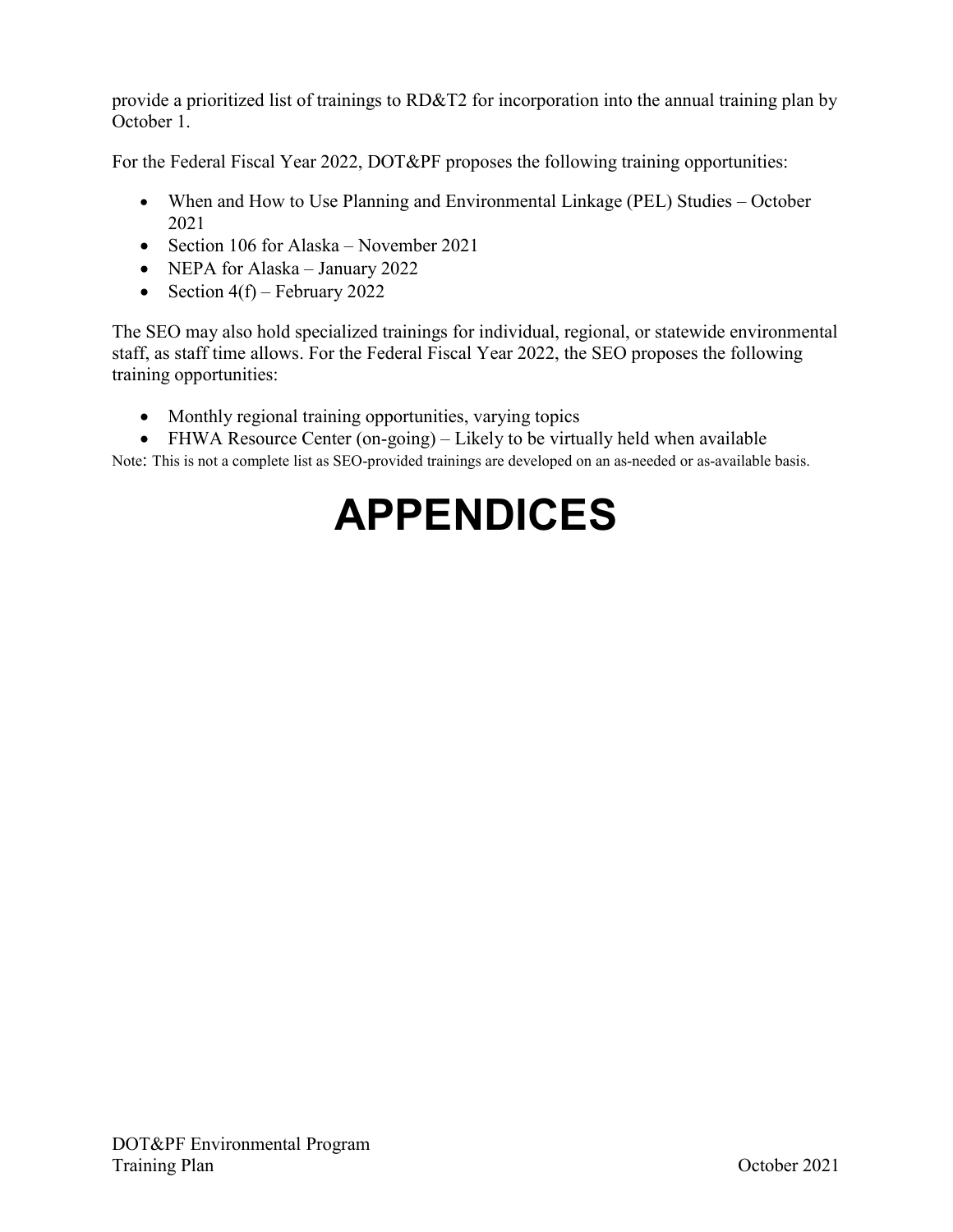<span id="page-29-0"></span>**APPENDIX A**. Optional Individual Training Plan Form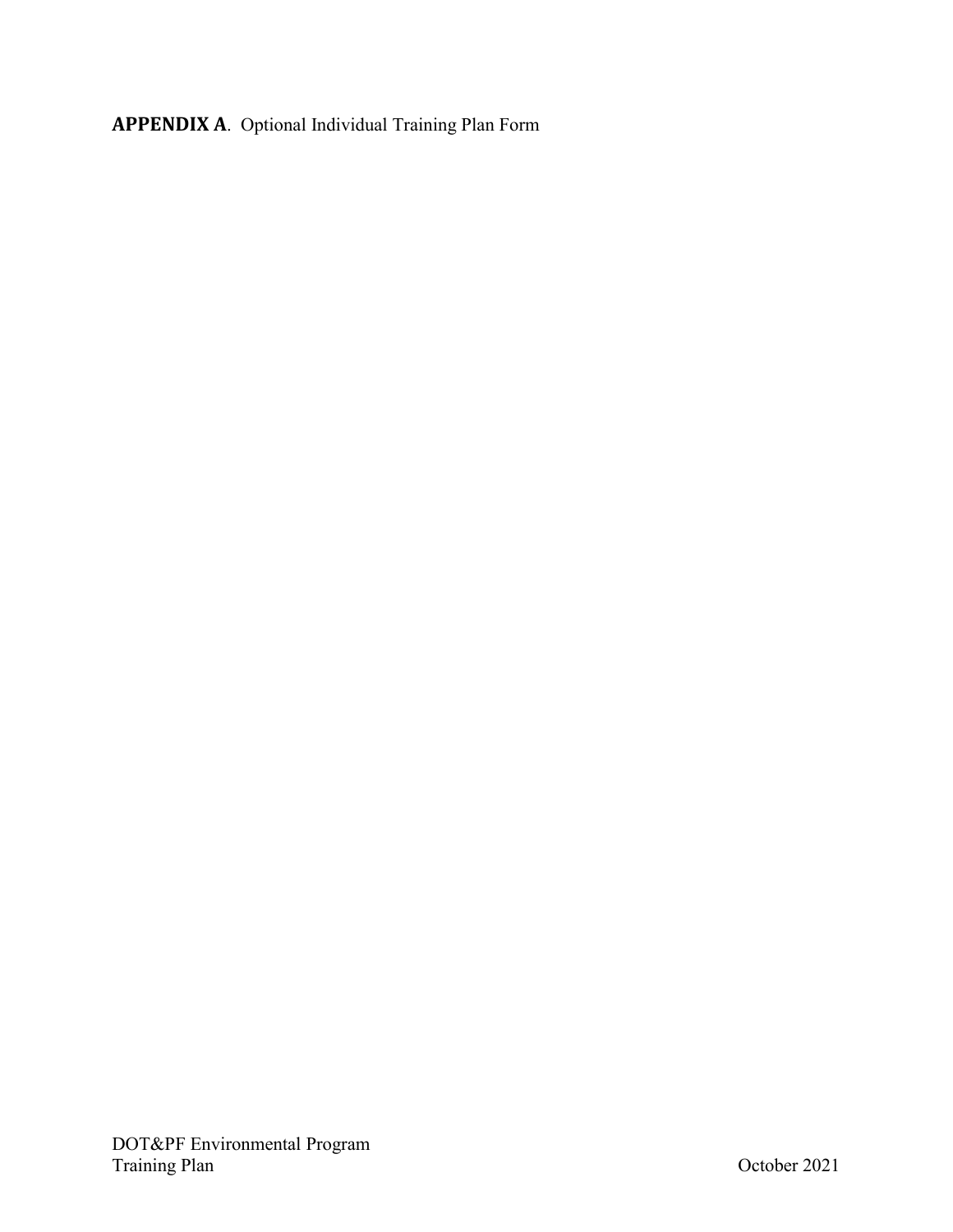

### Department of Transportation and Public Facilities

#### Environmental Training Plan

#### Individual Training Plan

| <b>Name:</b> Click or tap here to enter text.                                       | <b>Position Title:</b> Choose an item.           |  |
|-------------------------------------------------------------------------------------|--------------------------------------------------|--|
| <b>Region:</b> Choose an item.                                                      | <b>Section:</b> Click or tap here to enter text. |  |
| Time Period Covered: Click or tap to enter a date. to Click or tap to enter a date. |                                                  |  |
| <b>Supervisor:</b> Click or tap here to enter text.                                 |                                                  |  |

#### **Section I: Past Training**

*List all training received during the past three calendar years. Add rows, as needed.*

| <b>Course Name</b> | <b>Institution</b> | $\overline{\text{Date}(s)}$ | <b>Number of Hours</b> |
|--------------------|--------------------|-----------------------------|------------------------|
|                    |                    |                             |                        |
|                    |                    |                             |                        |
|                    |                    |                             |                        |
|                    |                    |                             |                        |
|                    |                    |                             |                        |
|                    |                    |                             |                        |
|                    |                    |                             |                        |

#### **Section II: Career Goals**

*Describe next logical objective in career goals.*

Click or tap here to enter text.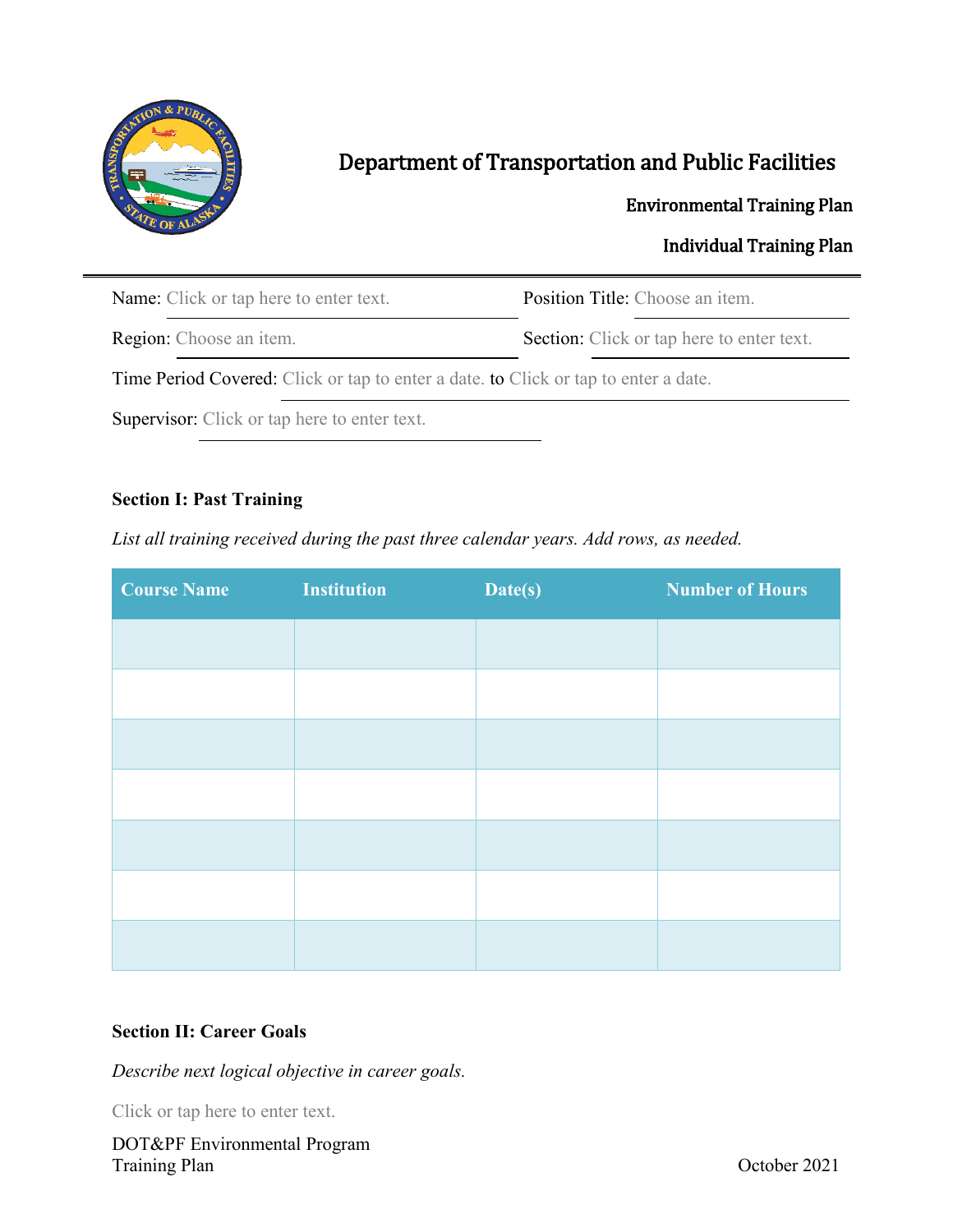#### *Describe long range goals of employee.*

Click or tap here to enter text.

 $\overline{a}$ 

#### **Section III: Requested or Planned Training**

*Section to be completed with supervisor. Rank in order of priority. Add rows, as needed.*

| Type <sup>1</sup> | <b>Skills Needed</b><br><b>Service Service</b> | <b>Course Name (If Available)</b><br><b>Contract Contract Contract Contract Contract Contract Contract Contract Contract Contract Contract Contract Co</b> | <b>Estimated Cost</b> |
|-------------------|------------------------------------------------|------------------------------------------------------------------------------------------------------------------------------------------------------------|-----------------------|
|                   |                                                |                                                                                                                                                            |                       |
|                   |                                                |                                                                                                                                                            |                       |
|                   |                                                |                                                                                                                                                            |                       |
|                   |                                                |                                                                                                                                                            |                       |
|                   |                                                |                                                                                                                                                            |                       |
|                   |                                                |                                                                                                                                                            |                       |
|                   |                                                |                                                                                                                                                            |                       |
|                   |                                                |                                                                                                                                                            |                       |
|                   |                                                |                                                                                                                                                            |                       |
|                   |                                                |                                                                                                                                                            |                       |
|                   |                                                |                                                                                                                                                            |                       |

*Please refer to the following in the 2022 Environmental Training Plan for training required for DOT&PF environmental staff: Table 2, Table 3, Appendix B, Appendix C, and Appendix D.*

<span id="page-31-0"></span>DOT&PF Environmental Program Training Plan October 2021 <sup>1</sup> List one of the following three types: M (Mandatory), SE (Skills Enhancement), or D (Developmental).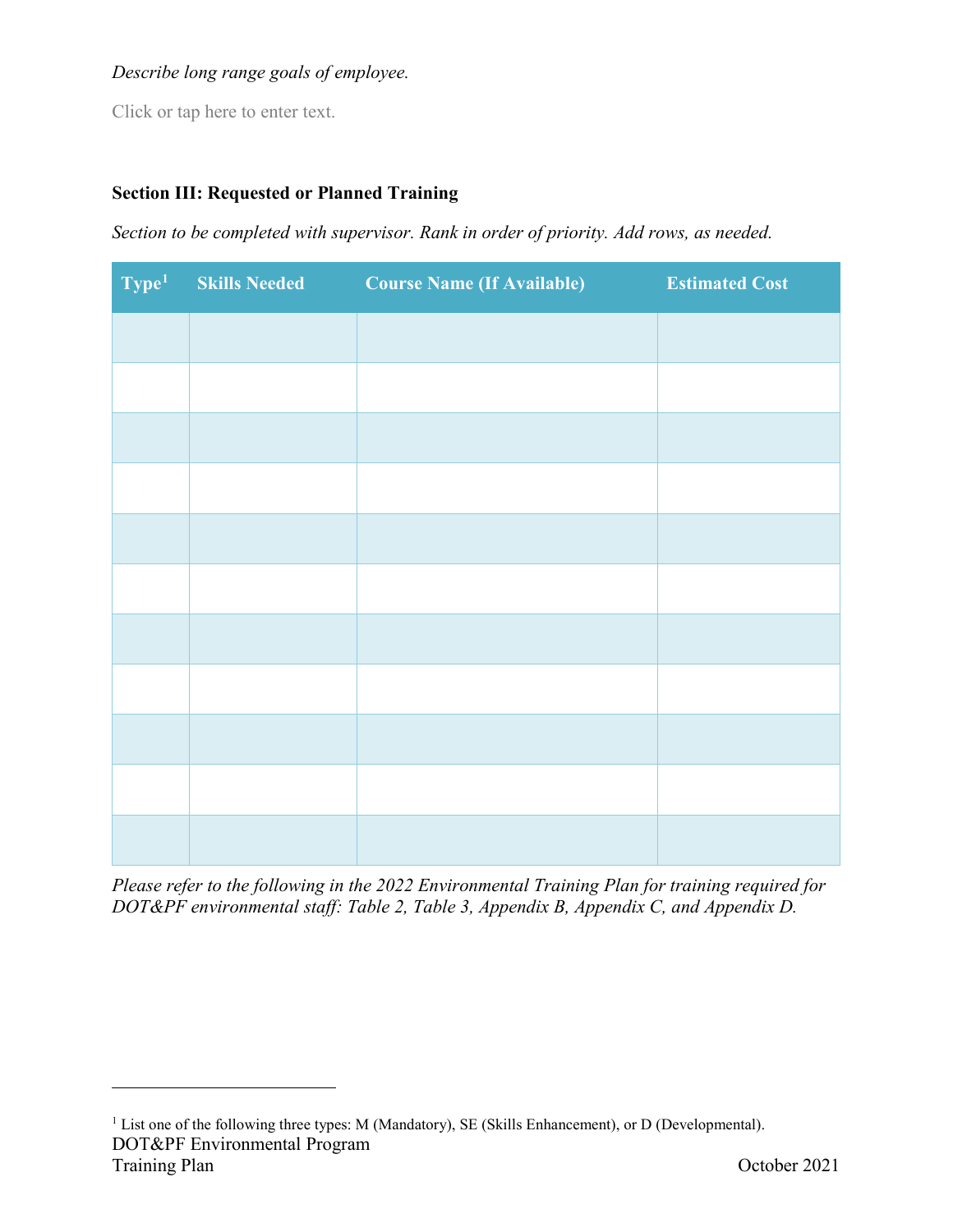Click or tap to enter a date.

Click or tap to enter a date.

Employee Signature Date

Supervisor Signature Date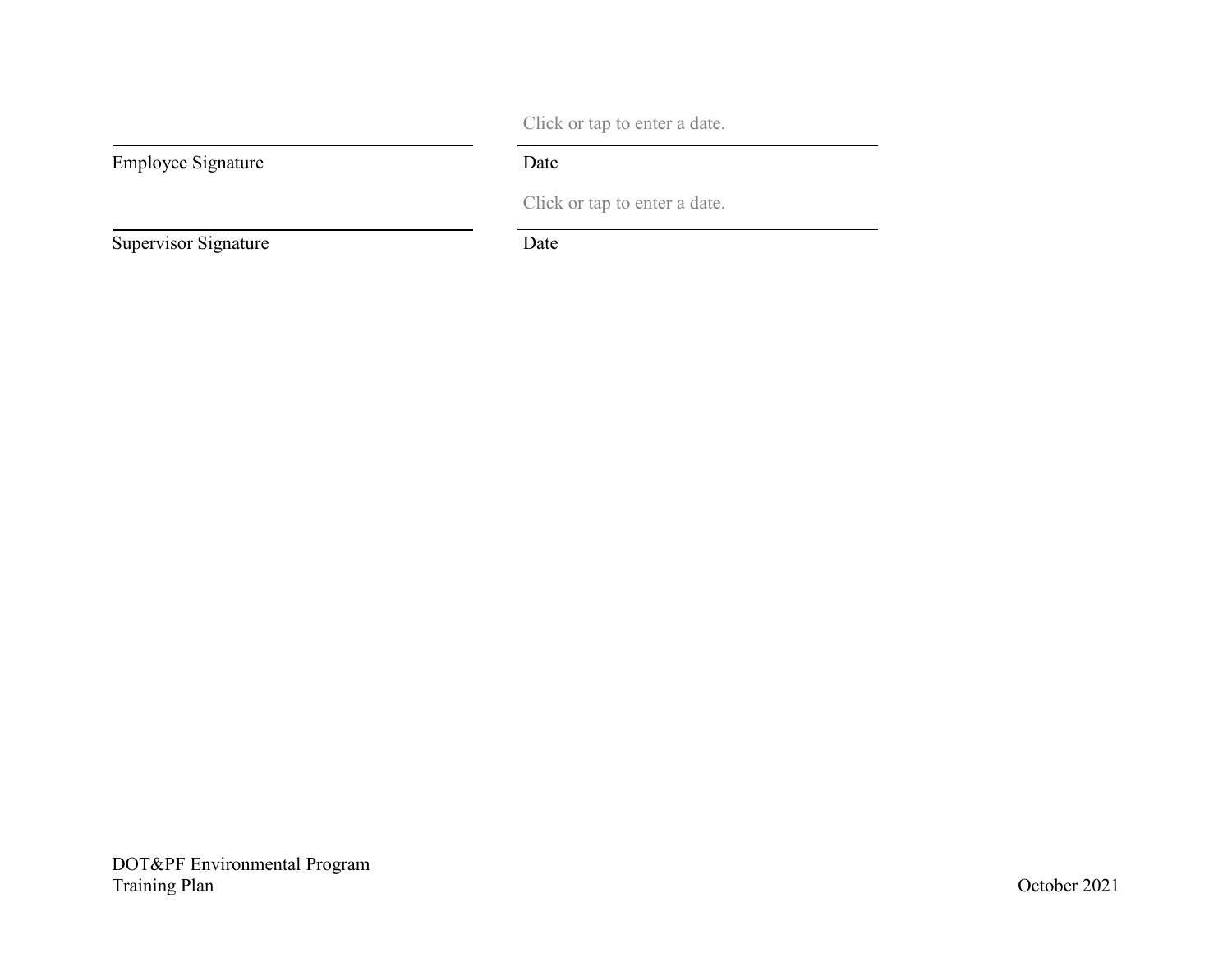<span id="page-33-0"></span>

| <b>Positions</b> | <b>Training required</b>                                                                                                                                                                   |
|------------------|--------------------------------------------------------------------------------------------------------------------------------------------------------------------------------------------|
| New Staff        | Complete within three months of hire:                                                                                                                                                      |
|                  | EPM Training Modules and FHWA webinars (online, see items with asterisks in Table 4)<br>$\bullet$                                                                                          |
|                  | Interim Training (online, see items noted with a cross $(+)$ in Table 4)<br>$\bullet$                                                                                                      |
|                  | Complete as available:                                                                                                                                                                     |
|                  | Training in Table 2 as available (classroom)<br>$\bullet$                                                                                                                                  |
| All Staff        | Complete as determined necessary by supervisor or REM for refresher:                                                                                                                       |
|                  | EPM Training Modules and FHWA webinars (online, see items with asterisks in Table 4)<br>$\bullet$<br>Interim Training (online, see items noted with a cross $(+)$ in Table 4)<br>$\bullet$ |
|                  | Complete twice per year:                                                                                                                                                                   |
|                  | EPM Training Module on Re-evaluation Procedures<br>$\bullet$                                                                                                                               |
|                  | Complete, if not taken within three years, as available:                                                                                                                                   |
|                  | Training in Table 2 (classroom)<br>$\bullet$                                                                                                                                               |
|                  | Training in Table 3, where required for position (classroom)                                                                                                                               |
| PQIs             | Section 106 Programmatic Agreement requirements:                                                                                                                                           |
|                  | Beyond Compliance: Historic Preservation in Transportation Project Development or Section 106 for the Federal-Aid Highway<br>$\bullet$                                                     |
|                  | Program in Alaska (once every 3 years)<br>Advanced Section 106 course (once every 3 years)<br>$\bullet$                                                                                    |
|                  | Alaska Heritage Resources Survey (ARHS) Database Training<br>$\bullet$                                                                                                                     |
|                  | Annual Section 106 PA Training                                                                                                                                                             |

#### **APPENDIX B**. Summary of training requirements for environmental staff.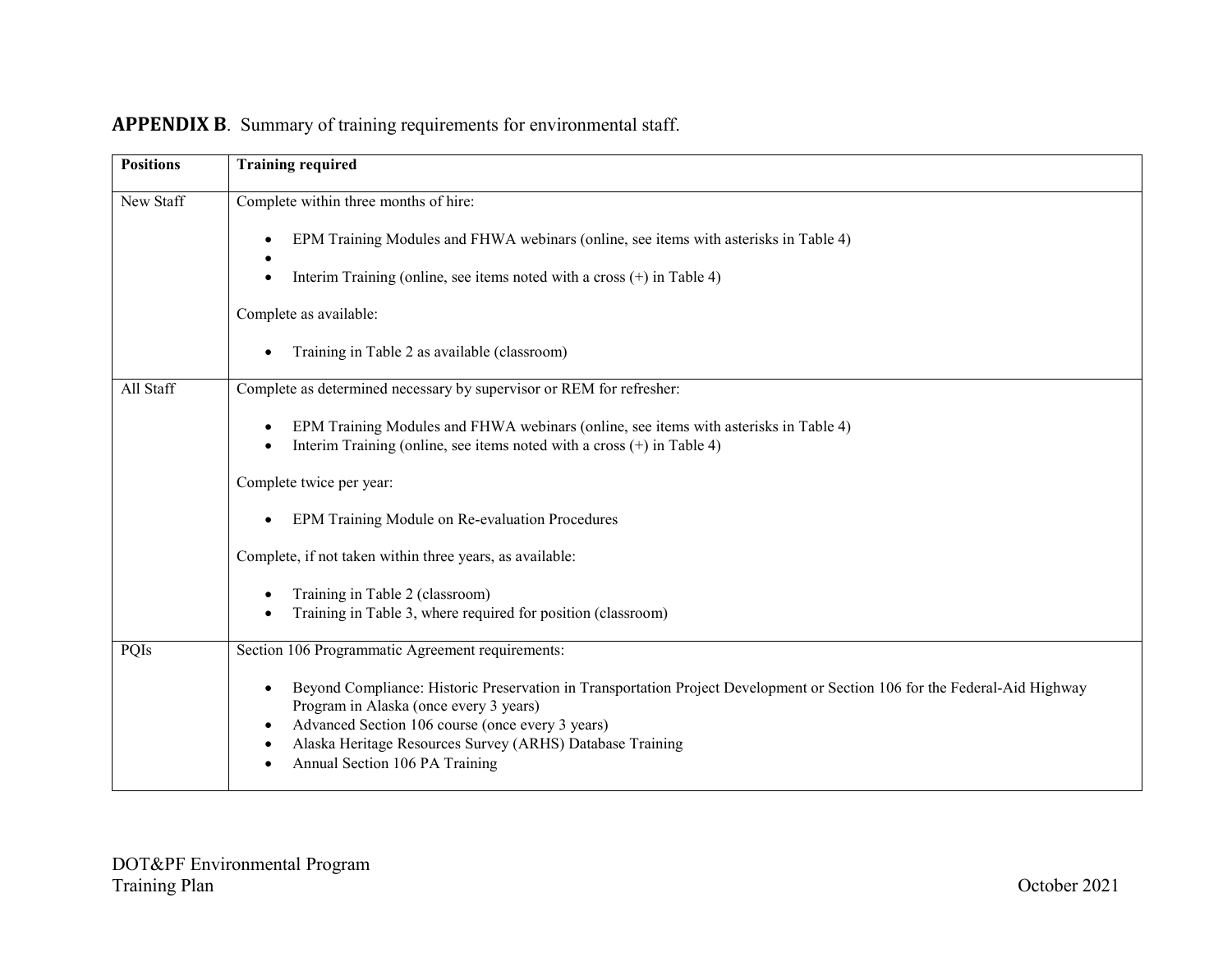**APPENDIX C**. A matrix showing the desired knowledge and skills for the Alaska Department of Transportation and Public Facilities (DOT&PF) positions in the Environmental Series. A dot (●) will indicate that a skill is desired for a position. The level of proficiency for each desired skill is indicated by the darkness of the dot, with a beginner level being lighter ( $\circ$ ) and an advanced level being darker (●).

<span id="page-34-0"></span>

| <b>Desired Skills</b>                                                                                                                                                                                                                               | <b>DOT&amp;PF Environmental Series Positions</b> |                   |                    |             |                                                          |                                                              |  |  |
|-----------------------------------------------------------------------------------------------------------------------------------------------------------------------------------------------------------------------------------------------------|--------------------------------------------------|-------------------|--------------------|-------------|----------------------------------------------------------|--------------------------------------------------------------|--|--|
|                                                                                                                                                                                                                                                     | <b>Analyst I</b>                                 | <b>Analyst II</b> | <b>Analyst III</b> | <b>PQIs</b> | Regional<br><b>Environmental</b><br><b>Manager (REM)</b> | <b>Statewide</b><br><b>NEPA</b><br>Program<br><b>Manager</b> |  |  |
| <b>Knowledge Base</b>                                                                                                                                                                                                                               |                                                  |                   |                    |             |                                                          |                                                              |  |  |
| Knowledge of principles of an environmental, ecological,<br>biological, or physical science.                                                                                                                                                        | $\bigcirc$                                       | $\bullet$         | O                  |             |                                                          |                                                              |  |  |
| Knowledge of principles of archeology and/or<br>knowledge of history, architectural history or closely<br>related field to a level commensurate with the Secretary<br>of Interior Professional Qualification Standards for the<br>applicable field. |                                                  |                   |                    |             |                                                          |                                                              |  |  |
| Knowledge of environmental considerations in<br>construction and transportation projects, documenting<br><b>Categorical Exclusions and Environmental</b><br>Assessments.                                                                            | $\bullet$                                        |                   |                    |             |                                                          |                                                              |  |  |
| Knowledge of environmental considerations in<br>construction and transportation projects and the drafting<br>of Environmental Assessments and Environmental<br>Impact Statements.                                                                   | $\bigcirc$                                       |                   |                    |             |                                                          |                                                              |  |  |
| Knowledge of archeological, historic and/or cultural<br>resource considerations in construction and<br>transportation projects.                                                                                                                     |                                                  |                   |                    |             | ۵                                                        |                                                              |  |  |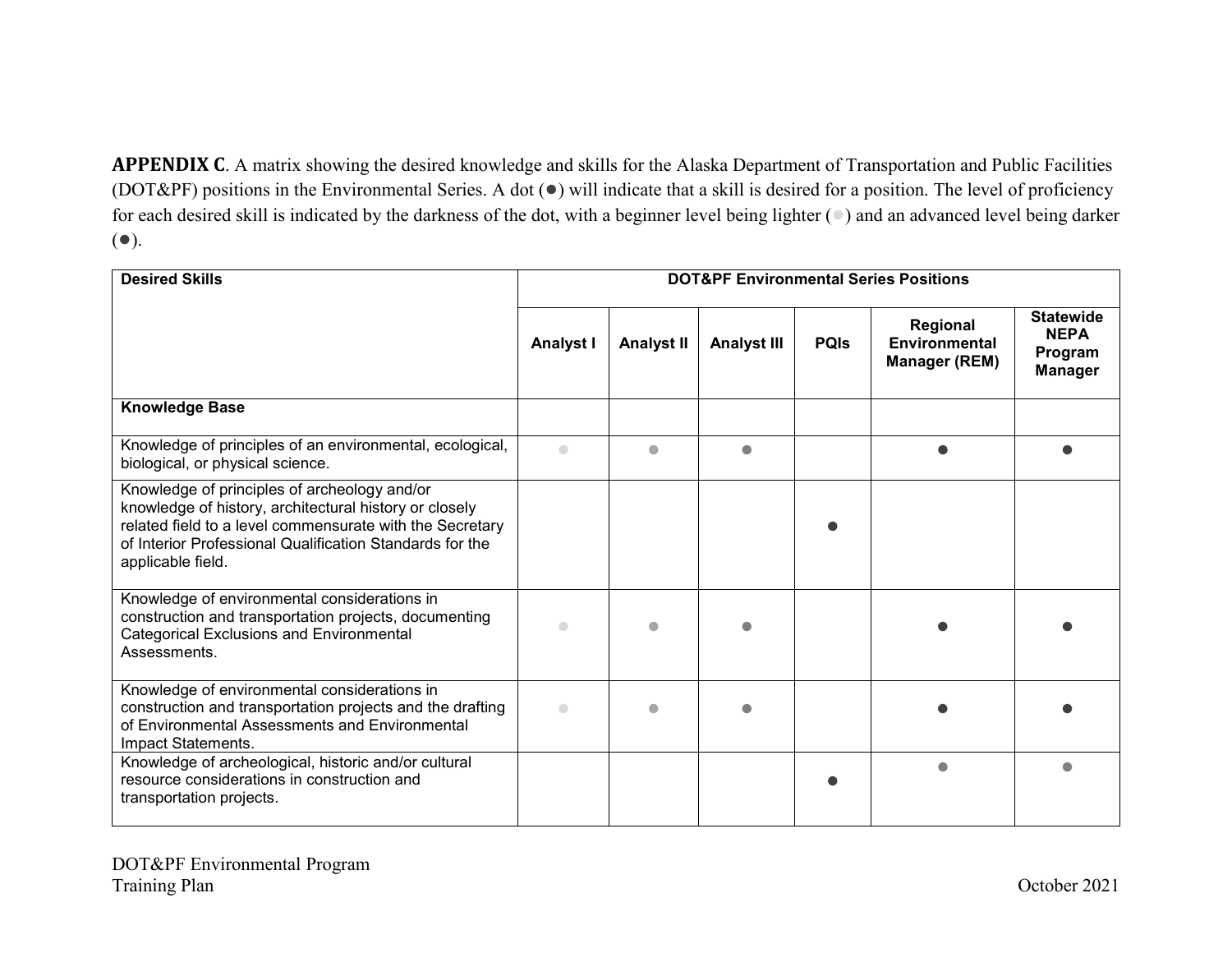| <b>Desired Skills</b>                                                                                                                                                                                                                                                          | <b>DOT&amp;PF Environmental Series Positions</b>                                            |                   |                    |             |                                                          |                                                              |  |
|--------------------------------------------------------------------------------------------------------------------------------------------------------------------------------------------------------------------------------------------------------------------------------|---------------------------------------------------------------------------------------------|-------------------|--------------------|-------------|----------------------------------------------------------|--------------------------------------------------------------|--|
|                                                                                                                                                                                                                                                                                | Analyst I                                                                                   | <b>Analyst II</b> | <b>Analyst III</b> | <b>PQIs</b> | Regional<br><b>Environmental</b><br><b>Manager (REM)</b> | <b>Statewide</b><br><b>NEPA</b><br>Program<br><b>Manager</b> |  |
| Knowledge of State and federal environmental<br>regulations and permitting processes.                                                                                                                                                                                          | $\bigcirc$                                                                                  | $\bullet$         | $\bullet$          | $\bullet$   |                                                          |                                                              |  |
| <b>Research and Environmental Analysis</b>                                                                                                                                                                                                                                     |                                                                                             |                   |                    |             |                                                          |                                                              |  |
| Knowledge of research techniques and methods                                                                                                                                                                                                                                   | $\bullet$                                                                                   | $\bullet$         | $\bullet$          | $\bullet$   |                                                          |                                                              |  |
| Obtain and compile information, data, and facts from a<br>variety of specialized sources.                                                                                                                                                                                      | $\begin{array}{ccc} \bullet & \bullet & \bullet \\ \bullet & \bullet & \bullet \end{array}$ | $\bullet$         | ●                  | $\bullet$   |                                                          |                                                              |  |
| Investigate an issue, determine the relevant facts or<br>factors, and evaluate their significance.                                                                                                                                                                             | $\bigcirc$                                                                                  |                   |                    | $\bullet$   |                                                          |                                                              |  |
| Research, collect, and analyze data to determine the<br>possible environmental impacts of proposed<br>transportation or construction projects.                                                                                                                                 | $\bigcirc$                                                                                  |                   |                    |             |                                                          |                                                              |  |
| Understand and analyze data in a variety of<br>engineering, socioeconomic, and physical sciences<br>fields.                                                                                                                                                                    | $\bigcirc$                                                                                  | $\bullet$         |                    |             |                                                          |                                                              |  |
| Evaluate engineering design reports, and reports<br>prepared by other agencies and consultants on topics<br>such as fish and wildlife distribution, migration patterns,<br>and behavior or the socioeconomic aspects of<br>communities in areas affected by proposed projects. | $\bigcirc$                                                                                  |                   |                    |             |                                                          |                                                              |  |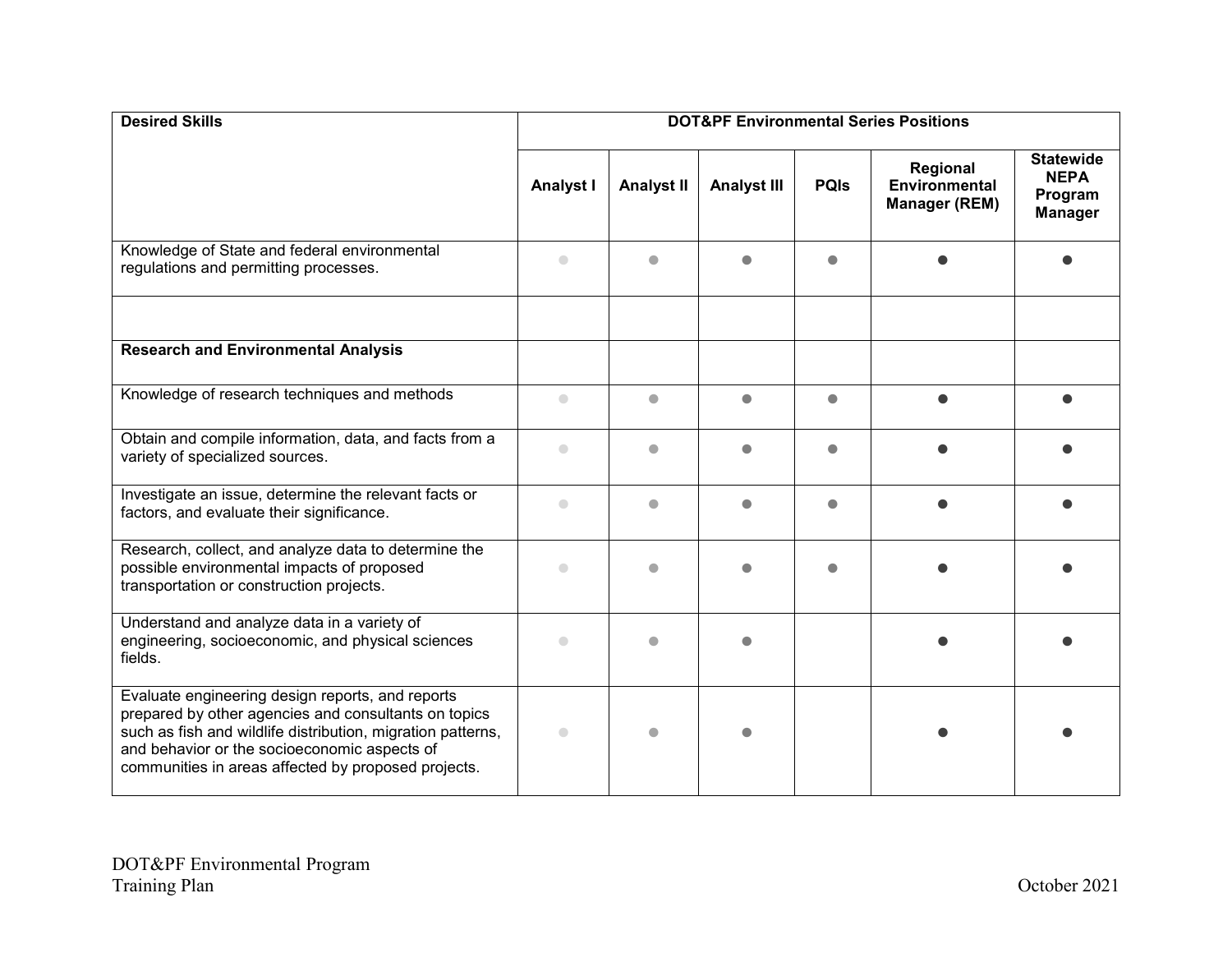| <b>Desired Skills</b>                                                                                                                                                                                             | <b>DOT&amp;PF Environmental Series Positions</b> |                   |                    |             |                                                   |                                                              |  |  |
|-------------------------------------------------------------------------------------------------------------------------------------------------------------------------------------------------------------------|--------------------------------------------------|-------------------|--------------------|-------------|---------------------------------------------------|--------------------------------------------------------------|--|--|
|                                                                                                                                                                                                                   | Analyst I                                        | <b>Analyst II</b> | <b>Analyst III</b> | <b>PQIs</b> | Regional<br>Environmental<br><b>Manager (REM)</b> | <b>Statewide</b><br><b>NEPA</b><br>Program<br><b>Manager</b> |  |  |
| Evaluate engineering design reports, and reports<br>prepared by other agencies and consultants on topics<br>related to historic, archeological, and cultural resources<br>in areas affected by proposed projects. |                                                  |                   |                    |             |                                                   |                                                              |  |  |
| Perform analytical techniques and use computer<br>programs for impact analysis and modeling of mitigation<br>measures.                                                                                            |                                                  |                   |                    |             |                                                   |                                                              |  |  |
| Use of reference materials and the logical organization<br>of information to present a variety of data and support a<br>conclusion.                                                                               |                                                  |                   |                    |             |                                                   |                                                              |  |  |
| Evaluate planning and design documents; work with<br>planners, engineers, and other professionals to gain<br>understanding of project scope.                                                                      |                                                  | $\bullet$         |                    |             |                                                   |                                                              |  |  |
| Recommend design changes to minimize detrimental<br>environmental, economic, and social impacts.<br>Recommend measures to mitigate potential impacts.                                                             |                                                  | $\bigcirc$        |                    |             |                                                   |                                                              |  |  |
|                                                                                                                                                                                                                   |                                                  |                   |                    |             |                                                   |                                                              |  |  |
| <b>Permitting and Regulatory Compliance</b>                                                                                                                                                                       |                                                  |                   |                    |             |                                                   |                                                              |  |  |
| Identify the permits and permit processes required for<br>the project and the permitting agencies involved.                                                                                                       | $\bigcirc$                                       |                   |                    |             |                                                   |                                                              |  |  |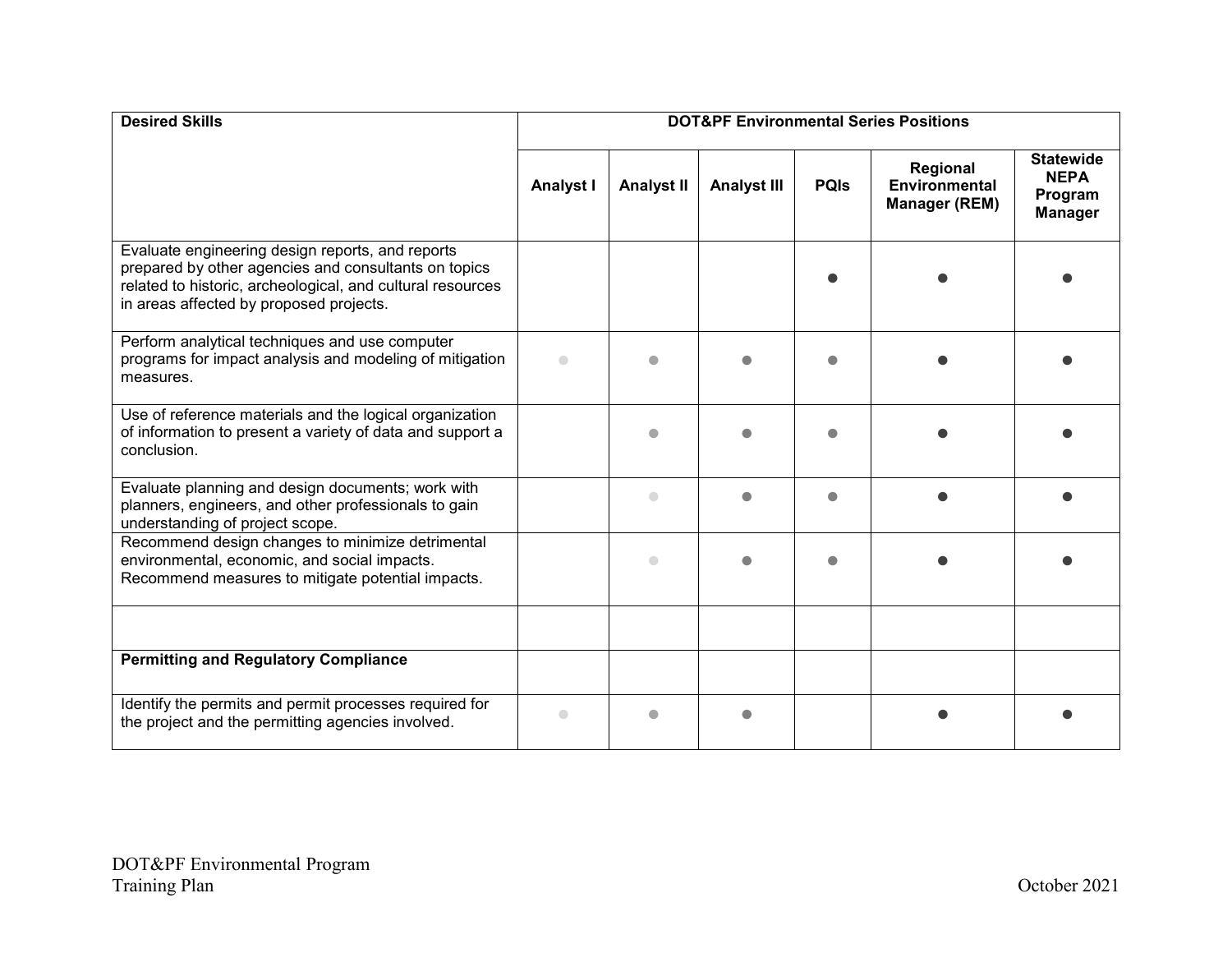| <b>Desired Skills</b>                                                                                                                                                                                                                                                                                                                                                                                                                                                                          | <b>DOT&amp;PF Environmental Series Positions</b> |                   |                    |             |                                                   |                                                              |  |
|------------------------------------------------------------------------------------------------------------------------------------------------------------------------------------------------------------------------------------------------------------------------------------------------------------------------------------------------------------------------------------------------------------------------------------------------------------------------------------------------|--------------------------------------------------|-------------------|--------------------|-------------|---------------------------------------------------|--------------------------------------------------------------|--|
|                                                                                                                                                                                                                                                                                                                                                                                                                                                                                                | <b>Analyst I</b>                                 | <b>Analyst II</b> | <b>Analyst III</b> | <b>PQIs</b> | Regional<br>Environmental<br><b>Manager (REM)</b> | <b>Statewide</b><br><b>NEPA</b><br>Program<br><b>Manager</b> |  |
| Conduct and coordinate the consultation process<br>required under Section 106 of the National Historic<br>Preservation Act for multiple projects of varying<br>complexities.                                                                                                                                                                                                                                                                                                                   |                                                  |                   |                    |             |                                                   |                                                              |  |
| Determine the studies, documents, and permits required<br>for projects to comply with environmental laws and<br>regulations.                                                                                                                                                                                                                                                                                                                                                                   | $\bigcirc$                                       |                   |                    |             |                                                   |                                                              |  |
| Learn to negotiate permit requirements, stipulations,<br>and mitigation measures to provide cost-effective<br>environmental protection.                                                                                                                                                                                                                                                                                                                                                        | $\bigcirc$                                       | $\bullet$         |                    | $\bullet$   |                                                   |                                                              |  |
| Monitor construction activities for compliance with<br>permit requirements and environmental commitments;<br>identify and direct actions necessary for resolving<br>emergencies, project changes, and unplanned events.                                                                                                                                                                                                                                                                        | $\bigcirc$                                       |                   |                    |             |                                                   |                                                              |  |
| Ability to manage an environmental assessment project,<br>coordinate and lead the activities of professional staff,<br>and produce a thorough, timely product.                                                                                                                                                                                                                                                                                                                                 |                                                  | $\bigcirc$        |                    |             |                                                   |                                                              |  |
| Review and approve permit application packages and<br>resource reports (e.g. wetland delineations, cultural<br>resource surveys, etc) created by other staff or<br>consultants; ensure thorough and complete analysis of<br>environmental issues are documented; direct changes<br>to improve clarity or provide greater efficiency and<br>economy in mitigation measures; ensure application<br>packages meet the requirements of regulatory agency;<br>submit packages to regulating agency. |                                                  | $\bigcirc$        |                    |             |                                                   |                                                              |  |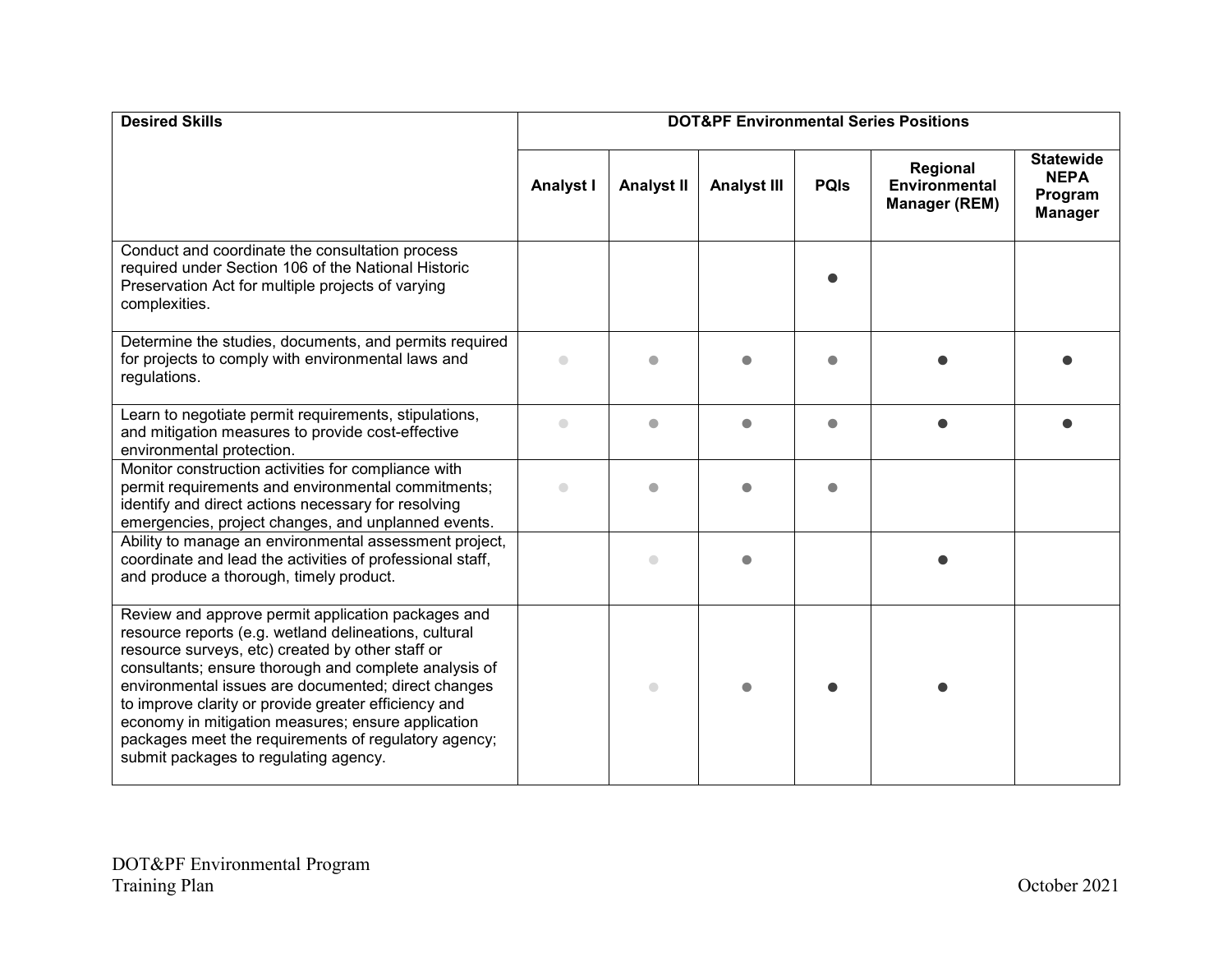| <b>Desired Skills</b>                                                                                                                                                                                                                                                                                                                                    | <b>DOT&amp;PF Environmental Series Positions</b> |                   |                    |             |                                                          |                                                              |  |
|----------------------------------------------------------------------------------------------------------------------------------------------------------------------------------------------------------------------------------------------------------------------------------------------------------------------------------------------------------|--------------------------------------------------|-------------------|--------------------|-------------|----------------------------------------------------------|--------------------------------------------------------------|--|
|                                                                                                                                                                                                                                                                                                                                                          | <b>Analyst I</b>                                 | <b>Analyst II</b> | <b>Analyst III</b> | <b>PQIs</b> | Regional<br><b>Environmental</b><br><b>Manager (REM)</b> | <b>Statewide</b><br><b>NEPA</b><br>Program<br><b>Manager</b> |  |
| Evaluate permit applications submitted to the U.S.<br>Army Corps of Engineers; independently analyze<br>potential environmental impacts of proposed activity;<br>determine appropriate mitigating measures; establish<br>restrictions and requirements for proposed construction;<br>effectively recommend approval or denial of permit<br>applications. |                                                  | $\bullet$         |                    |             |                                                          |                                                              |  |
| Plan, organize, and coordinate public involvement in the<br>project permitting process.                                                                                                                                                                                                                                                                  |                                                  |                   | $\bullet$          | $\bullet$   |                                                          |                                                              |  |
| Ability to coordinate multiple environmental assessment<br>projects.                                                                                                                                                                                                                                                                                     |                                                  |                   | $\bullet$          |             |                                                          |                                                              |  |
|                                                                                                                                                                                                                                                                                                                                                          |                                                  |                   |                    |             |                                                          |                                                              |  |
| <b>Writing and Editing</b>                                                                                                                                                                                                                                                                                                                               |                                                  |                   |                    |             |                                                          |                                                              |  |
| Prepare environmental documents and information for<br>public distribution.                                                                                                                                                                                                                                                                              | $\bigcirc$                                       | $\bullet$         |                    | $\bullet$   |                                                          |                                                              |  |
| Review and edit documents prepared by other staff;<br>assemble information from staff and contractors into<br>complete package.                                                                                                                                                                                                                          |                                                  | $\bigcirc$        |                    |             |                                                          |                                                              |  |
|                                                                                                                                                                                                                                                                                                                                                          |                                                  |                   |                    |             |                                                          |                                                              |  |
| Communication                                                                                                                                                                                                                                                                                                                                            |                                                  |                   |                    |             |                                                          |                                                              |  |
| Ability to communicate technical information to a variety<br>of audiences, both verbally and in writing.                                                                                                                                                                                                                                                 | $\bullet$                                        |                   |                    |             |                                                          |                                                              |  |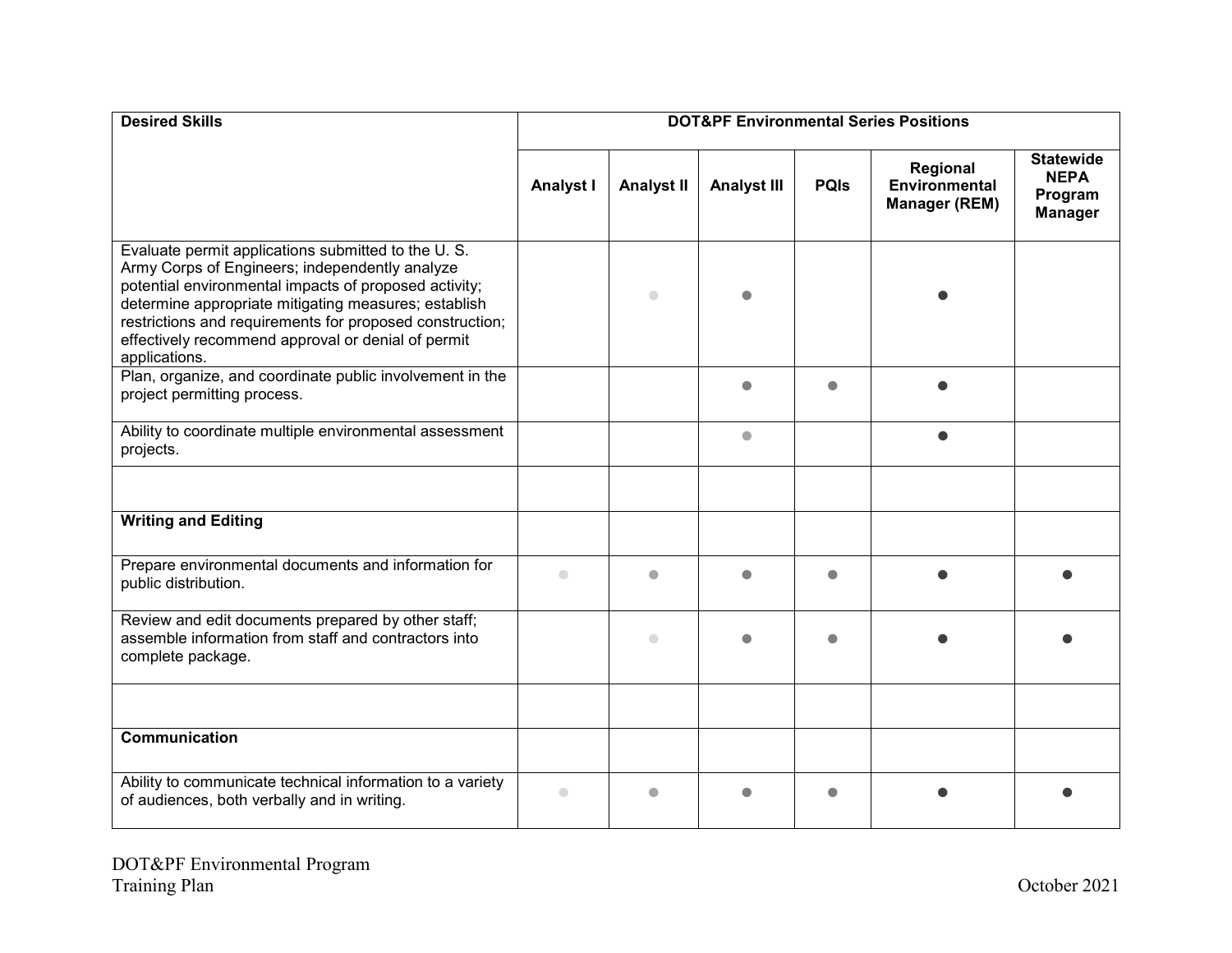| <b>Desired Skills</b>                                                                                                                                                                                                                                         | <b>DOT&amp;PF Environmental Series Positions</b> |                   |                    |             |                                                          |                                                              |
|---------------------------------------------------------------------------------------------------------------------------------------------------------------------------------------------------------------------------------------------------------------|--------------------------------------------------|-------------------|--------------------|-------------|----------------------------------------------------------|--------------------------------------------------------------|
|                                                                                                                                                                                                                                                               | <b>Analyst I</b>                                 | <b>Analyst II</b> | <b>Analyst III</b> | <b>PQIs</b> | Regional<br><b>Environmental</b><br><b>Manager (REM)</b> | <b>Statewide</b><br><b>NEPA</b><br>Program<br><b>Manager</b> |
|                                                                                                                                                                                                                                                               |                                                  |                   |                    |             |                                                          |                                                              |
| Leadership, Program Management and<br><b>Administration</b>                                                                                                                                                                                                   |                                                  |                   |                    |             |                                                          |                                                              |
| Assist supervisor with project planning by evaluating<br>requirements and recommending scope, schedule,<br>staffing, and resources.                                                                                                                           |                                                  |                   |                    |             |                                                          |                                                              |
| Assist supervisor in preparing budget projections for the<br>unit.                                                                                                                                                                                            |                                                  |                   | $\bullet$          | $\bullet$   |                                                          |                                                              |
| Plan, schedule, coordinate, and monitor the analysis<br>and evaluation of environmental impacts of large, multi-<br>phase construction projects.                                                                                                              |                                                  |                   |                    |             |                                                          |                                                              |
| Assign tasks to team members and consultants; provide<br>guidance and training in technical details; resolve areas<br>of conflict or controversy.                                                                                                             |                                                  |                   |                    |             |                                                          |                                                              |
| Train, guide, and mentor staff in interpreting<br>environmental laws and regulations; determining Class<br>of Action; researching, analyzing, and documenting<br>potential impacts of construction projects; and<br>developing appropriate mitigate measures. |                                                  |                   |                    |             |                                                          |                                                              |
| Work with resource and regulatory agency managers to<br>resolve project conflicts.                                                                                                                                                                            |                                                  | $\bullet$         | $\bullet$          | $\bullet$   |                                                          |                                                              |
| Ability to supervise professional staff.                                                                                                                                                                                                                      |                                                  |                   |                    |             |                                                          |                                                              |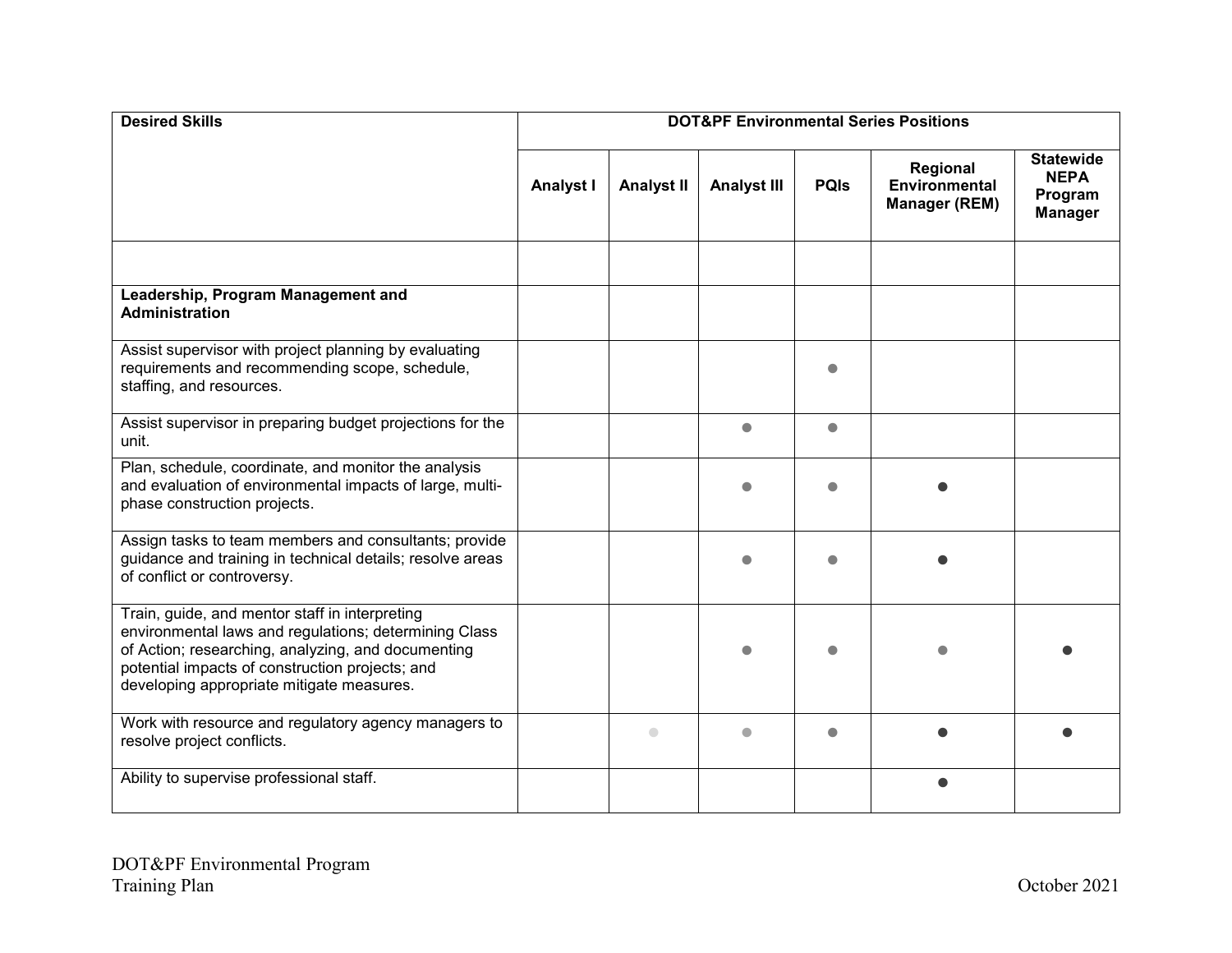| <b>Desired Skills</b>                                                                                                                                                                                                                                                                                                  |                  |                   |                    |                   | <b>DOT&amp;PF Environmental Series Positions</b>         |                                                              |
|------------------------------------------------------------------------------------------------------------------------------------------------------------------------------------------------------------------------------------------------------------------------------------------------------------------------|------------------|-------------------|--------------------|-------------------|----------------------------------------------------------|--------------------------------------------------------------|
|                                                                                                                                                                                                                                                                                                                        | <b>Analyst I</b> | <b>Analyst II</b> | <b>Analyst III</b> | <b>PQIs</b>       | Regional<br><b>Environmental</b><br><b>Manager (REM)</b> | <b>Statewide</b><br><b>NEPA</b><br>Program<br><b>Manager</b> |
| Evaluate project scope, timeframe, issues, and<br>resources available and assign projects to staff. Prepare<br>budget and project scopes; review project progress;<br>report progress and issues to department executives.                                                                                             |                  |                   |                    |                   |                                                          |                                                              |
| Manage the environmental aspects of regional design,<br>construction, and maintenance and operations activities<br>for transportation systems and infrastructure.                                                                                                                                                      |                  |                   |                    |                   |                                                          |                                                              |
| Work with Environmental Impact Analysis Managers to<br>recommend procedures, policies and reach consensus<br>on statewide issues.                                                                                                                                                                                      |                  |                   |                    | $\bullet^{\star}$ |                                                          |                                                              |
| Work with agency management in the development of<br>standards and procedures for addressing analysis and<br>documentation of unusual environmental elements,<br>design features, or controversial issues.                                                                                                             |                  |                   |                    | $\bullet^\star$   |                                                          |                                                              |
| Analyze and evaluate policies and procedures,<br>monitoring systems, and project planning related to<br>social, economic, and environmental considerations.<br>Draft recommendations for changes to improve<br>efficiency, effectiveness, and coordination.                                                            |                  |                   |                    |                   |                                                          |                                                              |
| Review planning programs, environmental studies, and<br>proposed or amended laws, regulations, and<br>procedures for affect on operations. Recommend and<br>implement changes in policies and procedures.<br>Recommend challenges to proposed laws, regulations,<br>or procedures that unreasonably impede operations. |                  |                   |                    | $\bullet^\star$   |                                                          |                                                              |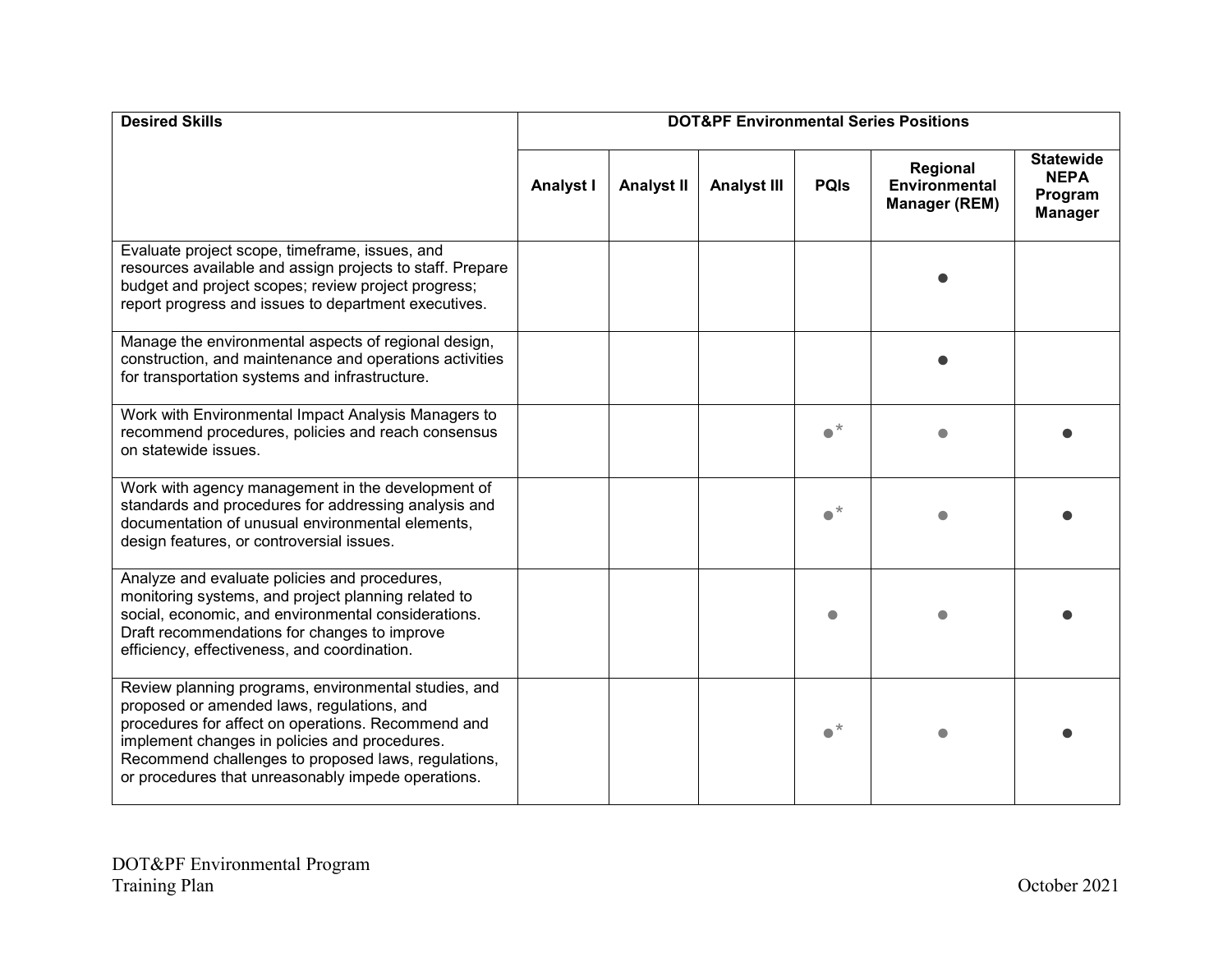| <b>Desired Skills</b>                                                                                                                                                                                                                                                                                                                                                                                                               | <b>DOT&amp;PF Environmental Series Positions</b> |                   |                    |                 |                                                   |                                                              |  |
|-------------------------------------------------------------------------------------------------------------------------------------------------------------------------------------------------------------------------------------------------------------------------------------------------------------------------------------------------------------------------------------------------------------------------------------|--------------------------------------------------|-------------------|--------------------|-----------------|---------------------------------------------------|--------------------------------------------------------------|--|
|                                                                                                                                                                                                                                                                                                                                                                                                                                     | <b>Analyst I</b>                                 | <b>Analyst II</b> | <b>Analyst III</b> | <b>PQIs</b>     | Regional<br>Environmental<br><b>Manager (REM)</b> | <b>Statewide</b><br><b>NEPA</b><br>Program<br><b>Manager</b> |  |
| Create operating agreements with other public<br>agencies.                                                                                                                                                                                                                                                                                                                                                                          |                                                  |                   |                    |                 |                                                   |                                                              |  |
| Maintain records of all actions taken under assumed<br>responsibilities as required by the FHWA and provide<br>information during audits and process reviews.                                                                                                                                                                                                                                                                       |                                                  |                   | a                  |                 |                                                   |                                                              |  |
| Determine project Class of Action and exercise all<br>federal responsibilities assumed from the U.S.<br>Department of Transportation in accordance with the<br>Memorandum of Understanding assigning the<br>responsibilities to the State.                                                                                                                                                                                          |                                                  | $\bullet$         |                    |                 |                                                   |                                                              |  |
| Exercise the responsibilities of the Federal Highway<br>Administration (FHWA), delegated under 23 U.S.C. 327,<br>for implementation of the National Environmental Policy<br>Act (NEPA) for highway projects. Exercise all assigned<br>FHWA responsibilities for environmental review,<br>consultation, or other action required under any Federal<br>environmental law pertaining to the review or approval<br>of highway projects. |                                                  |                   |                    |                 |                                                   |                                                              |  |
| Conduct regular quality control activities to ensure that<br>determinations are made in accordance with applicable<br>law and agreements.                                                                                                                                                                                                                                                                                           |                                                  |                   |                    | $\bullet^\star$ |                                                   |                                                              |  |
| <b>Project Management</b>                                                                                                                                                                                                                                                                                                                                                                                                           |                                                  |                   |                    |                 |                                                   |                                                              |  |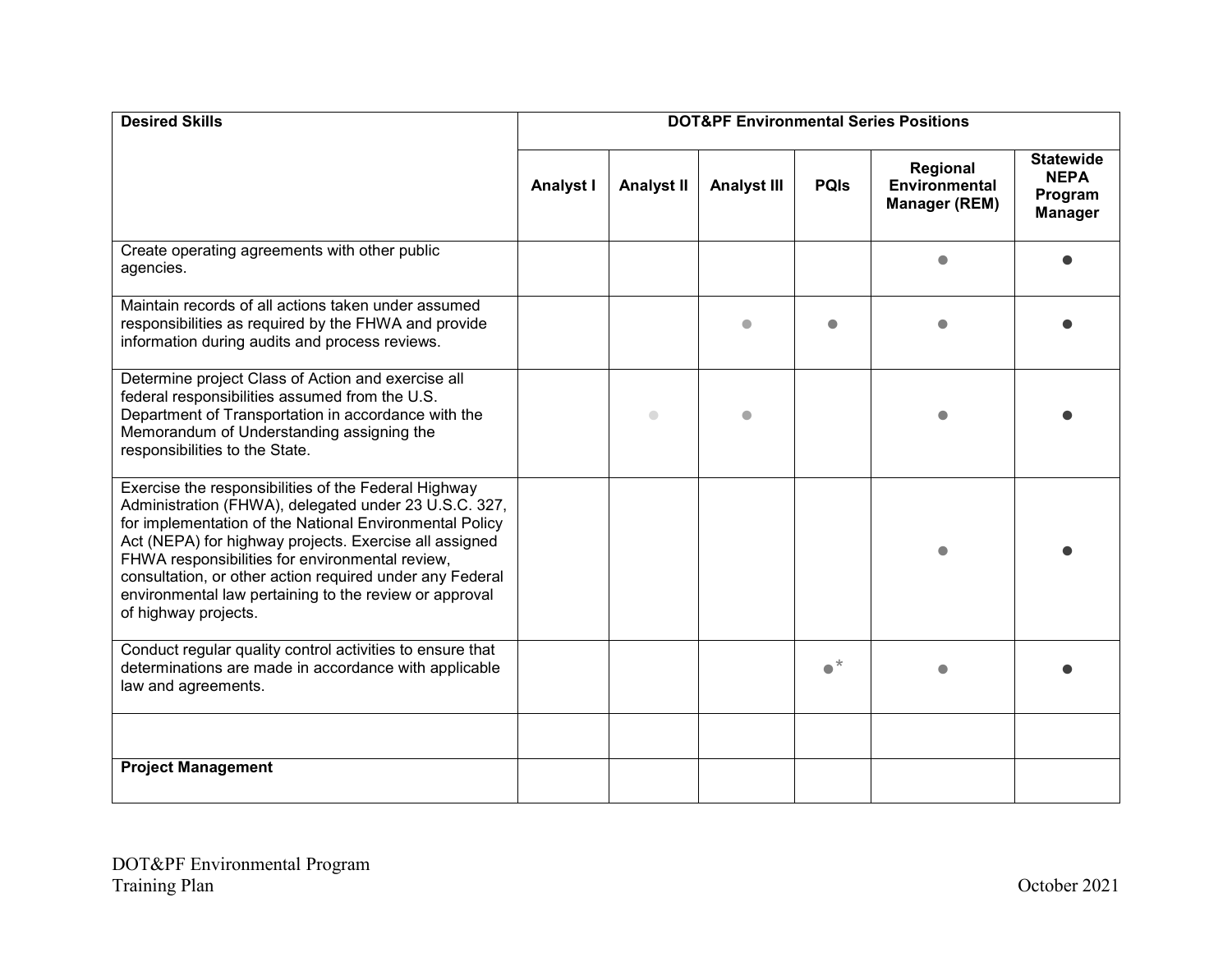| <b>Desired Skills</b>                                                                                                                                                                                                                                                              | <b>DOT&amp;PF Environmental Series Positions</b> |                   |                    |             |                                                          |                                                              |
|------------------------------------------------------------------------------------------------------------------------------------------------------------------------------------------------------------------------------------------------------------------------------------|--------------------------------------------------|-------------------|--------------------|-------------|----------------------------------------------------------|--------------------------------------------------------------|
|                                                                                                                                                                                                                                                                                    | <b>Analyst I</b>                                 | <b>Analyst II</b> | <b>Analyst III</b> | <b>PQIS</b> | Regional<br><b>Environmental</b><br><b>Manager (REM)</b> | <b>Statewide</b><br><b>NEPA</b><br>Program<br><b>Manager</b> |
| Plan, schedule, coordinate, and monitor the analysis<br>and evaluation of environmental impacts of large, multi-<br>phase construction projects.                                                                                                                                   |                                                  |                   |                    |             |                                                          |                                                              |
| Assign tasks to team members and consultants; provide<br>guidance and training in technical details; resolve areas<br>of conflict or controversy.                                                                                                                                  |                                                  |                   |                    |             |                                                          |                                                              |
| Develop scope and budget estimates for consultant<br>contracts. Review Requests for Proposals and<br>consultant contracts prepared by subordinates. Serve<br>on consultant selection committees. Provide technical<br>review of consultant and other agency prepared<br>materials. |                                                  |                   |                    |             |                                                          |                                                              |

\* May be conducted exclusively by Statewide Environmental Office staff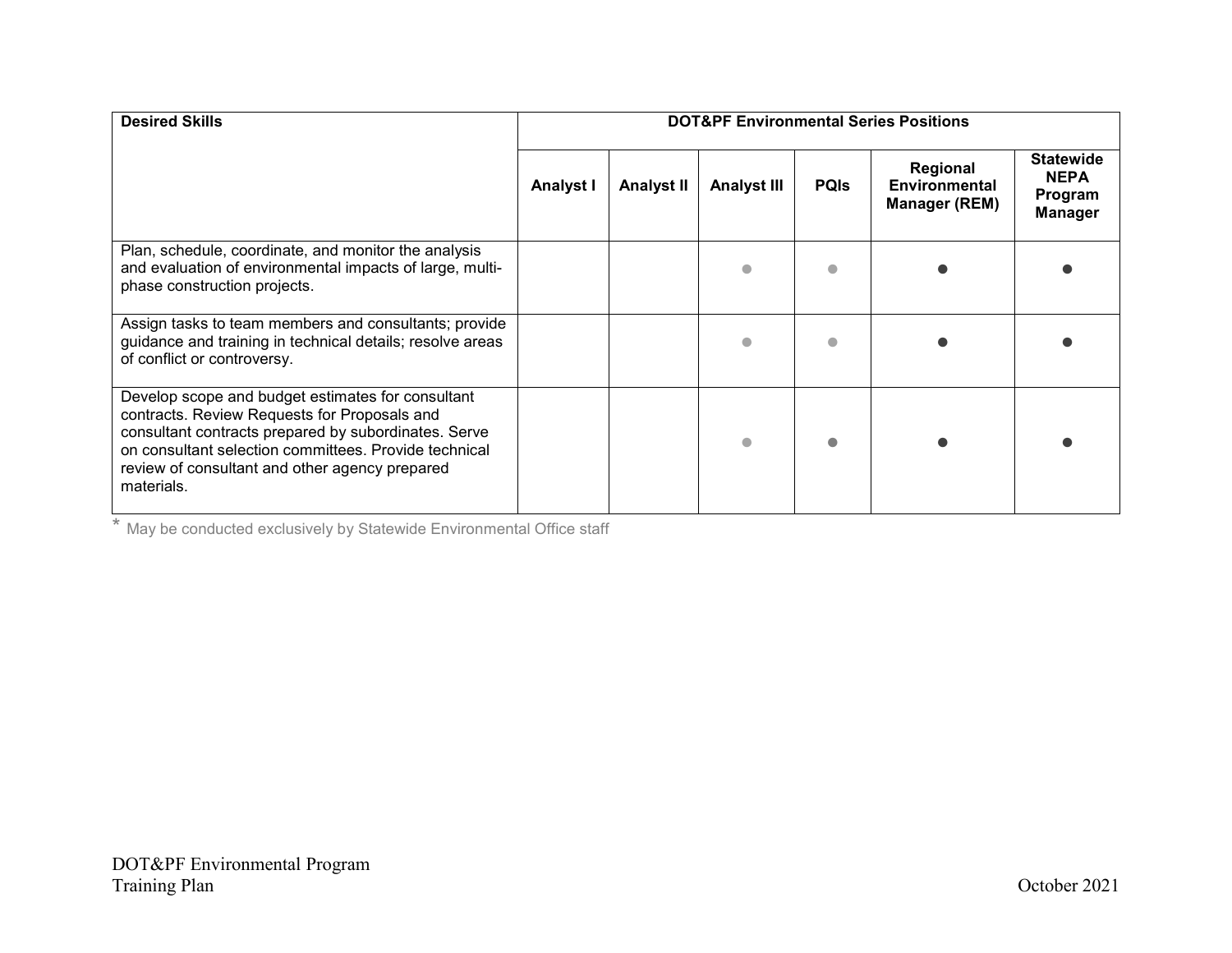**APPENDIX D**. A listing of the types of training opportunities that will enable staff to obtain the desired skills listed in the first section. Each training opportunity is correlated with one or several groups of skills.

<span id="page-43-0"></span>

|                                                                          | <b>Desired Skill Group</b> |                             |                                                     |                               |               |                                                          |                       |  |  |  |
|--------------------------------------------------------------------------|----------------------------|-----------------------------|-----------------------------------------------------|-------------------------------|---------------|----------------------------------------------------------|-----------------------|--|--|--|
| <b>Training Opportunity</b>                                              | <b>Knowledge Base</b>      | Research &<br>Env. Analysis | <b>Permitting &amp;</b><br>Regulatory<br>Compliance | <b>Writing and</b><br>Editing | Communication | Leadership,<br>Program<br>Management &<br>Administration | Project<br>Management |  |  |  |
| Introduction to NEPA                                                     | $\mathsf{x}$               | $\mathsf{X}$                | $\mathsf{x}$                                        |                               |               |                                                          |                       |  |  |  |
| <b>Transportation Project</b><br>Development                             | $\mathsf{x}$               | $\mathsf{X}$                |                                                     |                               |               |                                                          |                       |  |  |  |
| <b>Advanced NEPA</b>                                                     | $\mathsf{X}$               | $\mathsf{X}$                | $\mathsf{X}$                                        |                               | $\mathsf{X}$  | $\mathsf{X}$                                             | $\mathsf{X}$          |  |  |  |
| <b>Administrative Record</b>                                             | $\mathsf{X}$               |                             | $\mathsf{X}$                                        | $\mathsf{X}$                  | $\mathsf{X}$  |                                                          |                       |  |  |  |
| Section 106: An Introduction                                             | $\mathsf{x}$               | $\mathsf{X}$                | $\mathsf{X}$                                        |                               |               |                                                          |                       |  |  |  |
| Historic Preservation in<br><b>Transportation Project</b><br>Development | $\mathsf{X}$               | $\boldsymbol{X}$            | $\boldsymbol{X}$                                    |                               |               |                                                          | $\mathsf{X}$          |  |  |  |
| Section 4(f)                                                             | $\mathsf{X}$               | $\mathsf{X}$                | $\mathsf{X}$                                        |                               |               |                                                          |                       |  |  |  |
| <b>Highway Traffic Noise</b>                                             | $\mathsf{X}$               | $\mathsf{x}$                | $\mathsf{X}$                                        |                               |               |                                                          |                       |  |  |  |
| <b>Technical Writing</b>                                                 |                            |                             |                                                     | $\mathsf{X}$                  | $\mathsf{X}$  |                                                          |                       |  |  |  |
| <b>Air Quality</b>                                                       | $\mathsf{X}$               |                             | $\mathsf{X}$                                        |                               |               |                                                          |                       |  |  |  |
| Wetland / 404 Introduction                                               | $\mathsf{x}$               | $\mathsf{X}$                | $\mathsf{X}$                                        |                               |               |                                                          |                       |  |  |  |
| Wetland Assessment /<br>Delineation                                      | $\pmb{\mathsf{x}}$         | $\boldsymbol{\mathsf{X}}$   | $\boldsymbol{\mathsf{X}}$                           |                               |               |                                                          |                       |  |  |  |